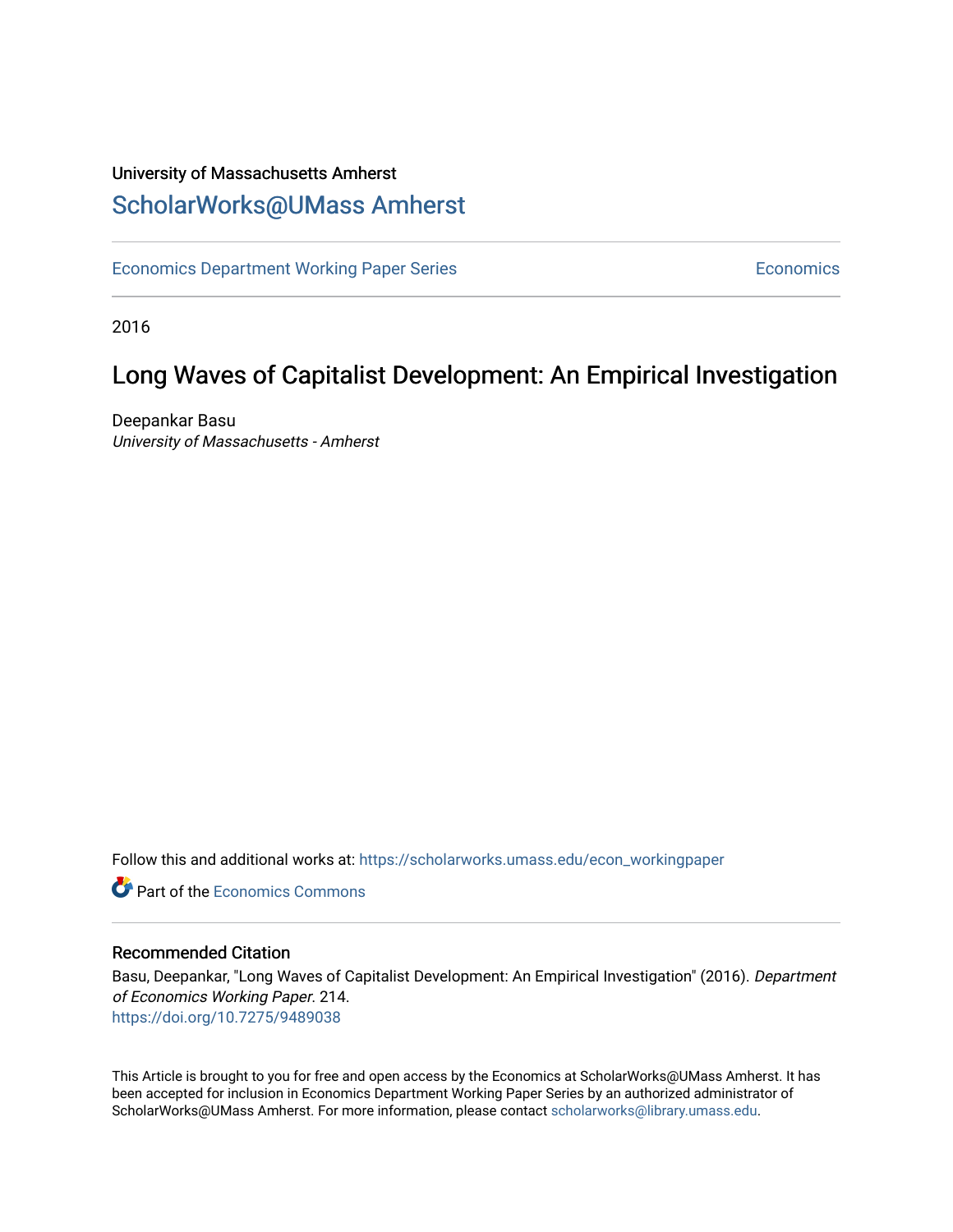# **DEPARTMENT OF ECONOMICS**

**Working Paper**

# **Long Waves of Capitalist Development: An Empirical Investigation**

by

Deepankar Basu

Working Paper 2016-15



# **UNIVERSITY OF MASSACHUSETTS AMHERST**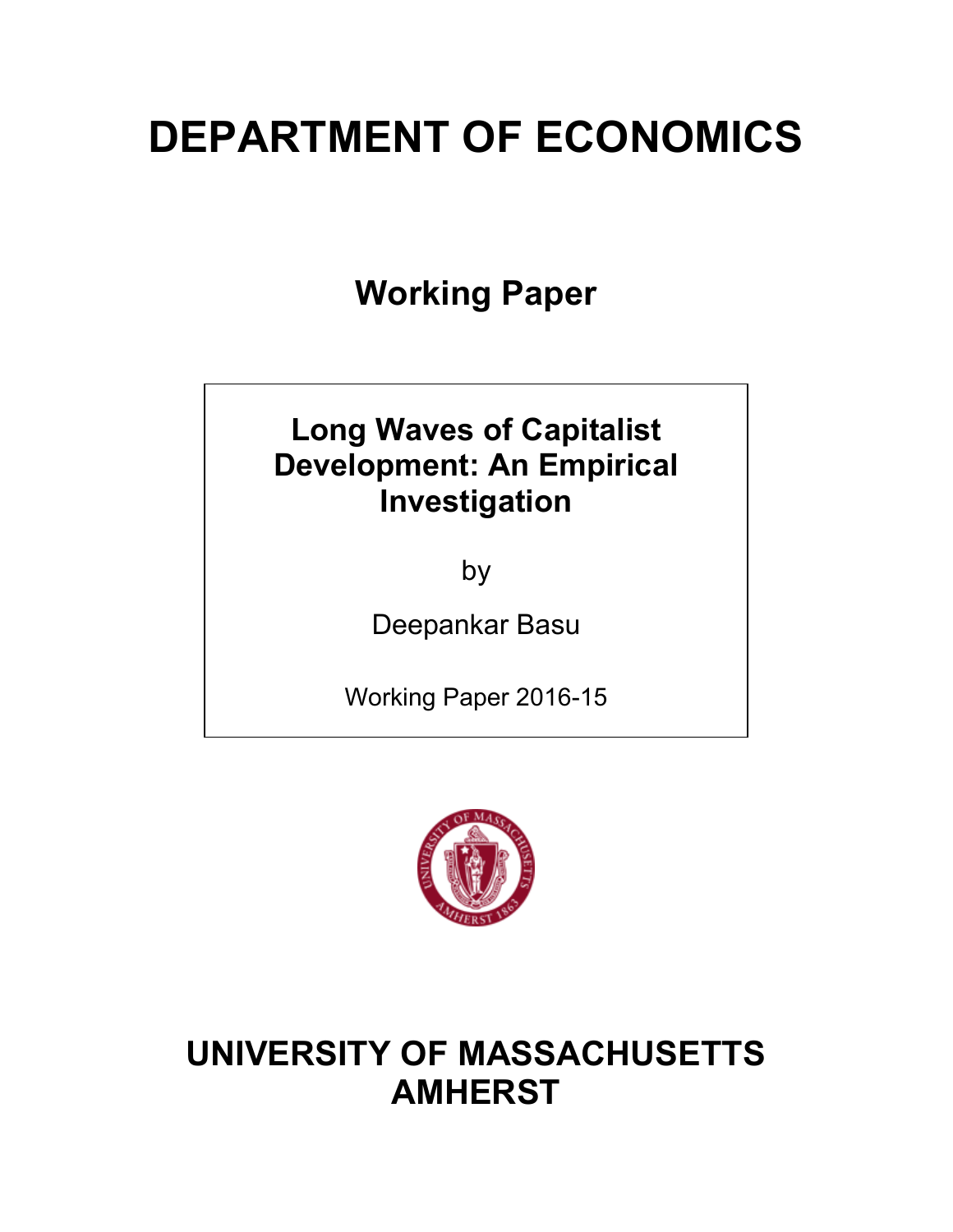# **Long Waves of Capitalist Development: An Empirical Investigation**

Deepankar Basu<sup>±</sup>

December 18, 2016

#### **Abstract**

In this paper, I investigate the phenomenon of long waves of capitalist development from two perspectives. First, I look for evidence of long waves of economic growth taking the dates for turning points of long waves from the historical literature (Mandel, 1995). Using historical data for 20 capitalist countries from the Maddison-Project, I find that the growth rate of real per capita GDP (and real GDP) is significantly higher in the upswing than in the downswing phase of long waves. I interpret this as evidence of long waves of economic activity. Second, I revisit the method used by Gordon, Weisskopf and Bowles (1983) to identify long waves, using historical data on the U.S. economy from Duménil and Lévy (2013). I use this definition of long waves to test their hypothesis that business cycle downturns are "reproductive" during the upswing phase and "nonreproductive" during the downswing phase of long waves. I find evidence in support of the hypothesis.

**JEL Codes:** B14; B24; B51. **Keywords:** capitalism; long waves; expected profitability.

### **1. Introduction.**

In the heterodox tradition of political economy, it is common to analyze the dynamics of

capitalist economies at two very different time scales. The first is the "long run" that spans

several decades, or even centuries, during which capitalism's underlying long run tendencies

related to the growth of the forces of production, inter-capitalist competition and the capital-

labour conflict come to the fore. The second is the "short run" that spans a few years – typically

 <sup>±</sup> Department of Economics, University of Massachusetts, Amherst. Email: dbasu@econs.umass.edu. I would like to thank Sam Bowles, Debarshi Das, Duncan Foley, Tom Weisskopf and participants at the Political Economy Workshop in the Department of Economics, University of Massachusetts, Amherst, for comments on an earlier version of the paper. The usual disclaimers apply.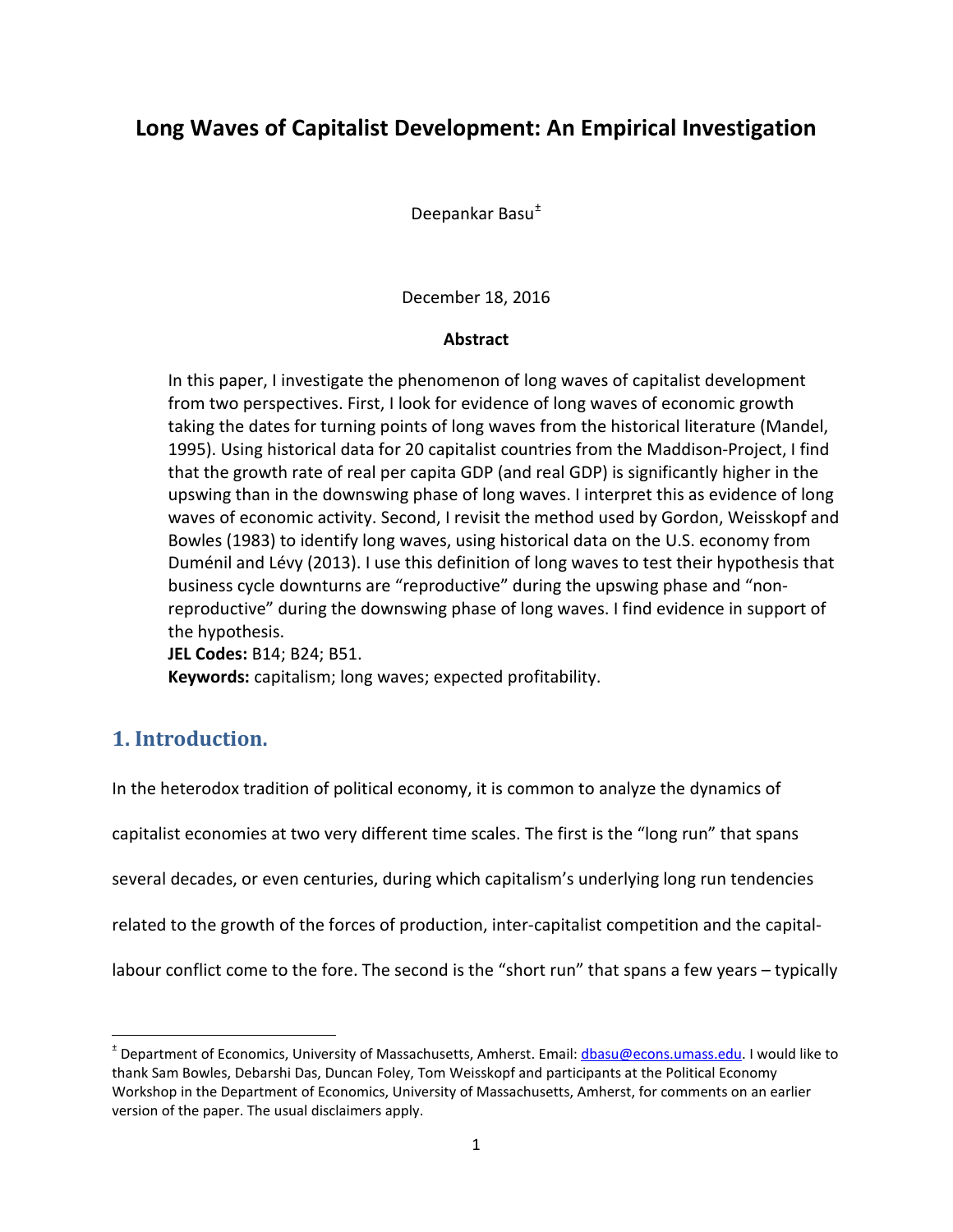the length of a business cycle – during which the operation of economic, social and political forces give rise to marked and irregular fluctuations in the pace of economic activity. An interesting hypothesis is that capitalist economies also display long waves of economic activity that span several business cycles.

These long waves, spanning several business cycles, are composed of alternating periods of growth (long upswings) and relative stagnation or decline (long downswings). During the long upswing phase, the average pace of economic activity increases even as the economy fluctuates at business cycle frequencies. In an analogous but opposite movement, the average pace of economic activity declines over the long downswing phase, even as the economy moves through shorter fluctuations of the typical business cycles.

The hypothesis that capitalist development moves through long waves, i.e., in alternating periods of growth and stagnation, attracted attention of the economics profession in the 1930s. In a series of papers and books that were published in Russian in the decade of the 1920s, economist and statistician, Nikolai D. Kondratieff proposed the theory of and provided some evidence for long waves. Some of Kondratieff's work was translated into English in the early 1930s (Kondratieff and Stolper, 1935). But it really became part of the mainstream discourse in economics when Kondratieff's work on long waves was endorsed strongly by Joseph A. Shumpeter in his magisterial work on business cycles (Schumpeter, 1939; Lange, 1941).

It is an interesting fact of the history of economic thought that important work on long waves predates Kondratieff's research on this topic. The phenomenon of long waves of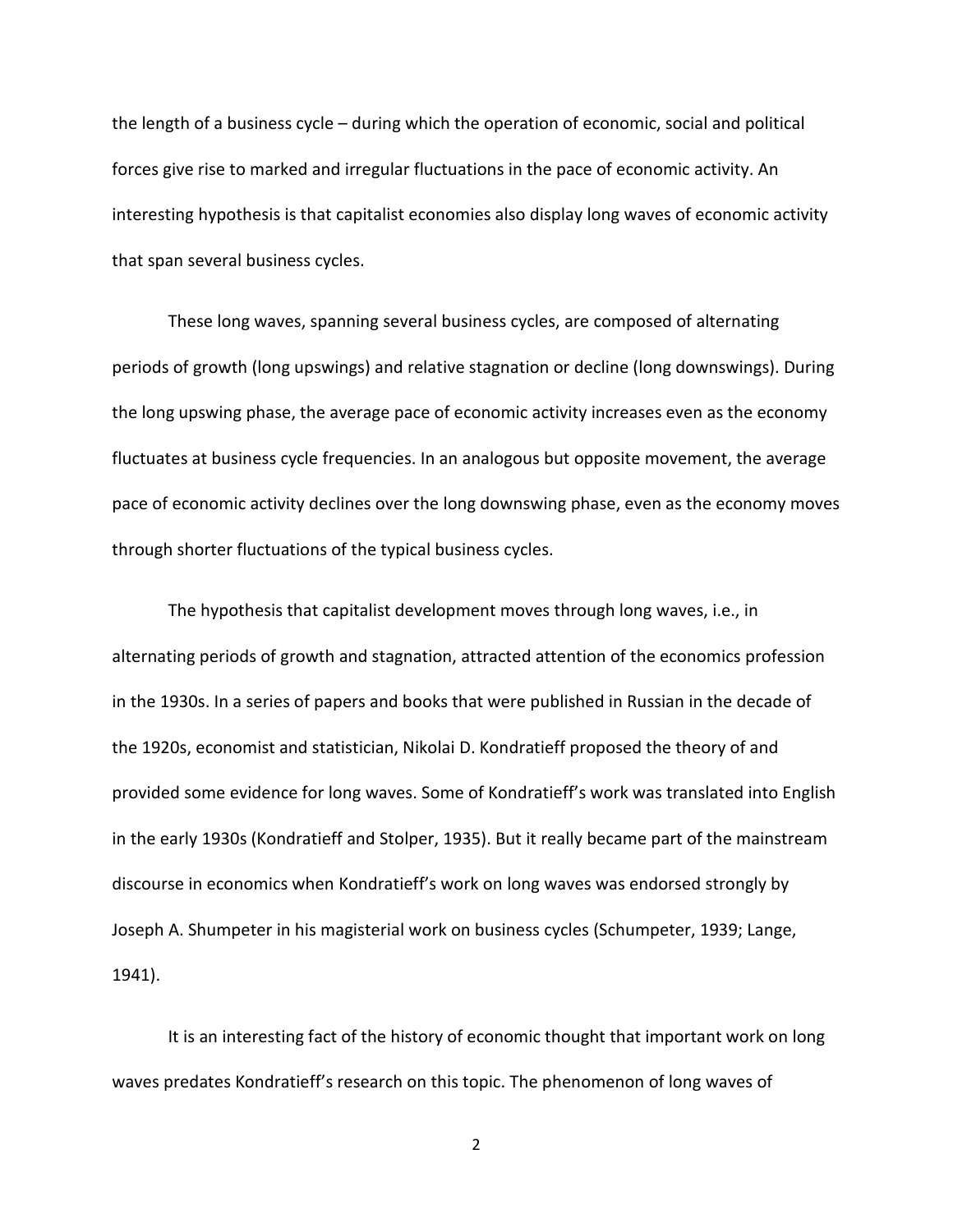capitalist economic development was first proposed and studied by Marxist scholars at the end of the 19<sup>th</sup> century. The German Marxist Alexander L. Parvus and the Dutch Marxist Jacob van Gelderen did pioneering work on long waves. Russian Marxists like Trotsky, Ospirin and others participated in developing this literature further (for details, see chapter 4 in Mandel, 1978).

While the mainstream and Marxist literature on long waves had some commonalities, they differed in two key respects. First, for the Marxist tradition, fluctuation in the rate of profit is the central mechanism for the generation of long waves. For mainstream theorists like Kondratieff and Schumpeter, on the other hand, factors like the availability of credit, the accumulation of money capital, investment in long-lived capital assets and major technological innovations interact to create long waves. There is no role for profitability in their theories. Second, for mainstream theorists, there is a certain automaticity to the long waves; a long wave downturn almost automatically generates the next long wave upturn through the operation of purely economic factors. The Marxist tradition differs sharply from this understanding. For Marxist theorists, there is no automatic mechanism to ensure that a long wave downturn will become the next long wave upturn. The role of extra-economic factors is important in generating a long wave upturn.

Within the Marxist tradition itself, one can discern at least two different, though related, approaches. The first approach, which I will call the traditional Marxist approach, identifies turning points of long waves by relying on qualitative evidence from the historical literature, and uses changes in the average pace of economic activity, measured by changes in the growth rate of output (or exports), as evidence of long waves of capitalist development.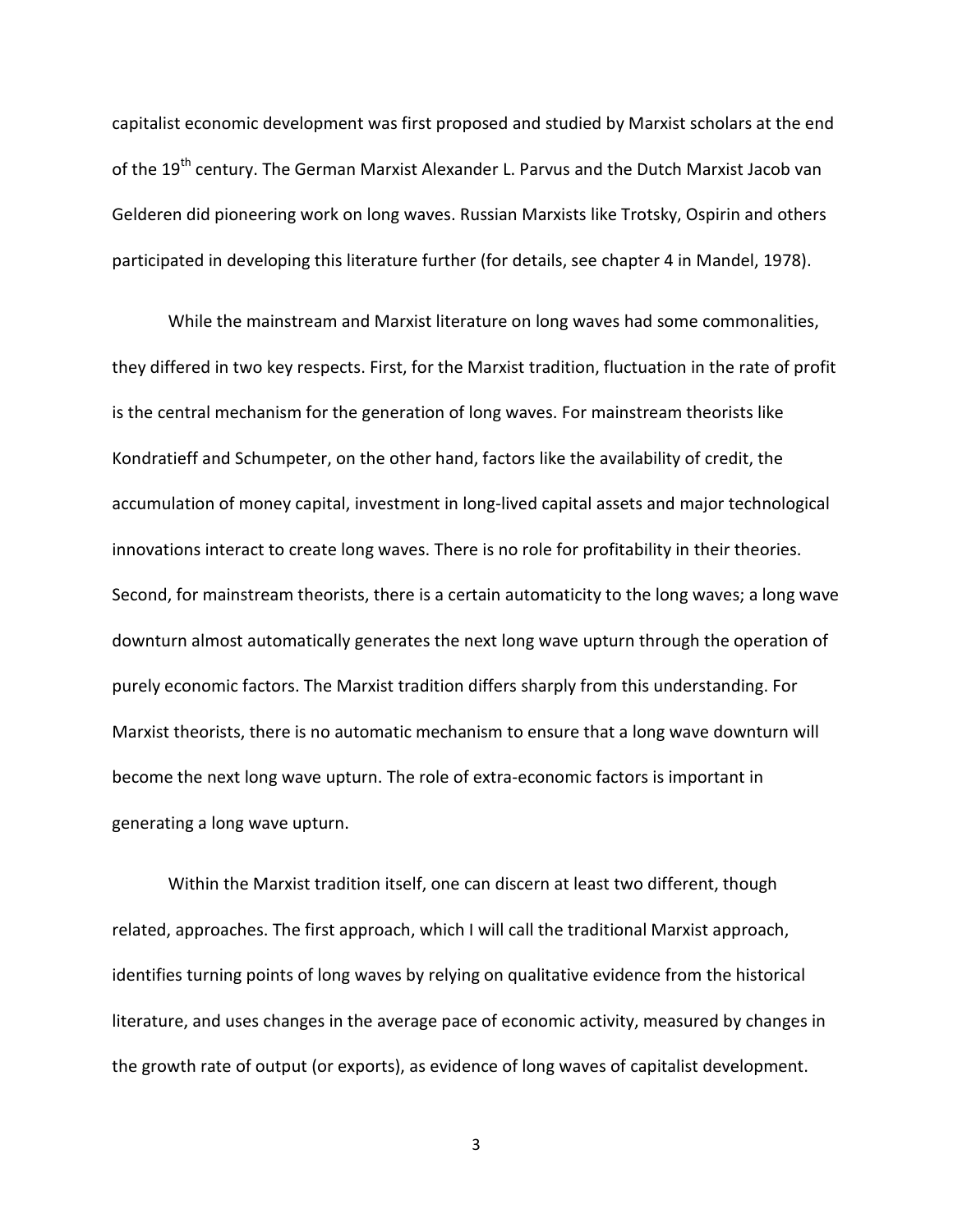Long waves, in this approach, are generated by fluctuations in the pace of capital accumulation, the latter determined, in turn, by fluctuations in the rate of profit. For this approach, the transition from a long wave downturn to a new long upturn is caused by extra-economic factors like wars, revolutions, spatial expansion of capitalism, and imperialism.

The second Marxist approach is associated with the social structure of accumulation (SSA) approach in Marxist political economy that was developed in the United States in the late 1970s (see, e.g., Gordon, 1980; Gordon, Edwards and Reich, 1982; Gordon, Weisskopf and Bowles, 1983). In this approach, a matrix of institutions that impinge on the capital accumulation process – institutions that govern the capital-labour relation, the process of intercapitalist competition, the provision of money and credit, and other such institutions – is identified as a SSA, and long waves of capitalist development are associated with the succession of SSAs. Once in place, an SSA provides stability to profitability expectations, which, in turn, spurs capital accumulation and economic growth. This upswing phase gradually erodes the conditions that anchor profitability expectations, and gives place to a long downswing phase. A construction of a new SSA, that is the result of political, economic and social factors, is required to initiate the next long wave.

Within this general SSA framework of analysis, Gordon, Weisskopf and Bowles (1983) offer an interesting and theoretically grounded way of identifying upswing and downswing phases of long waves. To differentiate the upswing and downswing phases of long waves, they differentiate between reproductive and non-reproductive business cycle downturns. They argue that business cycle downturns that are associated with increases in the expected profit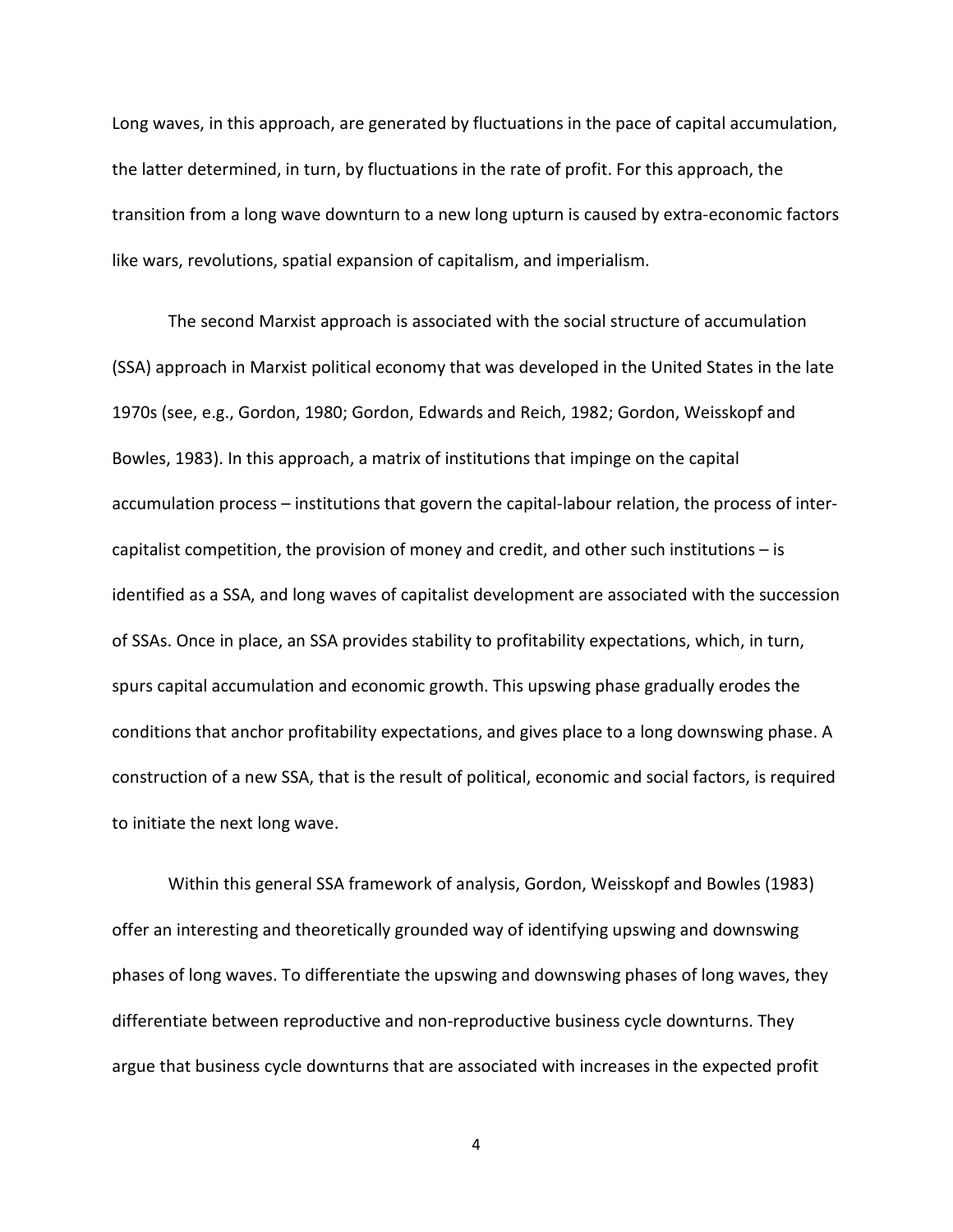rate should be understood as "reproductive" cycles because these cyclical downturns endogenously restore profitability expectations; in an analogous manner, cyclical downturns that do not display this property could be classified as "non-reproductive" cycles. This leads them to suggest that the upswing phase of a long wave is composed of (possibly a sequence of) reproductive business cycles, and the downswing phase is composed of (again, possibly a sequence of) non-reproductive business cycles.

Gordon, Weisskopf and Bowles (1983) also advance a hypothesis about the mechanism that drive the reproductive and non-reproductive cycles: changes in the reserve army of labour is restorative of profitability expectations in one case (reproductive cycle), but stops working in the other (non-reproductive cycle). Thus, increases in the unemployment rate, understood as a proxy for changes in the size of the reserve army of labour, should be positively associated with changes in expected profitability during reproductive cycles; no such association should be seen for non-reproductive cycles.

This paper contributes the literature on long waves in two ways. First, I use data on per capita real GDP for 20 capitalist countries to investigate if there is any evidence for the existence of long waves of economic growth. I find strong evidence for the existence of long waves of economic activity in these 20 capitalist countries since 1848. I also find that the long wave associated with the so-called Golden Age of capitalism, the two and a half decade period after the end of the Second World War, is an anomaly in the history of capitalism: for the Golden Age, there is no significant difference in the pace of economic activity between the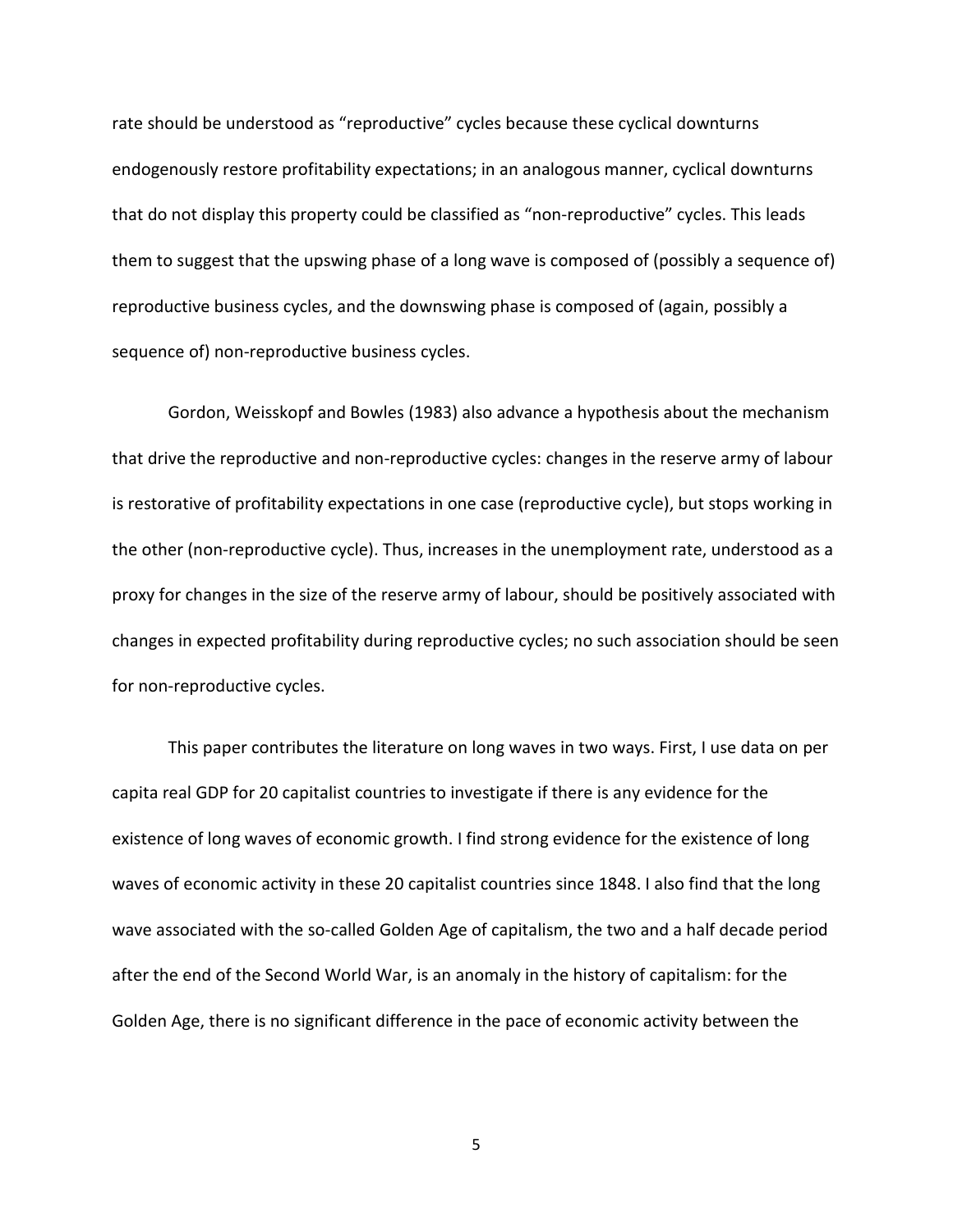upswing and downswing phases. But the difference in the pace of economic activity re-emerges in the neoliberal period since the early 1980s.

Second, I use historical data on the US economy from Duménil and Lévy (2013) to revisit the analysis advanced in Gordon, Weisskopf and Bowles (1983). In particular, I use their method to identify long waves and find that the US economy has witnessed 7 long waves since 1869. I also use this data, along with data on the unemployment rate from Carter (2006) and the Bureau of Labour Statistics (BLS), to test the Gordon, Weisskopf and Bowles (1983) hypothesis regarding the difference between reproductive and non-reproductive cycles. My analysis of US data between 1869 and 2010 shows two things: (a) increases in the reserve army of labour are associated with increases in expected profitability during reproductive cycles, and (b) increases in the reserve army of labour are associated with reduction in expected profitability during non-reproductive cycles. This evidence is consistent with the hypothesis in Gordon, Weisskopf and Bowles (1983).

The rest of the paper is organized as follows. In section 2, I investigate the presence of long waves for a sample of 20 advanced capitalist countries since 1848. In section 3, I discuss the SSA approach to long waves, outline the Gordon, Weisskopf and Bowles (1983) hypothesis and present results of an econometric test of that hypothesis. In section 4, I conclude the discussion, highlight some caveats and suggest some directions for future research. Appendix 1 contains details of the data sources and definitions of key variables used for the analysis in the paper.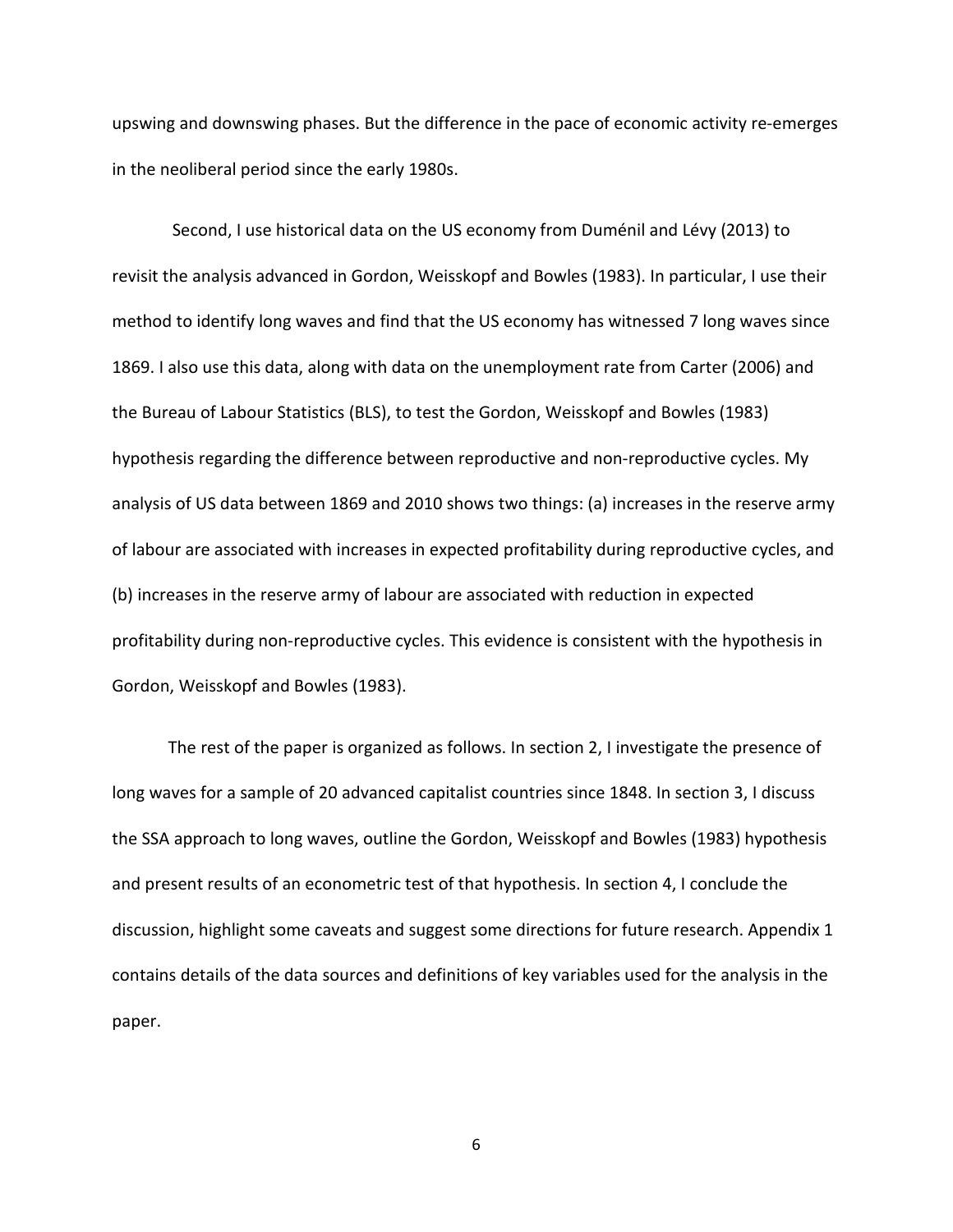### **2. Evidence of Long Waves in Capitalist Countries**

In this section, I present evidence for the existence of long waves of economic activity in 20 capitalist economies since 1848. I measure the pace of economic activity by two measures: (a) the annual rate of growth of real gross domestic product (GDP); and (b) the annual rate of growth of real per capita GDP.<sup>1</sup> I use data on real GDP and per capita real GDP (both measured in 1990 Geary-Khamis dollars) for 20 capitalist countries (in Europe and the New World). The real GDP series comes from Angus Maddison's original data and is relatively complete from 1870 to 2008. The data on real per capital real GDP series comes from the Maddison Project initiated by a group of scholars to update Angus Maddison's original data. These data are relatively complete between 1848 and 2010. $2$ 

To identify the turning points of long waves before 1980, I draw on qualitative evidence from the historical literature summarized in Mandel (1978; 1995); for turning points after 1980, I draw on qualitative evidence presented in Kotz (2009). Together, this literature highlights the following 4 long waves since the middle of the  $19<sup>th</sup>$  century:

- Long Wave 1 (1848-1893): composed of the upswing during 1848-1873, and the downswing from 1874 to 1893;
- Long Wave 2 (1894-1948[40]): composed of the upswing from 1894 to 1913, and the downswing from 1914 to 1948 (1940 in non-European countries);
- Long Wave 3 (1949[41]-1982: composed of the upswing from 1949(41) to 1967, and the downswing from 1968 to 1982;

 $1$  In Gordon, Edwards and Reich (1982), one of the measures used to track long waves is the growth rate of real gross national product (GNP).

 $2^{2}$  More details of the data set are available in the Appendix.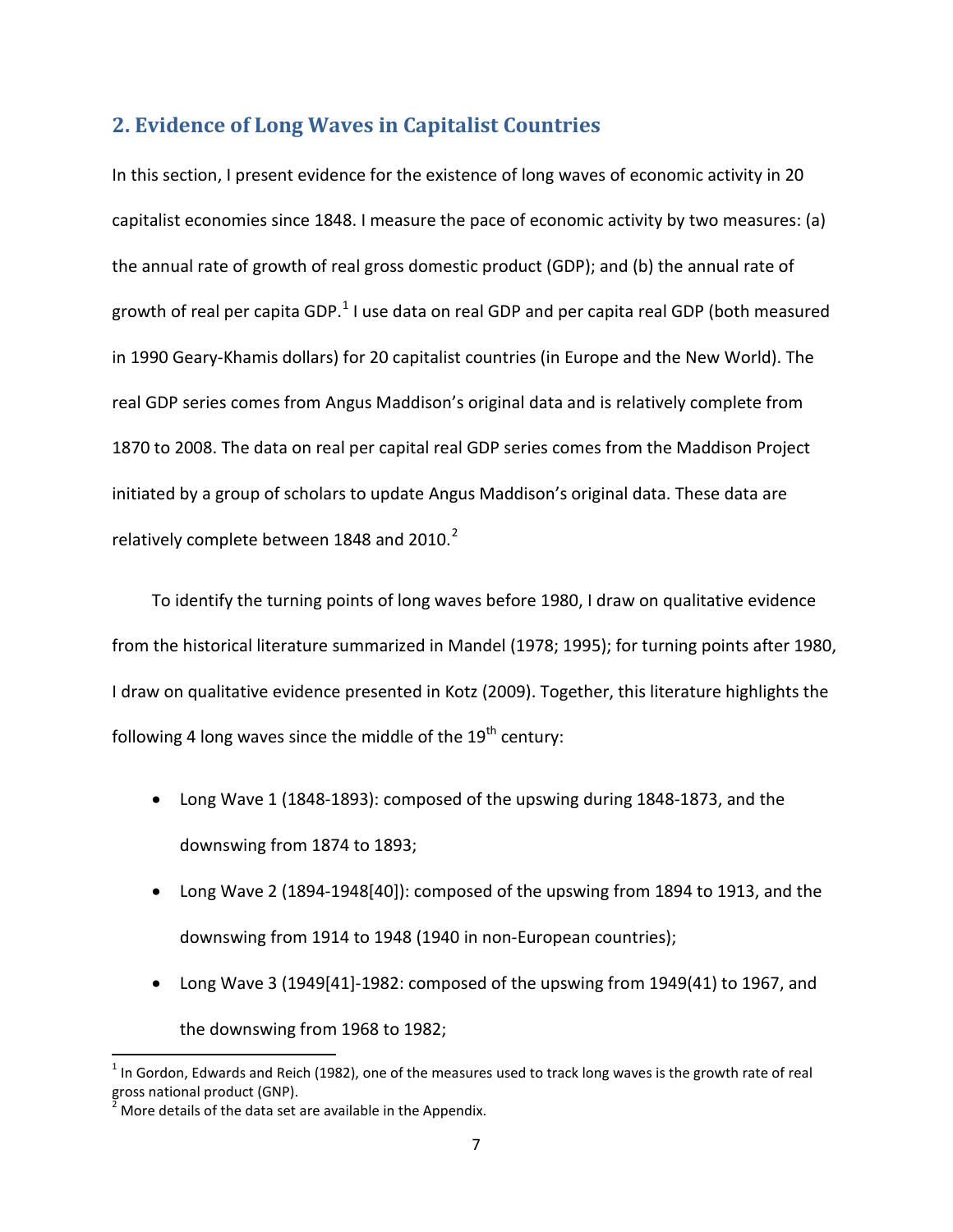• Long Wave 4 (1983-?): composed of the upswing from 1983 to 2007, and the downswing since 2008.

In Table 1, I present estimates of the average of annual growth rates of per capita real GDP for 20 capitalist countries for the upswing and downswing phases of the 4 long waves identified above. The evidence in Table 1 shows that, in general, the average growth rate of per capita real GDP is higher in the upswing than in the downswing phase of all the 4 long waves. But there are some differences over the long waves too: in the first long wave, 7 out of 20 countries in my sample display lower average growth of per capita real GDP in the upswing than in the downswing phase; in the second and third long waves, 3 and 2 countries, respectively, display this pattern; and in the last long wave, no country has this pattern. Thus, out of a total of 77 country-periods, there are only 12 anomalous cases (when the average growth rate of per capita real GDP is lower in the upswing, than in the downswing, phase of the long wave).<sup>3</sup> In Figure 1, I present the difference in average growth rates of per capita real GDP for long wave downswings and upswings visually using bar charts.

[Table 1 about here]

#### [Figure 1 about here]

In Table 2, I report results of testing for the equality of mean growth rates of per capita real GDP between upswing and downswing phases of long waves. I conduct this test for five

 $3$  Data is missing for Ireland for the first long wave and the upswing phase of the second long wave. That is why there are 77 country-periods, instead of 80.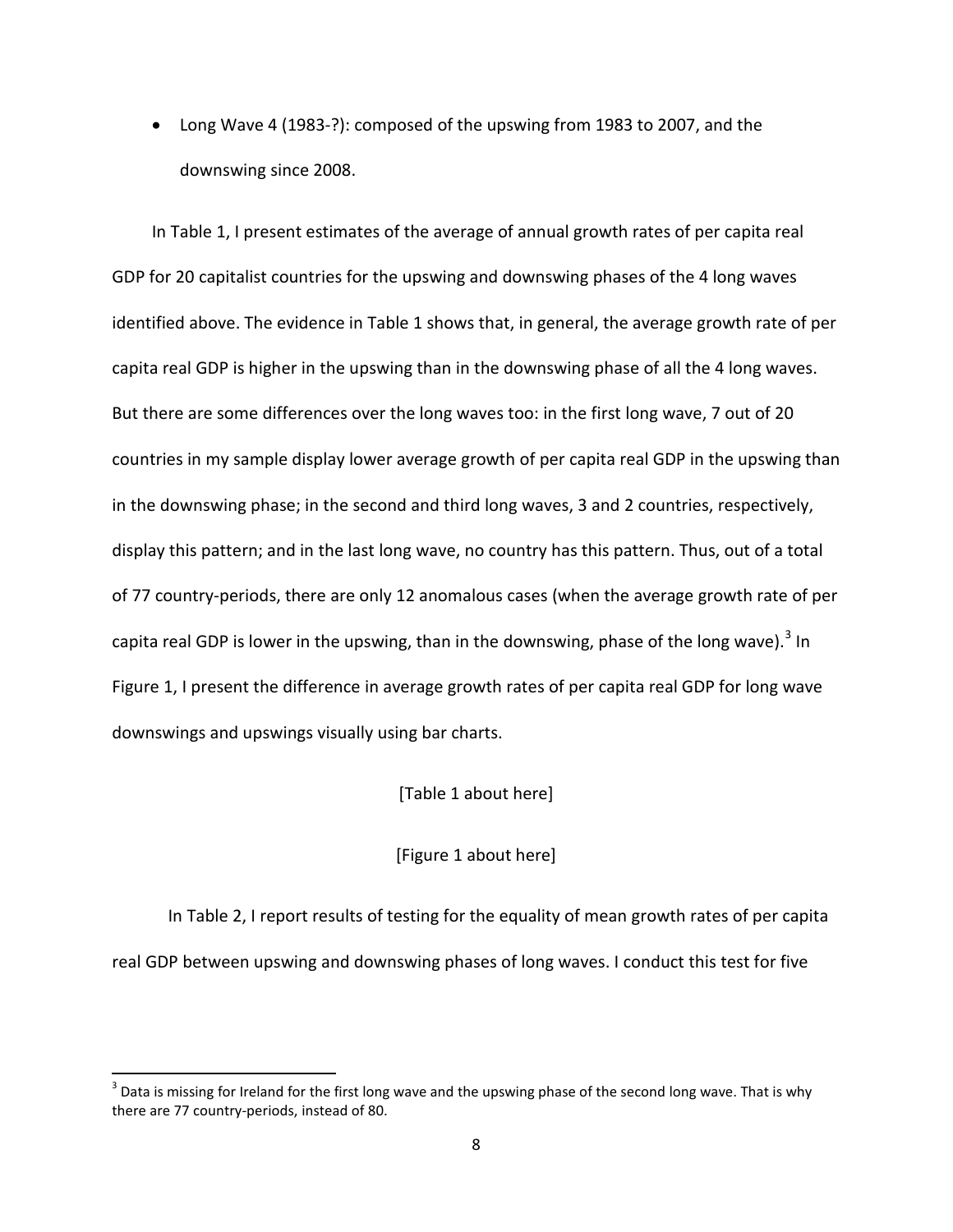different time periods: 1848-2010, 1860-2010, 1890-2010, 1945-2010, and 1983-2010.<sup>4</sup> The results in the table show that there was a statistically significant difference in the annual growth rate of real per capital GDP between long wave upswings and long wave downswings for all the sample periods other than 1945-2010. Since the difference in the growth rates between upswings and downswings is significant for the period, 1983-2010, this implies that the difference was insignificant in the so-called Golden Age, the period from the end of World War II to the beginning of the 1980s. By this analysis, the so-called Golden Age emerges as an anomalous period to the persistent patterns observed for the history of capitalism since the mid-nineteenth century.

#### [Table 2 about here]

In Table 3 and 4, I complement the evidence in Table 1 and 2, with results from some simple regressions of the following form:

$$
g_{it} = \beta \times USG_{it} + \mu_i + \varepsilon_{it} \tag{1}
$$

where *i* indexes countries, *t* indexes years,  $g_{it}$  represents the annual growth rate of real per capita GDP,  $USG_{it}$  represents an upswing dummy variable that takes the value 1 for years when the country is in the upswing phase of a long wave (as identified by dates in Table 1) and 0 otherwise, and  $\mu_i$  represents a country fixed effect.

 $^4$  Some countries in the Madison data set have per capita real GDP data only from 1860. Hence, we get a strongly balanced panel for the period 1860-2010. So, I conduct the test for this period to make sure that results do not change from the relatively unbalanced panel for 1848-2010. I run a separate test for the period 1890-2010 because capitalist development, and especially industrialization, was relatively incomplete in many countries prior to 1890. If the long wave emerges with the dominance of capitalist relations of production, the period since 1890 could be seen as the proper period for studying the phenomenon of long waves.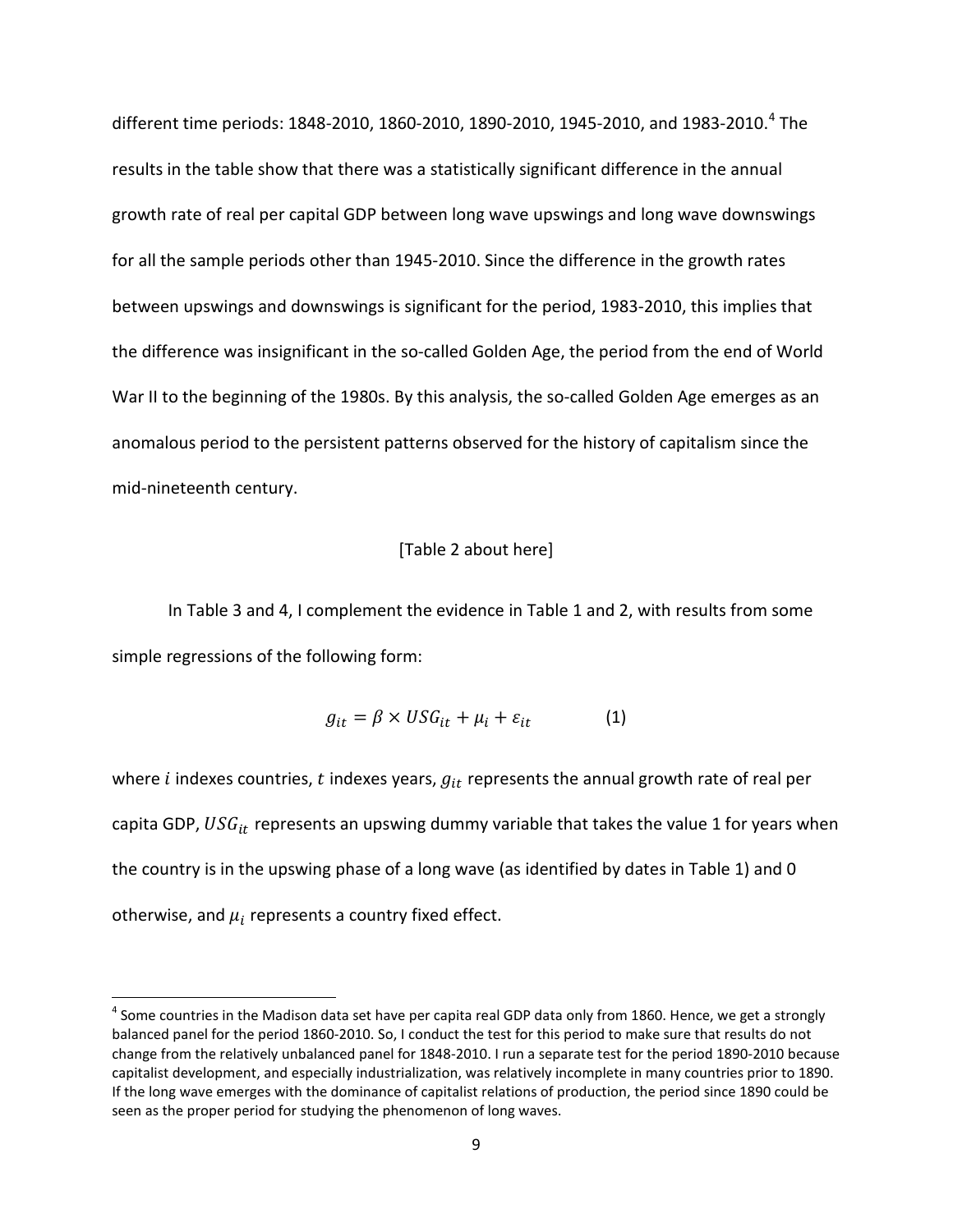The key parameter in regression in (1) is  $\beta$ , which gives us the average difference in the growth rate in per capita real GDP between upswing and downswing phases of long waves. When (1) is estimated as a pooled OLS regression,  $\mu_i = \mu$ , so that all the countries have the same intercept; but, when (1) is estimated with the within (fixed effect or FE) estimator, each country has a separate intercept. My preferred estimator is the latter, which estimates the average difference in the growth rates between upswing and downswing phases of long waves after allowing for differences in the average growth rate across countries due to countryspecific unobserved factors.

#### [Table 3 about here]

In Table 3, I report results for the five different time periods that were used in Table 2: 1848-2010 (specification 1), 1860-2010 (specification 2), 1890-2010 (specification 3), 1945-2010 (specification 4), and 1983-2010 (specification 5). For both the pooled OLS and the FE estimators, average growth rates in the upswing phase of long waves is significantly higher than the corresponding average in downswing phases of long waves. The difference was about 1 percentage points in specifications 1 through 3, and increased to more than 3 percentage points in specification 5. For instance, over the period, 1890-2010, average growth rates in the upswing phase of long waves was about 1.17% higher than in the long downswing phase of long waves (using a FE estimator). The significance of the difference is true for all specifications other than specification 4, i.e., for the whole postwar sample years (where the coefficient estimate is about half at about 0.5 and no longer statistically significantly different from zero). Since the difference is significant for specification 5, with sample years 1983-2010, this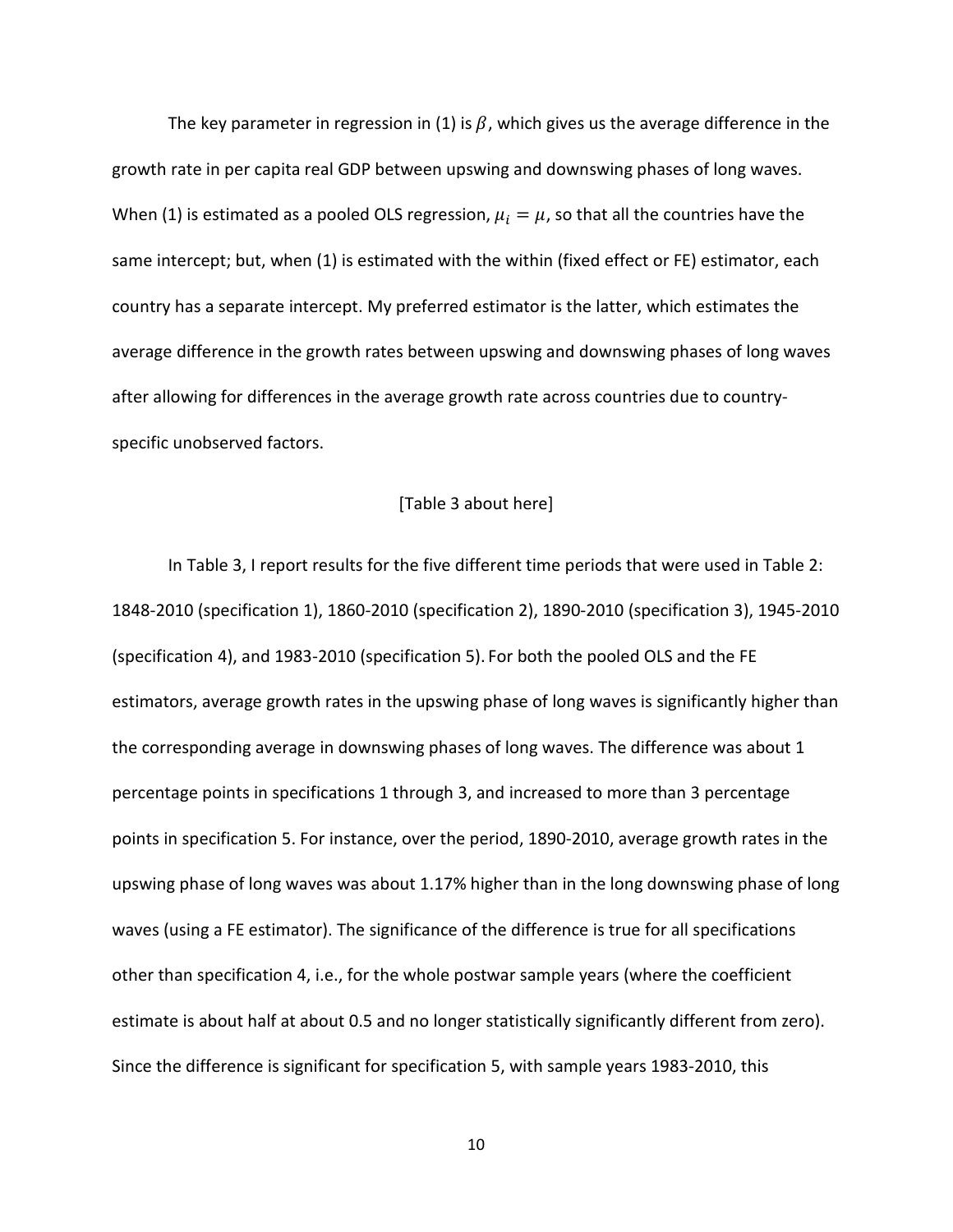highlights the anomalous behavior of the so-called Golden Age (when the difference between the upswing and downswing phases was negligible).

In Table 4, I report results analogous to Table 3 but with the growth rate of real GDP as the dependent variable (instead of the growth rate of real per capita GDP). Since relatively complete data on real GDP starts only in 1870, I report results for four time periods: 1874-2008 (specification 1); 1890-2008 (specification 2); 1945-2008 (specification 3); and 1983-2008 (specification 4). The results in Table 4 are similar to those in Table 3. The growth rate of real GDP differs by about 1 percentage points for specifications 1 and 2, and the difference is statistically significant at standard levels of significance. When we come to the postwar period, 1945-2008, the corresponding difference is much smaller (about 0.1) and it is no longer statistically significant. But when we move to the period since the early 1980s, we see the difference emerge as significant once again. This reiterates the anomalous nature of the immediate postwar period (1945-1983).

#### [Table 4 about here]

The evidence in Table 1 through 4 together suggests that there are long waves of economic activity in the 20 capitalist countries in our sample. The average rate of growth of per capita real GDP is statistically significantly higher for upswing phases of long waves compared to the downswing phases of the long waves for longer historical time periods, 1848-2010, 1860- 2010 and 1890-2010, and also for the shorter period since the early 1980s, 1983-2010. The only exception to this pattern is the so-called Golden Age (the two and a half decades after the end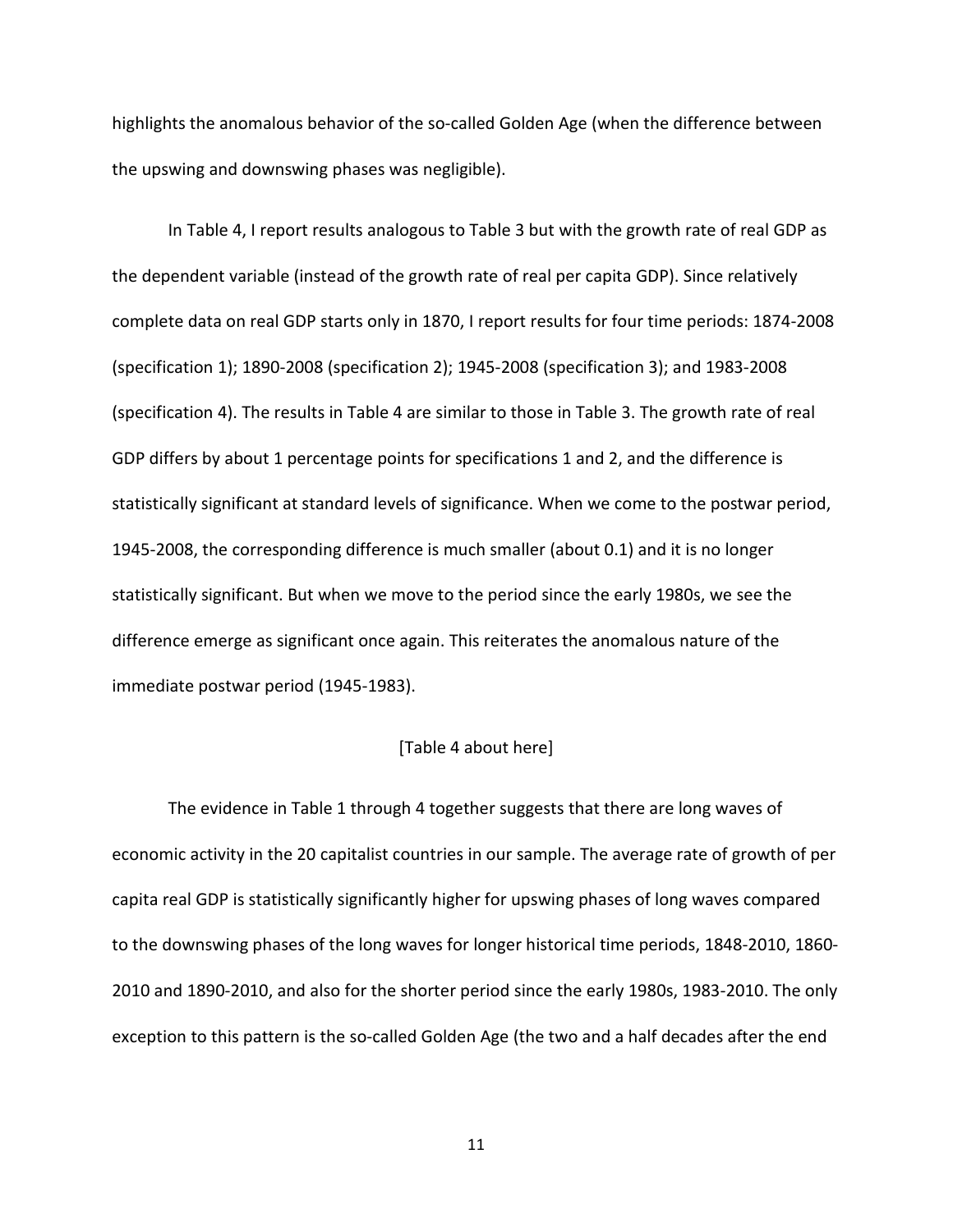of World War II). The causes of this anomalous behavior of the immediate postwar period call for further investigation.

#### **3. Expected Profitability and Long Waves in the US**

The analysis and discussion in the previous section takes the dates of the turning points of long waves as given – using qualitative evidence gleaned from the historical literature – and investigates whether there is any systematic difference in the pace of economic activity between the long downswing and upswing phases. Gordon, Weisskopf and Bowles (1983) offer an alternative – more theoretically grounded – method for identifying long waves by linking it to discussions of social structures of accumulation and expected profitability.

#### **3.1 Identifying Long Waves**

A social structure of accumulation (SSA) is the set of political and economic institutions that directly impinge on the capital accumulation process – the activity of generating and reinvesting surplus value in capitalist firms – by anchoring expected profitability. These range from institutions that affect all stages of the capital accumulation process like monetary and financial institution, the involvement of the State in the economy and the state of the class struggle, to institutions that have significance for specific stages of the capital accumulation process like those that affect input supplies and the structure of aggregate demand and the labour process. The concept of the SSA is useful because it can help us identify long waves of capitalist development (or what Gordon (1980) called 'stages of accumulation'), each long wave being differentiated by a definite and different matrix of political-economic institutions – the specific SSA.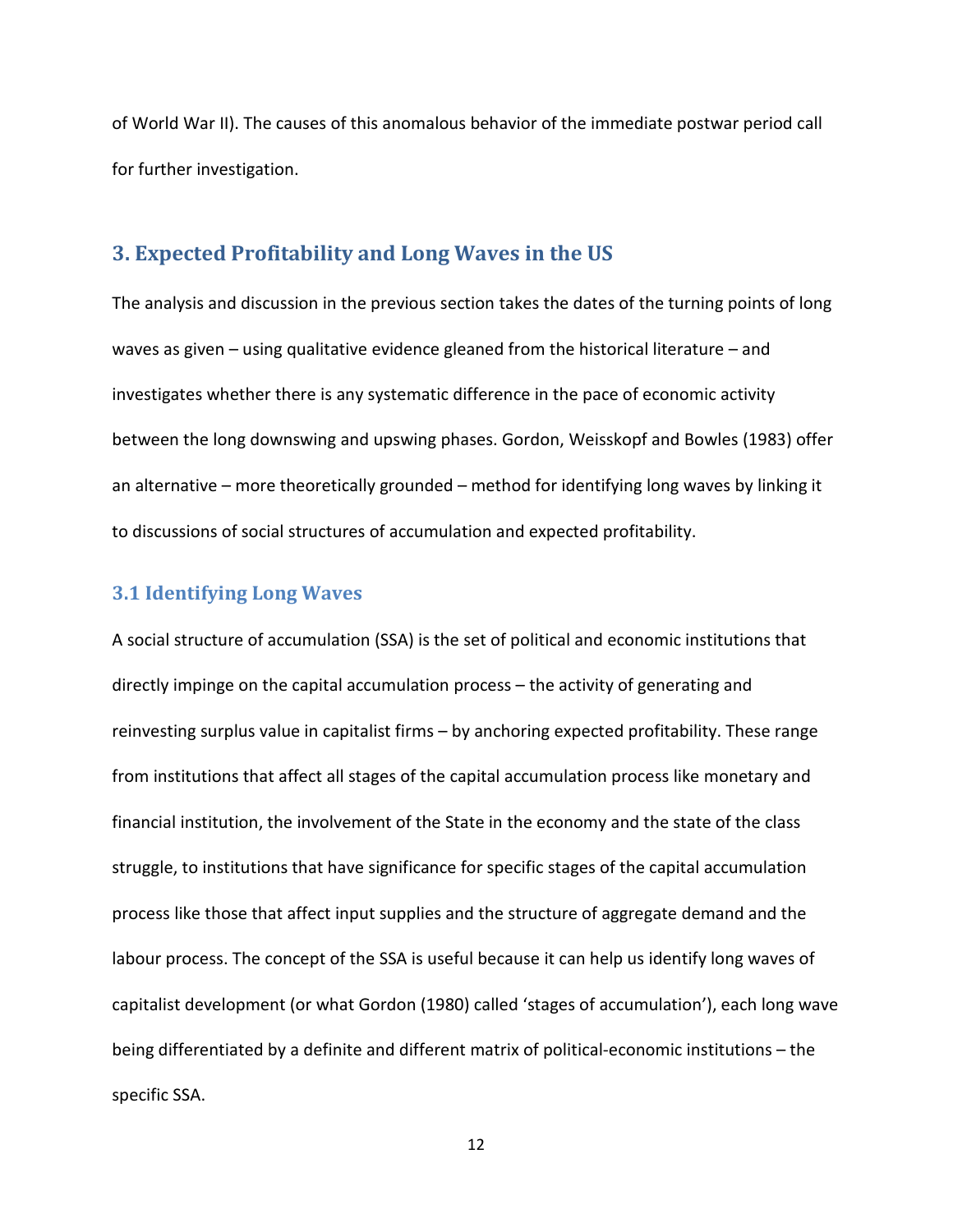Once a new SSA is in place, it generates stable and buoyant expectations about profitability. This spurs capital accumulation, and leads to rapid economic growth, typically spanning several business cycles. Over time, the growth process brings to the fore hidden contradictions of the SSA. Gradually, these growing conflicts and contradictions erode profitability expectations and reduce the pace of capital accumulation and economic growth, ushering in a period of a long downswing. The economy can remain in the downswing phase of the long wave for several business cycles, and the next upswing phase of a new long wave only begins with the construction of a new SSA that can revive profitability expectations in a robust manner (Gordon, Edwards and Reich, 1982).

Since expected profitability is the key driver of the process of capital accumulation and economic growth, Gordon, Weisskopf and Bowles (1983) argued that changes in expected profitability over business cycle downturns can be used to identify upswing and downswing phases of long waves. They posited that business cycle downturns in the upswing phase of a long wave are "reproductive" cycles in the sense that endogenous mechanisms associated with the cyclical downturn revive expected profitability. On the other hand, cyclical downturns in the downswing phase no longer serve this function and become "nonreproductive" in the sense that the cyclical downturn does not by itself revive expected profitability. It is only the construction of a new SSA that can revive expected profitability, spur capital accumulation and take the economy out of the downswing phase of the long wave. Thus, Gordon, Weisskopf and Bowles (1983) offer a simple definition to differentiate upswing and downswing phases of long waves, which is summarized as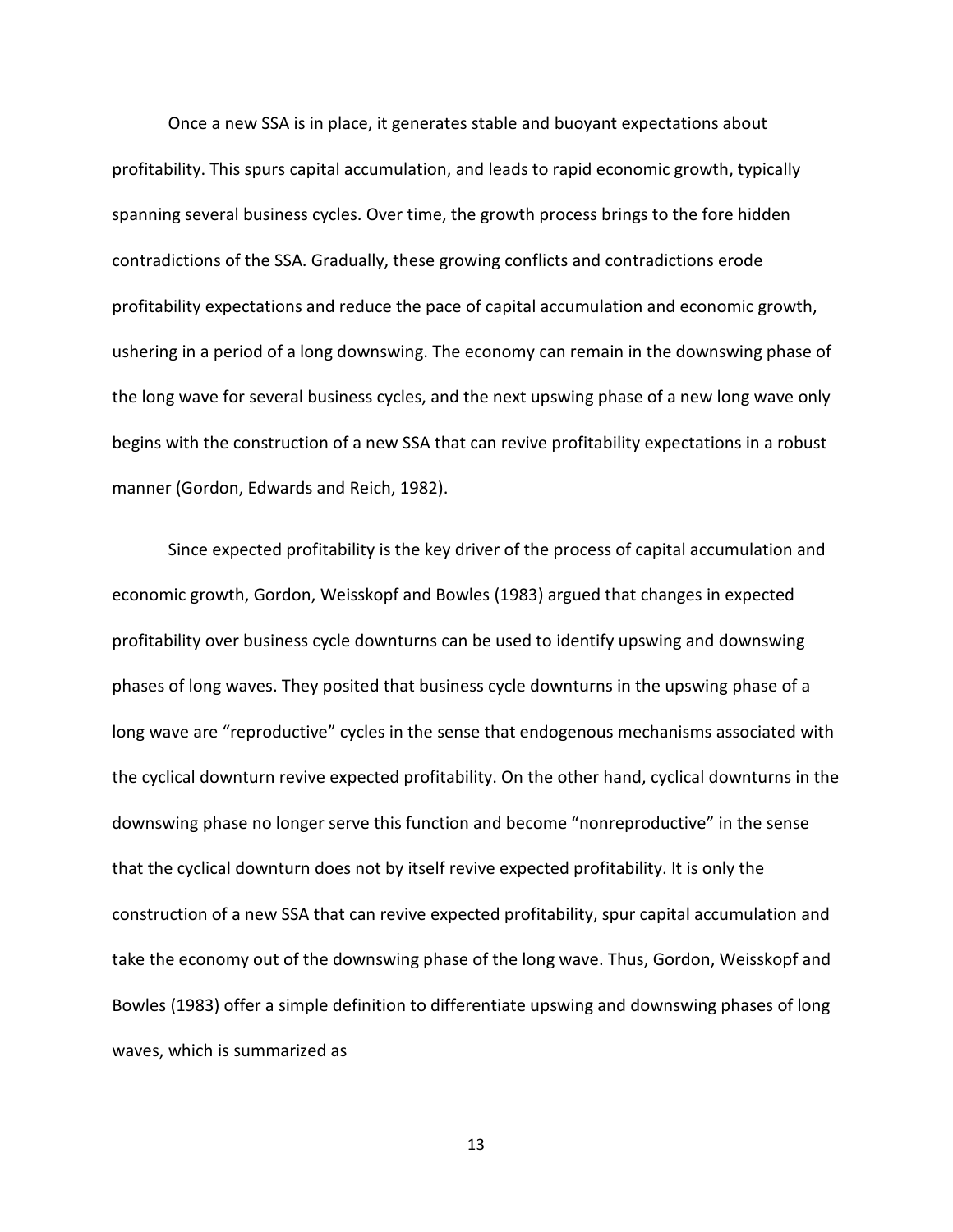*Definition 1: If expected profitability increases over a business cycle downturn, then that business cycle is part of the upswing phase of a long wave; otherwise it is part of the downswing phase of the long wave.*

I will operationalize this definition and use it on historical data for the US economy from Duménil and Lévy (2013). But to do so I need to distinguish between actual, full-capacity and expected profit rate.

#### **3.2 Actual, Full-Capacity and Expected Profit Rate**

Let us denote the actual, full-capacity and expected profit rates as  $r^a$ ,  $r^f$ , and  $r^e$ , respectively. For any period,  $t$ , the actual profit rate is defined in a straightforward manner as the ratio of the actual profit flows over the period and the capital stock at the beginning of the period,

$$
r^{a}(t) = \frac{\Pi^{a}(t)}{K(t)}
$$
 (2)

where  $\Pi^a$  denote actual profit flows over t, and  $K(t)$  denotes the capital stock at the beginning of period  $t$ . Following Weisskopf (1979), I decompose the actual rate of profit into three components as

$$
r^{a}(t) = s_{\pi}(t) \times z(t) \times u(t)
$$
 (3)

where  $s_{\pi}$ (t) =  $\Pi^{a}(t)/Y(t)$  is the share of (actual) profit in output,  $z(t) = Y^{*}(t)/K(t)$  is ratio of full-capacity output and the replacement cost capital stock, and  $u(t) = Y(t)/Y^*(t)$  is the capacity utilization rate.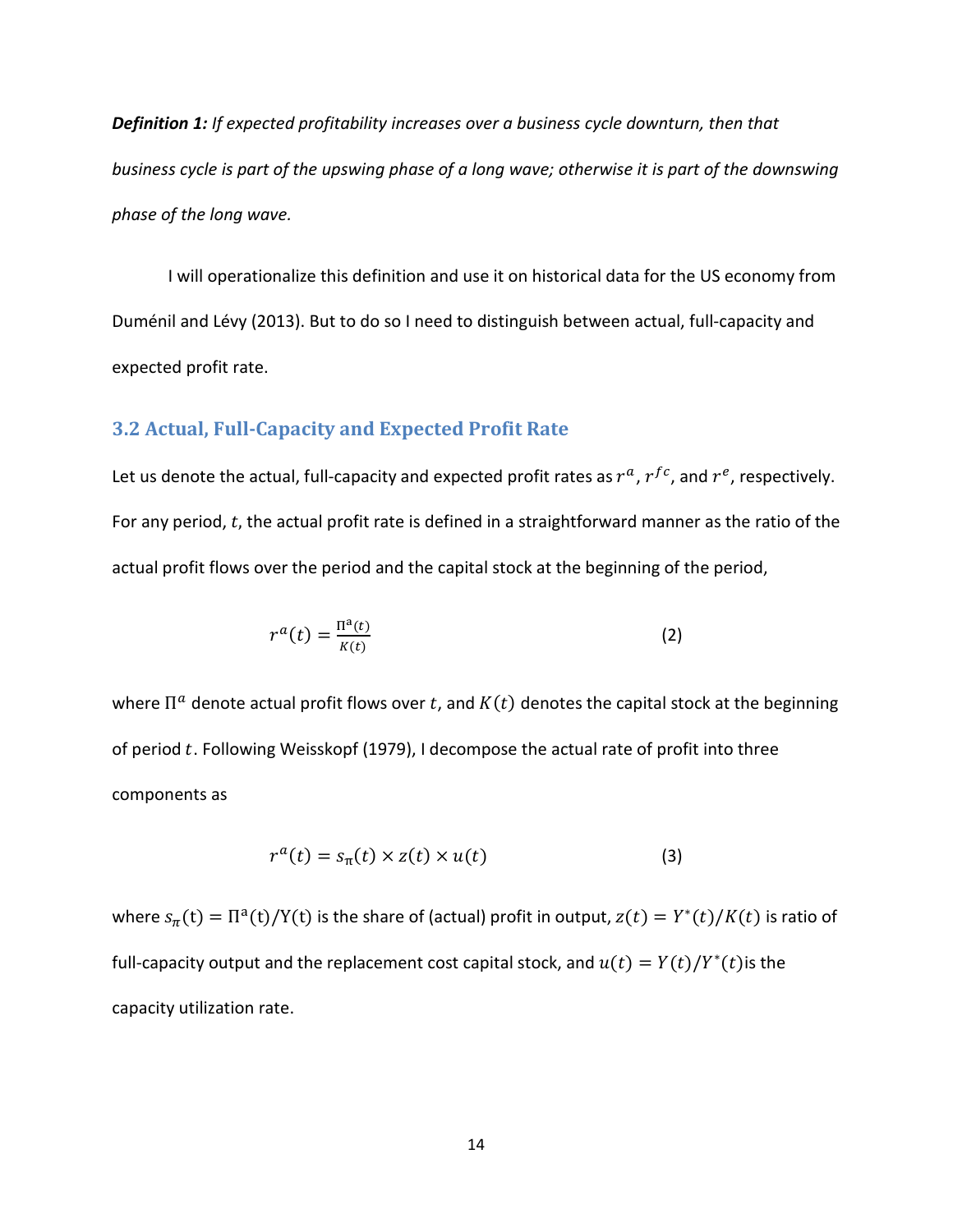For any period t, I define the full-capacity profit rate as the ratio of *full-capacity profit flows* over the period and the capital stock at the beginning of the period:

$$
r^{fc}(t) = \frac{\Pi^{fc}(t)}{K(t)}
$$
\n(4)

The full-capacity profit flows and actual profit flows over any period is, in turn, related as follows:

$$
\Pi^{fc}(t) = \frac{\Pi^a(t)}{u(t)}
$$
\n(5)

where  $u(t)$  is the capacity utilization rate in period t. Thus, if in period t, the economy happens to be operating at full-capacity (so that  $u(t) = 1$ ), then the full-capacity profit flow is equal to the actual profit flow over that period. On the other hand, if the economy is operating below full-capacity (so that  $u(t) < 1$ ), then the full-capacity profit flow is higher than the actual profit flow. $5$ 

Since the full-capacity profit rate is given by

$$
r^{fc}(t) \equiv \frac{\Pi^{fc}(t)}{K(t)} = \frac{\Pi^{a}(t)/u(t)}{K(t)} = \frac{\Pi^{a}(t)}{K(t)} \times \frac{1}{u(t)}
$$
(6)

we can decompose it as:

 $5$  Note that "full-capacity profit flow" is, in effect, a hypothetical quantity for periods when the economy is not operating at full-capacity. In such situations, the full-capacity profit income is the answer to the following counterfactual question: what would the profit flow be if the economy were to operate at full capacity? Equation (5) provides an answer to that question and defines the full-capacity profit flow. In general, it seems reasonable to suggest that full-capacity profit income is a function of actual profit income and the capacity utilization rate. Equation (5) assumes a particular functional form for this function, whereby the full capacity profit income is defined as the ratio of actual profit income and the capacity utilization rate. This implies that the ratio of full capacity and actual profit income is a nonlinear and decreasing function of the capacity utilization rate,  $1/u$ .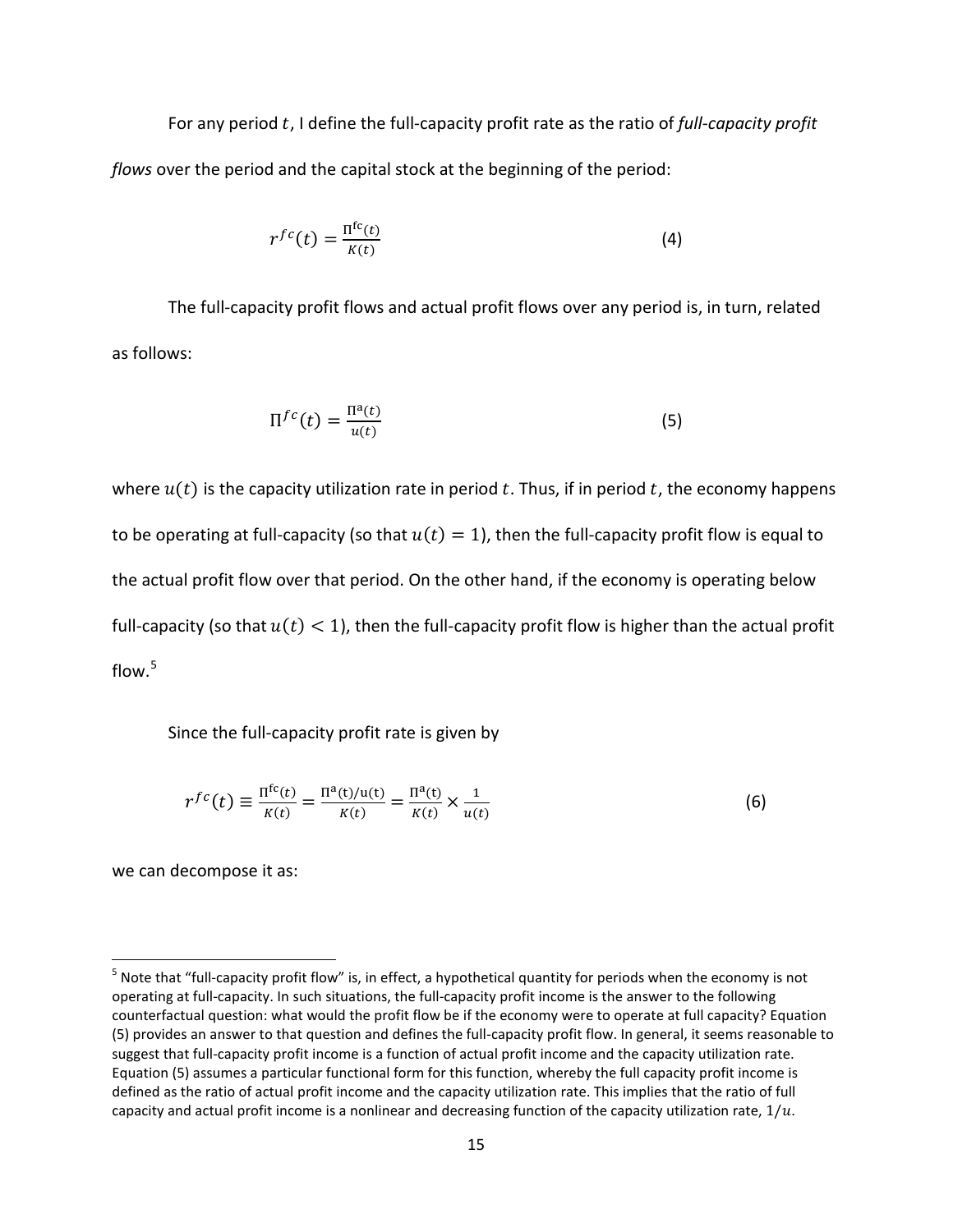$$
r^{fc}(t) = \frac{\Pi^{a}(t)}{K(t)} \times \frac{1}{u(t)} = \frac{s_{\pi}(t) \times z(t) \times u(t)}{u(t)} = s_{\pi}(t) \times z(t) \tag{7}
$$

Following Gordon, Weisskopf and Bowles (1983), I will define the expected profit rate as the product of the full-capacity profit rate and expected capacity utilization, i.e.,

$$
r^{e}(t) = r^{fc}(t) \times u^{e}(t)
$$
\n(8)

where  $u^e(t)$  is the expected capacity utilization rate. In (8), the first factor captures the profit rate that would arise if firms had the ability to adjust their capacity utilization to their "desired" levels; the second factor captures the fluctuations in expected profitability driven by changes in expected capacity utilization (as indicators of fluctuations of aggregate demand).

Equation (8) can be written in terms of growth rates as

$$
\widehat{r^e}(t) = \widehat{r^{fc}}(t) + \widehat{u^e}(t)
$$
\n(9)

where the "hat" symbol denotes growth rate, i.e.,  $\hat{x}(t) = (1/x(t))dx(t)/dt$ .

As Gordon, Weisskopf and Bowles (1983) correctly notes, a business cycle downturn is unlikely to have a positive effect on the expected utilization rate. Thus, we can posit that  $\widehat{u^e}(t) \leq 0$ . Hence,

$$
\widehat{r^e}(t) \le \widehat{r^{fc}}(t) = \widehat{s_{\pi}}(t) + \widehat{z}(t)
$$
\n(10)

where the equality in the second half of (10) comes from using (7).

The logic of (10) is important for the subsequent analysis and worth highlighting: since expected capacity utilization is unlikely to increase over a business cycle downturn, (10)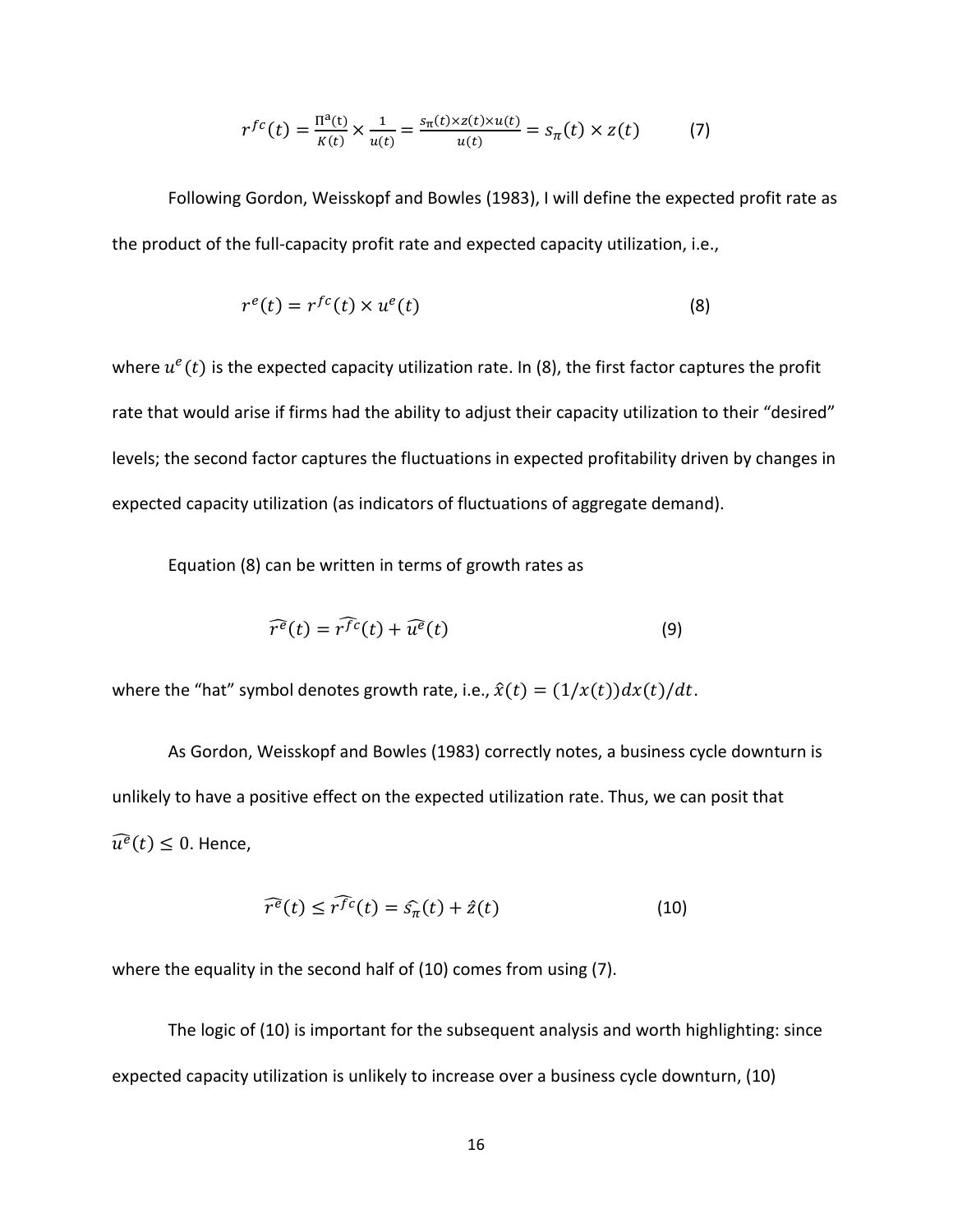suggests that a cyclical downturn can increase the expected rate of profit only when the fullcapacity profit rate increases. Hence, we can operationalize the insight of Gordon, Weisskopf and Bowles (1983) regarding the identification of long wave upswings/downswings using changes in the full-capacity profit rate.

It is useful to note that (10) also shows that the full-capacity profit rate can increase in either of the following ways: (a) the full-capacity profit share increases; or (b) the full-capacity output-capital ratio increases; or (c) both the profit share and the full capacity output-capital ratio increases. On the one hand, the full-capacity profit share can increase by weakening the bargaining power of labour vis-à-vis capital, as the reserve army of labour is replenished during a cyclical downturn. $6$  On the other hand, the full-capacity output-capital ratio can increase because high-cost firms are eliminated during a downturn or high-cost processes are not used within surviving firms (Gordon, Weisskopf and Bowles, 1983).

#### **3.3 Long Waves in the US Economy**

Table 5 presents data on *changes in the full-capacity rate of profit* (as defined in equation 7) for the 28 cyclical downturns in the US economy since  $1869<sup>7</sup>$  The criterion in definition 1 is used to classify each downturn, in the last column in Table 5, as either a reproductive cycle (RC=1) or a

 $6$  A more nuanced story can be developed when we decompose the profit share as 1 – real unit labour cost, where the real unit labour cost is the ratio of the real wage rate and the product of output per unit of effort and effort per hour (see Gordon, Weisskopf and Bowles, 1983, for details).<br><sup>7</sup> Following Gordon, Weisskopf and Bowles (1983), I will define a business cycle downturn as the period from the

peak of a business cycle to one year after the trough. The addition of a year after the trough is meant to allow time for a possible reproductive cycle to do its work in reviving expected profitability. Business cycle dates have been taken from the website of the NBER: http://www.nber.org/cycles.html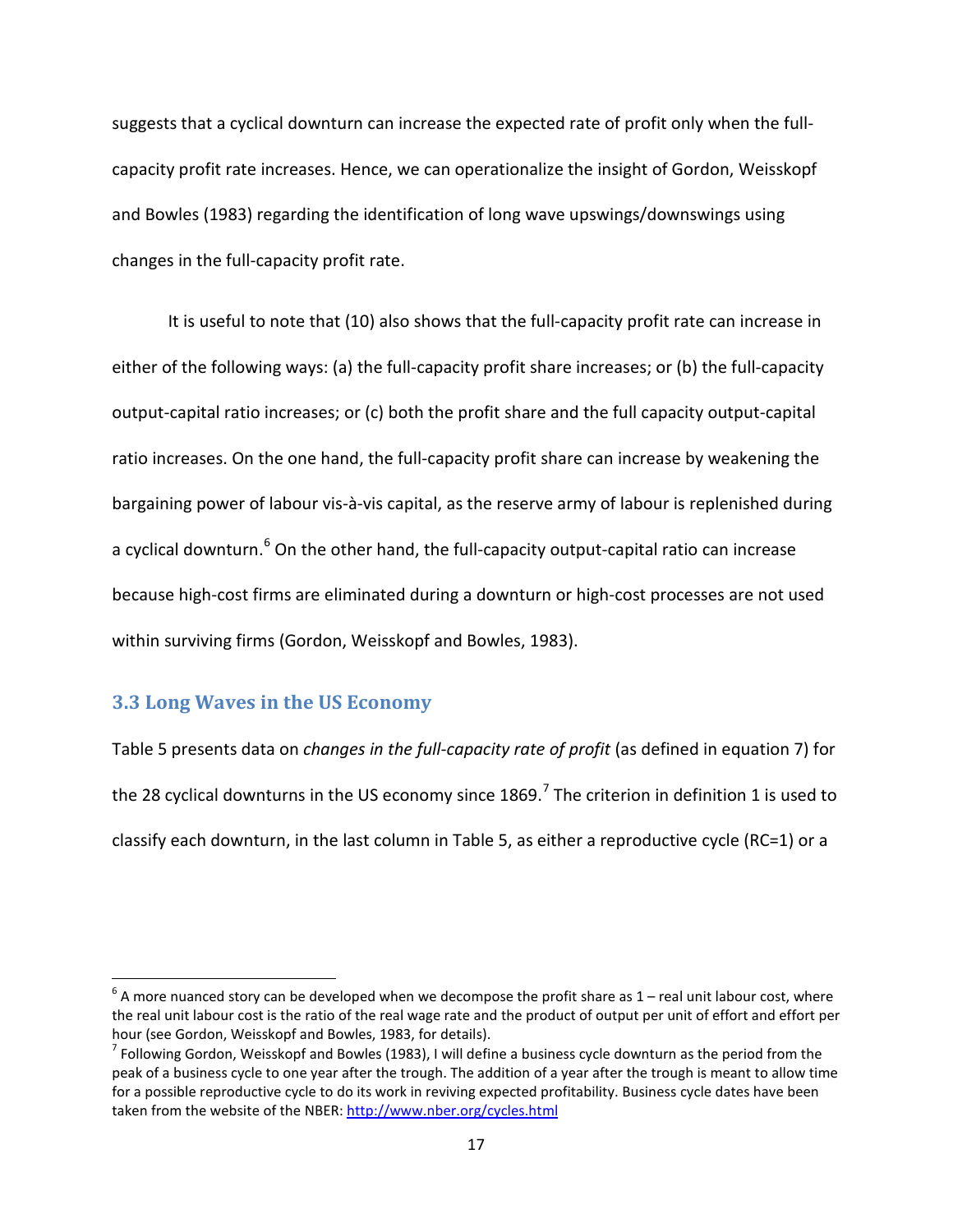non-reproductive cycle (RC=0).<sup>8</sup> A succession of reproductive (non-reproductive) business cycles makes up the upswing (downswing) phase of long wave.

Using this classification scheme, the US economy has witnessed 7 long waves since 1867. The first long wave ran from 1867 to 1888, with an upswing phase from 1867 to 1880, and a downswing phase from 1880 to 1888. $9$  Next, there was a long wave from 1890 to 1908. This was followed by 5 long waves, the latest spanning the period since 1980. Figure 1 displays bar charts of changes in expected profitability and its two components over the 28 cyclical downturns that obtained over these 7 long waves.

#### [Table 5 about here]

The evidence presented in Table 5 and Figure 1 highlights a pattern of long waves in fullcapacity profitability in the US economy. Visual inspection of the three series in Figure 1 confirms that changes in full-capacity profitability and its two components over cyclical downturns display some persistence, so that positive changes are followed by positive changes and negative changes by negative changes. This bunching together of reproductive and nonreproductive cycles – the sequence of 0s and 1s in the last column of Table5– attests to a wavelike nature of profitability that is consistent with the existence of long waves.

[Figure 2 about here]

 $8$  In their empirical analysis, Gordon, Weisskopf and Bowles (1983) ignore the output-capital ratio because of lack of reliable historical data on capital stock. Thus, they effectively reduce profitability to the profit share, which is a possible limitation of their results. Since capital stock data is now available, we can address this limitation by analyzing expected profitability (and both of its components).

 $^{9}$  According to NBER data, the business cycle which peaked in 1869 had its beginning in 1867.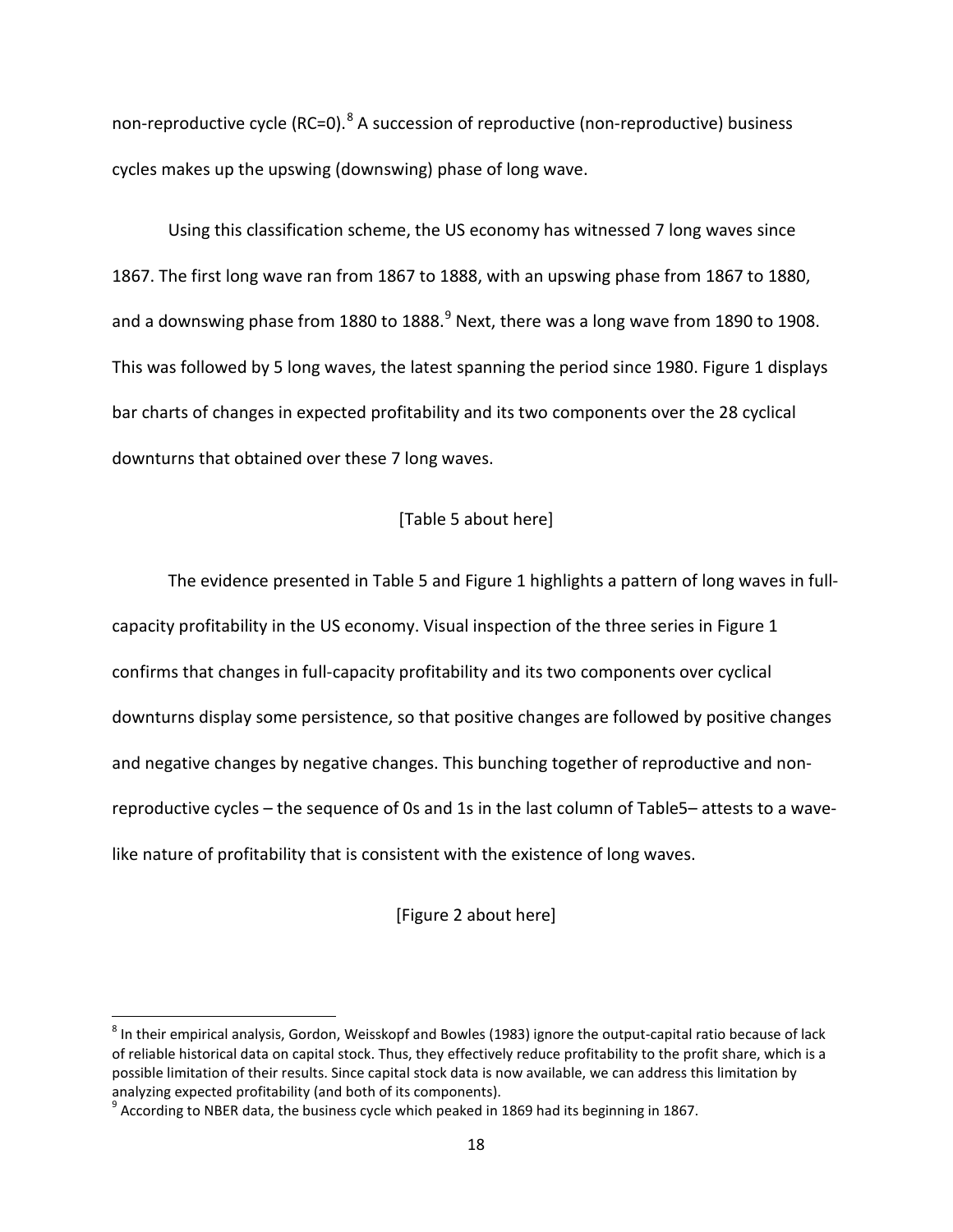#### **3.4 The GWB Hypothesis**

After developing the innovative method for identification of long waves using reproductive and non-reproductive business cycle downturns, Gordon, Weisskopf and Bowles (1983) offer a hypothesis about a possible mechanism the operation of which could distinguish reproductive and non-reproductive business cycle downturns. This relates to the restorative effect of changes in the reserve army of labour on profitability.

Since reproductive cycles are part of the upswing phase of long waves, they expect a positive relationship between peak-to-trough (with trough defined as NBER trough plus one year) changes in the unemployment rate (as a measure of the increase in the size of the reserve army of labour) and full-capacity profitability, especially the full-capacity profit share, for reproductive cycles. Thus, increases in the size of the reserve army of labour are sufficient, in reproductive cycles, to depress the power of labour and restore full-capacity (and expected) profitability. On the other hand, no such association is expected between changes in the unemployment rate and expected profitability for non-reproductive cycles. Thus, changes in reserve army of labour are not able to restore profitability during non-reproductive cycles. I call this the Gordon-Weisskopf-Bowles (GWB) hypothesis and test it econometrically.

#### **3.4.1 The Econometric Model**

To test the Gordon-Weisskopf-Bowles (GWB) hypothesis I use the following regression model:

$$
g_t^{FCP} = \beta_0 + \beta_1 g_t^{UN} + \beta_2 (BCD_t \times g_t^{UN}) + \beta_3 (RC_t \times BCD_t \times g_t^{UN}) + \beta_4 RC_t + \beta_5 BCD_t + u_t
$$
\n(11)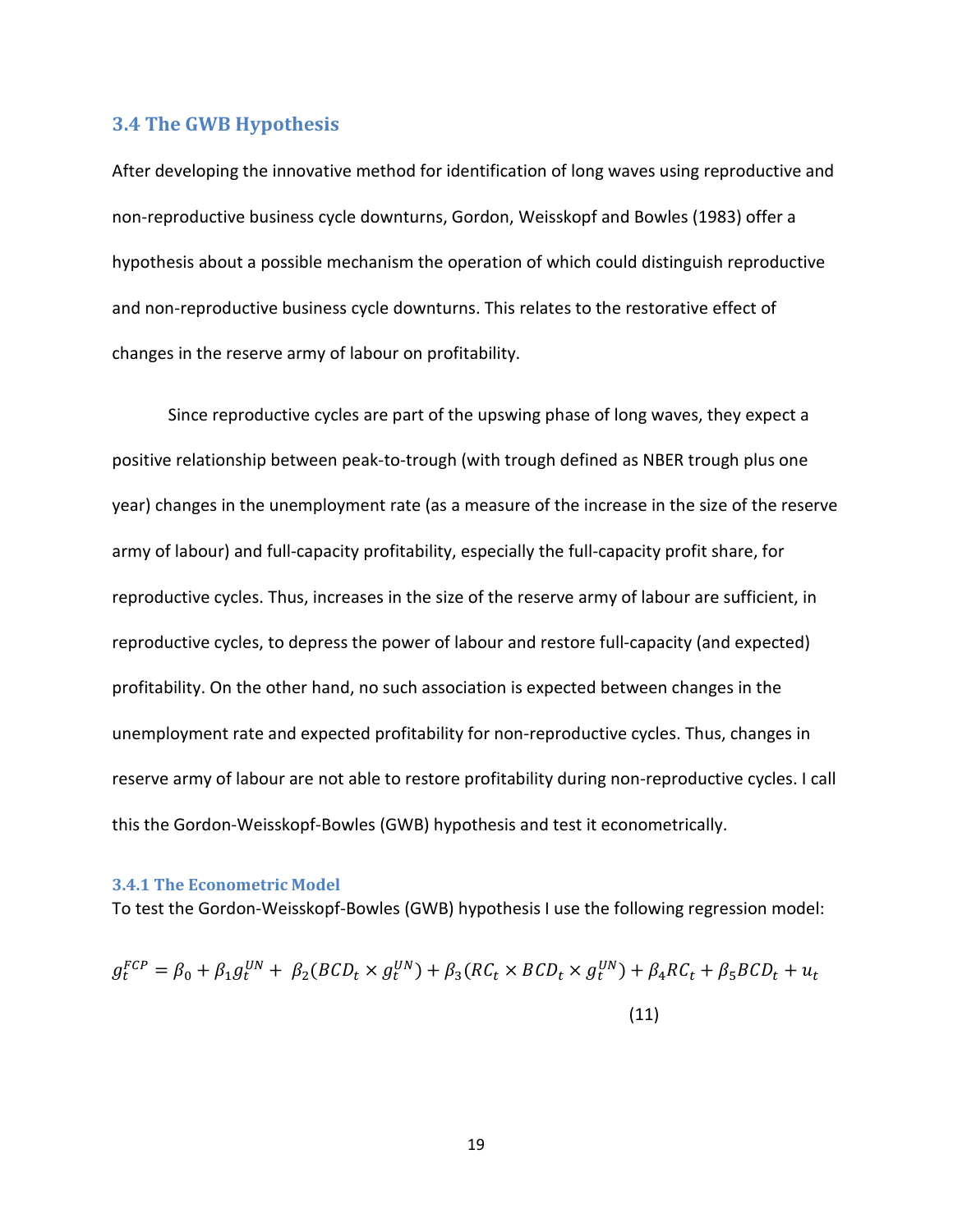where  $t$  indexes years,  $g_t^{FCP}$ denotes annual growth rate of full-capacity profitability (or its two components),  $BCD<sub>t</sub>$  denotes a business cycle downturn dummy variable (which takes the value 1 for years that fall in the period between a business cycle peak and one year after the trough, other than the case when that coincides with the next peak, and 0 for other years),  $RC_t$ denotes a dummy variable that takes a value of 1 if the year fall within a business cycle downturn that is a reproductive cycle (and 0 otherwise), and  $g_t^{UN}$  is the annual growth rate of the unemployment rate.

While testing for the effect of changes in the reserve army of labour on the growth rate of expected profitability, the regression model in (11) controls for two important sources of variation that could confound the result. First, inclusion of the reproductive cycle dummy  $(RC_t)$ and the business cycle downturn dummy  $(BCD<sub>t</sub>)$  controls for factors that vary over the upswing phase of long wavess and over business cycle downturns, respectively, and might be correlated with changes in the reserve army of labour and expected profitability, like the behavior of financial markets, behavior of the Central Bank, etc. Second, we also include a set of dummy variables defined over the long waves – one dummy variable for each of the seven long swing since 1890. This is meant to control for factors that change only across long waves, like institutional factors relating to the regulation of financial markets, capital-labour relations, and the role of the State in the economy.

Even after these controls, there remains an obvious problem: the possibility of endogeneity. While increases in the size of the reserve army of labour over business cycle downturns – captured by the growth rate of unemployment rate – is expected to have an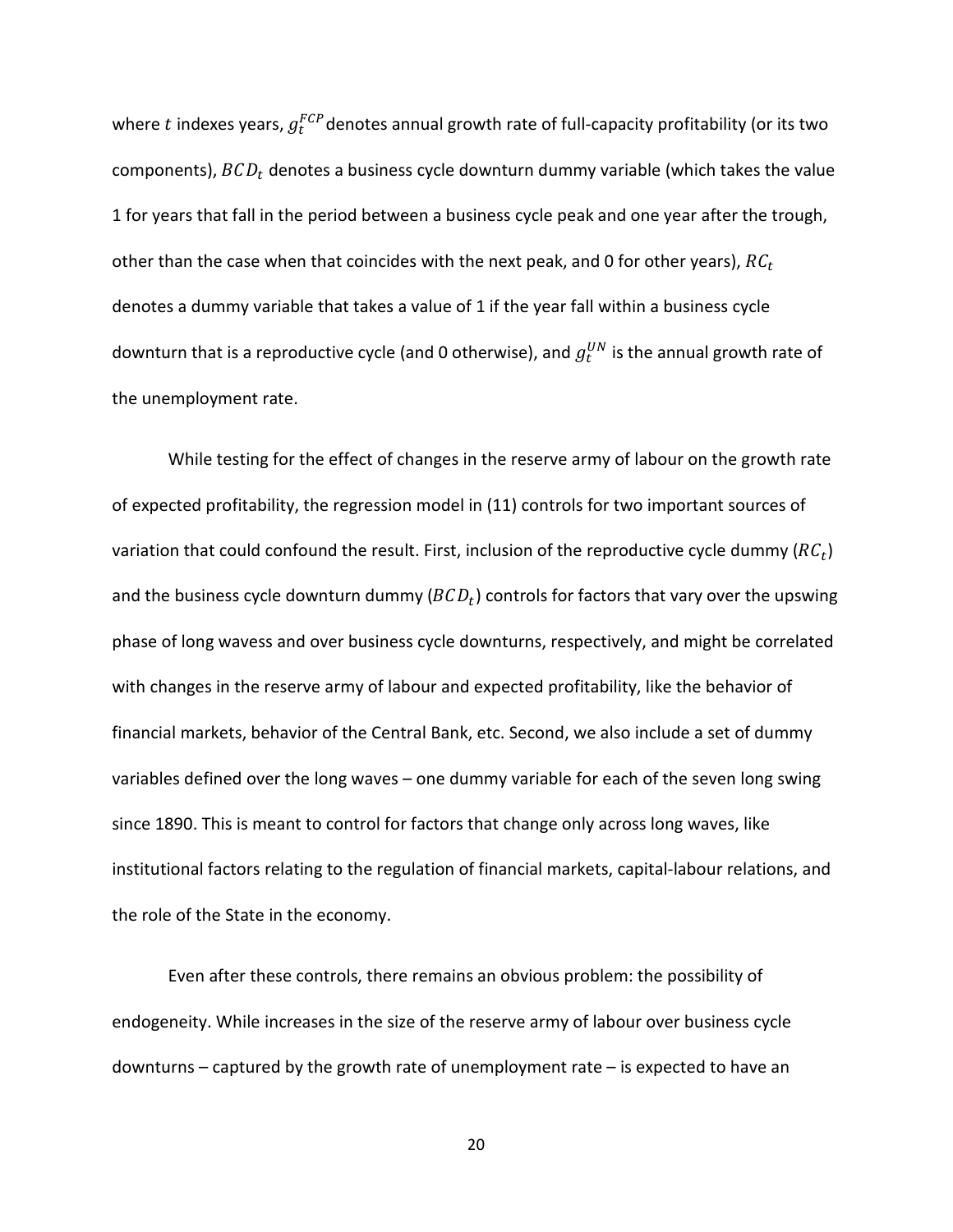impact on expected profitability, as suggested by the GWB hypothesis, it is difficult to rule out the reverse causal effect. It is equally possible for changes in expected profitability to have an effect on the size of the reserve army of labour through the impact of the former on the rate of capital accumulation: if expected profitability falls, it might lead to a fall in the pace of capital accumulation, which would lead to an increase in the size of the reserve army of labour because of a decline in the demand for labour-power. To block off this obvious channel of reverse causality, I include the growth rate of real investment as an additional control in the regression model in (11). Thus, I estimate the following model to test the GWB hypothesis:

$$
g_t^{FCP} = \beta_0 + \beta_1 g_t^{UN} + \beta_2 (BCD_t \times g_t^{UN}) + \beta_3 (RC_t \times BCD_t \times g_t^{UN}) + \beta_4 RC_t + \beta_5 BCD_t + \beta_6 g_t^{INV} + u_t
$$
\n(12)

where  $g_t^{INV}$  is the growth rate of real investment, and all other variables are as defined in (11).

The GWB hypothesis entails two propositions about the parameters in the regression model in (12):

(a) 
$$
\beta_1 + \beta_2 \le 0
$$
, and (b)  $\beta_1 + \beta_2 + \beta_3 > 0$ . (13)

To see the first part, note that the partial effect of the growth rate of the unemployment rate on the growth rate of full-capacity profitability over a business cycle downturn ( $BCD_t = 1$ ) when the economy is in a non-reproductive cycle ( $RC<sub>t</sub> = 0$ ) is given by

$$
\frac{\partial}{\partial g_t^{UN}} E(g_t^{FCP} | BCD_t = 1, RC_t = 0) = \beta_1 + \beta_2
$$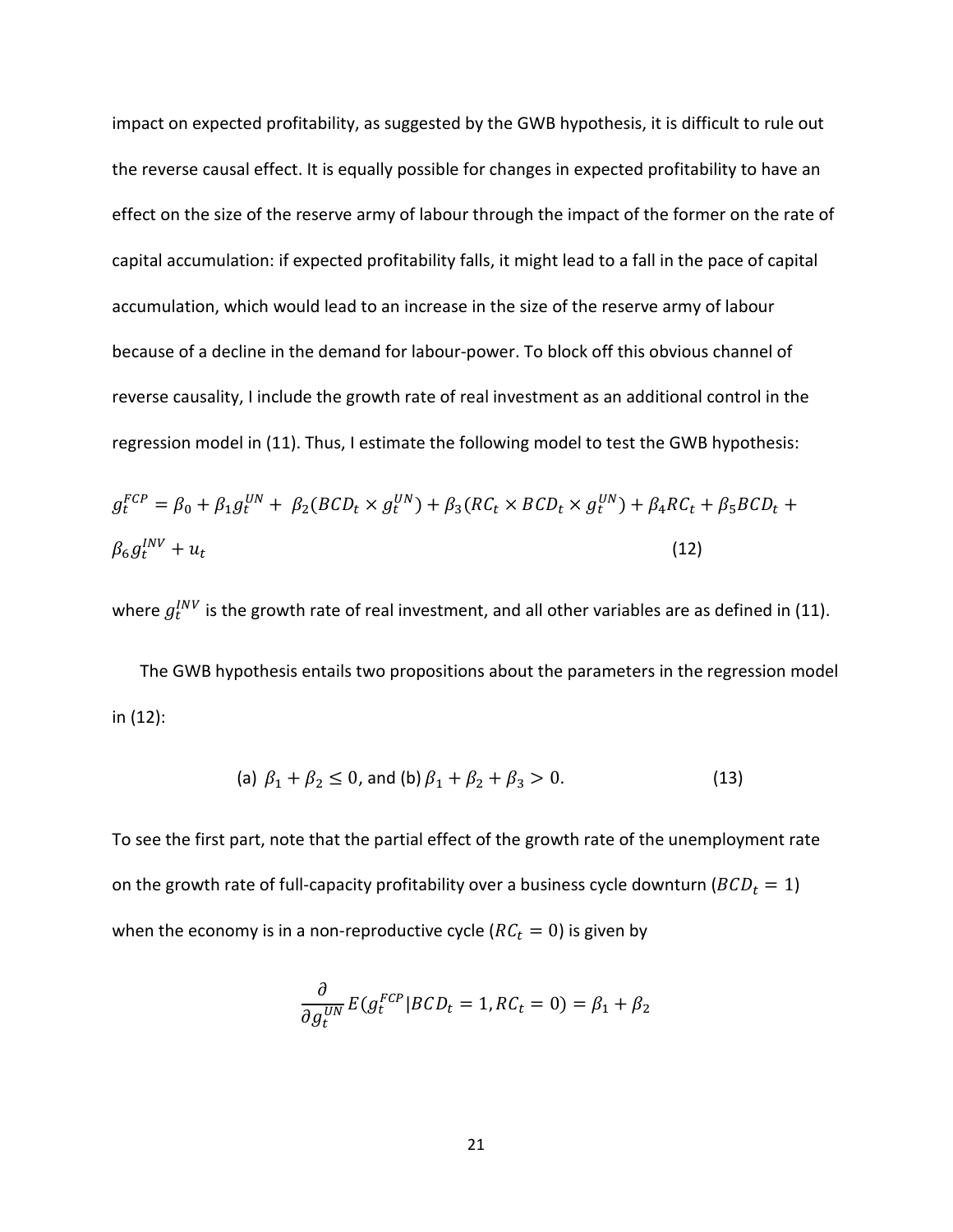where  $E(y|x)$  refers to the conditional expectation of y given x. Since a non-reproductive cycle does not restore profitability, the GWB hypothesis implies that this partial effect must be nonpositive, i.e.,  $\beta_1 + \beta_2 \leq 0$ .

To see the second part, note, in an analogous manner, that the partial effect of the growth rate of the unemployment rate on the growth rate of full-capacity profitability over a business cycle downturn ( $BCD_t = 1$ ) when the economy is in a non-reproductive cycle  $(RC_t = 1)$  is given by

$$
\frac{\partial}{\partial g_t^{UN}} E(g_t^{FCP} | BCD_t = 1, RC_t = 1) = \beta_1 + \beta_2 + \beta_3.
$$

Since a reproductive cycle is meant to revive full-capacity profitability, the GWB hypothesis implies that this partial effect must be positive, i.e.,  $\beta_1 + \beta_2 + \beta_3 > 0$ .

#### **3.4.2 The Results**

To begin the discussion of results, I show time series plots of the key variables used in this analysis in Figure 3: growth rates of unemployment, full-capacity rate of profit, profit share, and capacity-capital ratio. The data for this analysis covers the years from 1890 to 2010. I could not use the years before 1890 for the regression analysis because the unemployment series starts in 1890, i.e., I did not have data for the years 1869-1890.

#### [Figure 3 about here]

There are two important features that are worth noting. First, the growth rate of unemployment and the growth rate of the capacity-capital ratio display higher volatility in prewar period than in the subsequent years. Second, there is a period in the early 1930s – the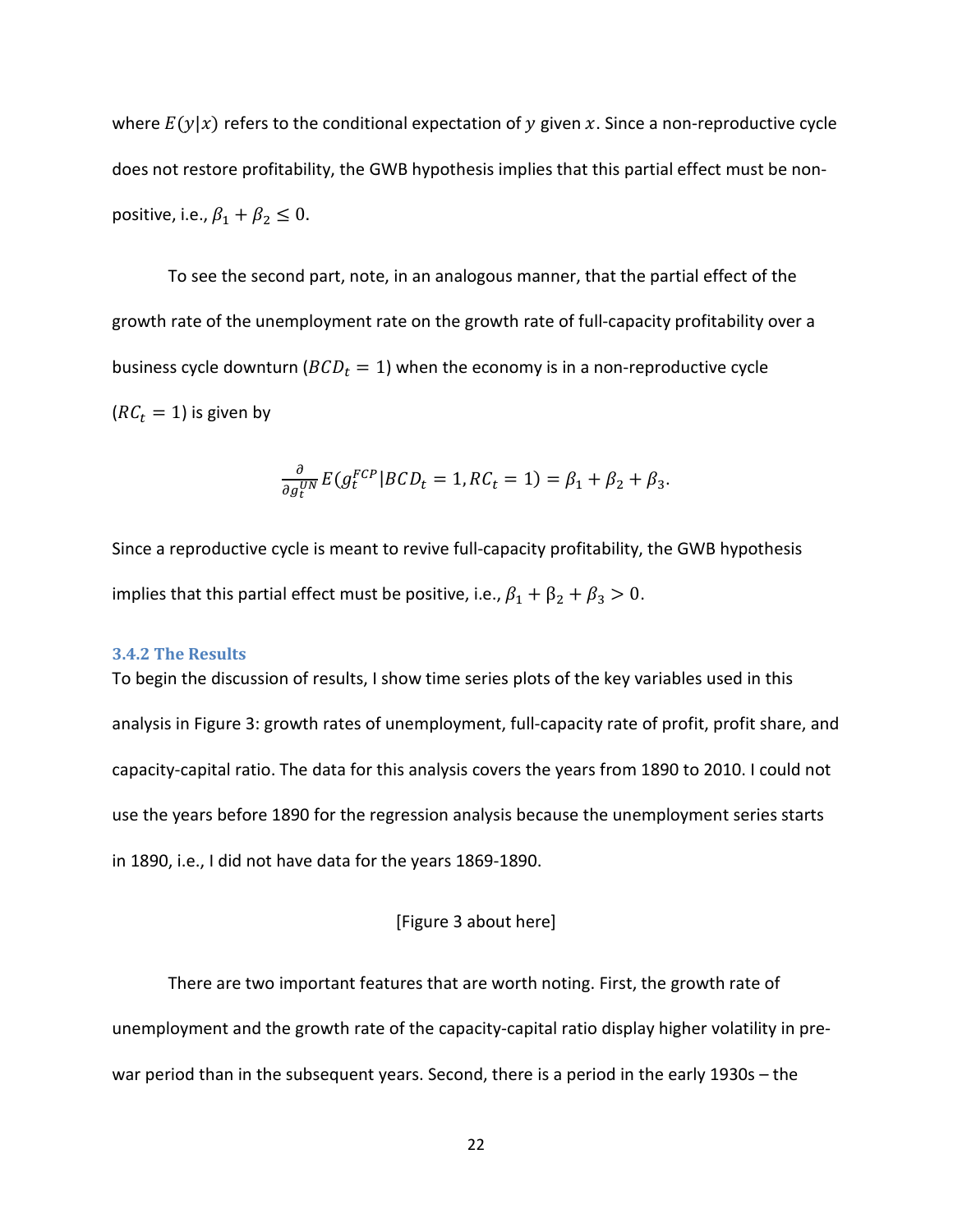years 1932 to 1934 – that is an outlier in terms of the growth rates of the profit share and expected profit rate. To take account of the first feature, I use heteroskedasticity and autocorrelation consistent standard errors; to make sure that the results are robust to the second feature, I re-do the analysis by including a dummy variable for the outlier years, and also do a sub-sample analysis by dropping the outlier years.

In Table 6, I report results of estimating three variants of the regression model in (12). In columns 1 through 3, I report results for the regression model with full-capacity profit share, full-capacity output-capital ratio, and the full-capacity profit rate, respectively, as the dependent variable. Our interest is in testing the two parts of the GWB hypothesis and not in the values and significance of individual parameter estimates. Thus, even though I report the individual parameter estimates in Table 6 for completeness, I will restrict my comments to the results of the hypothesis tests that are reported in Table 7.

#### [Table 6 about here]

Panel A in Table 7 reports results of hypothesis tests for the model in (12) for the full sample period, 1890-2010. The first part of the GWB hypothesis is that  $\beta_1 + \beta_2 \leq 0$ , i.e., that the impact of changes in the unemployment rate on full-capacity profitability over business cycle downturns is non-positive for non-reproductive cycles. The top part presents results of testing the null hypothesis that  $\beta_1 + \beta_2 = 0$  against the alternative that  $\beta_1 + \beta_2 \neq 0$ . The sum of the two coefficients is negative and statistically significant for specifications 1 (-0.218) and 3 (-203). Thus, if we use either the profit share or the full-capacity profit rate as the dependent variable in (12), the first part of the GWB hypothesis is supported by the data, i.e., that the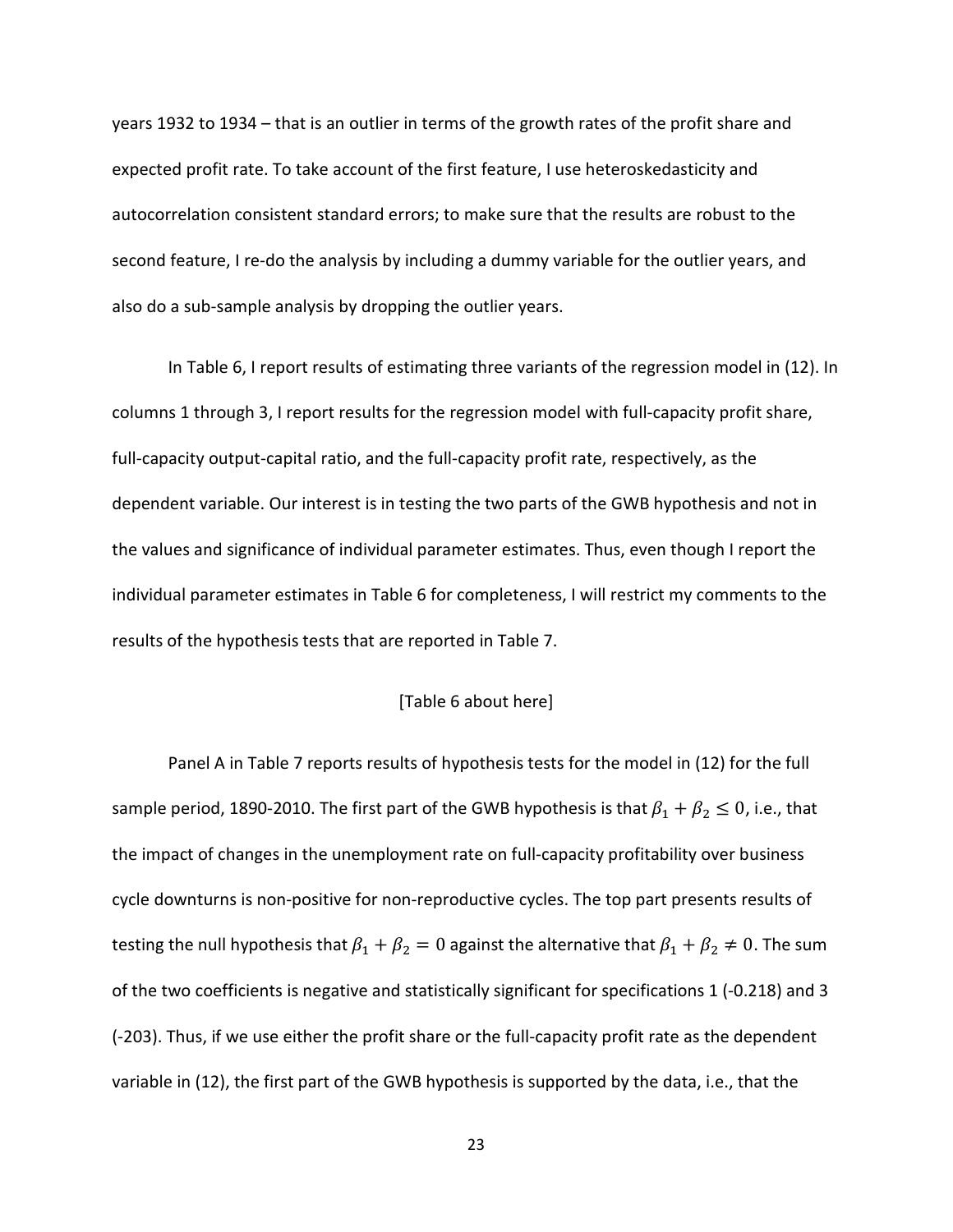impact of changes in the unemployment rate on profitability over business cycle downturns is non-positive for non-reproductive cycles. For instance, the results suggest that for each percentage point increase in the growth rate of the unemployment rate, the growth rate of fullcapacity profit rate falls by 0.203 percentage points per year over business cycle downturns in non-reproductive cycles.

#### [Table 7 about here]

The second part of the GWB hypothesis is that  $\beta_1 + \beta_2 + \beta_3 > 0$ , i.e., that the impact of changes in the unemployment rate on full-capacity profitability over business cycle downturns is positive for reproductive cycles. The bottom part of Panel A presents results of testing the null hypothesis that  $\beta_1 + \beta_2 + \beta_3 = 0$  against the alternative that  $\beta_1 + \beta_2 + \beta_3 \neq 0$ . The first thing to note is that the sum of the coefficients is positive for all specifications, but it is statistically significantly different from zero only for specification 2, i.e. when we use the capacity-capital ratio as the dependent variable. This suggests that the internal mechanism of a business cycle downturn, as captured by increases in the growth rate of the unemployment rate, manages to increase the growth rate of the profit share, the capacity-capital ratio and the full-capacity profit rate over reproductive cycles. But this effect is precisely estimated only for the full capacity-capital ratio (p-value = 0.002); for the profit share and the full capacity profit rate, the effect, while positive, is not very precisely estimated (both have large p-values).

The last part of panel A of Table 7 reports results of jointly testing both parts of the GWB hypothesis. To do so we test the joint null hypothesis  $\beta_1 + \beta_2 = 0$  and  $\beta_1 + \beta_2 + \beta_3 = 0$ , against the alternative that  $\beta_1 + \beta_2 \neq 0$  and  $\beta_1 + \beta_2 + \beta_3 \neq 0$ . From the last row of panel A in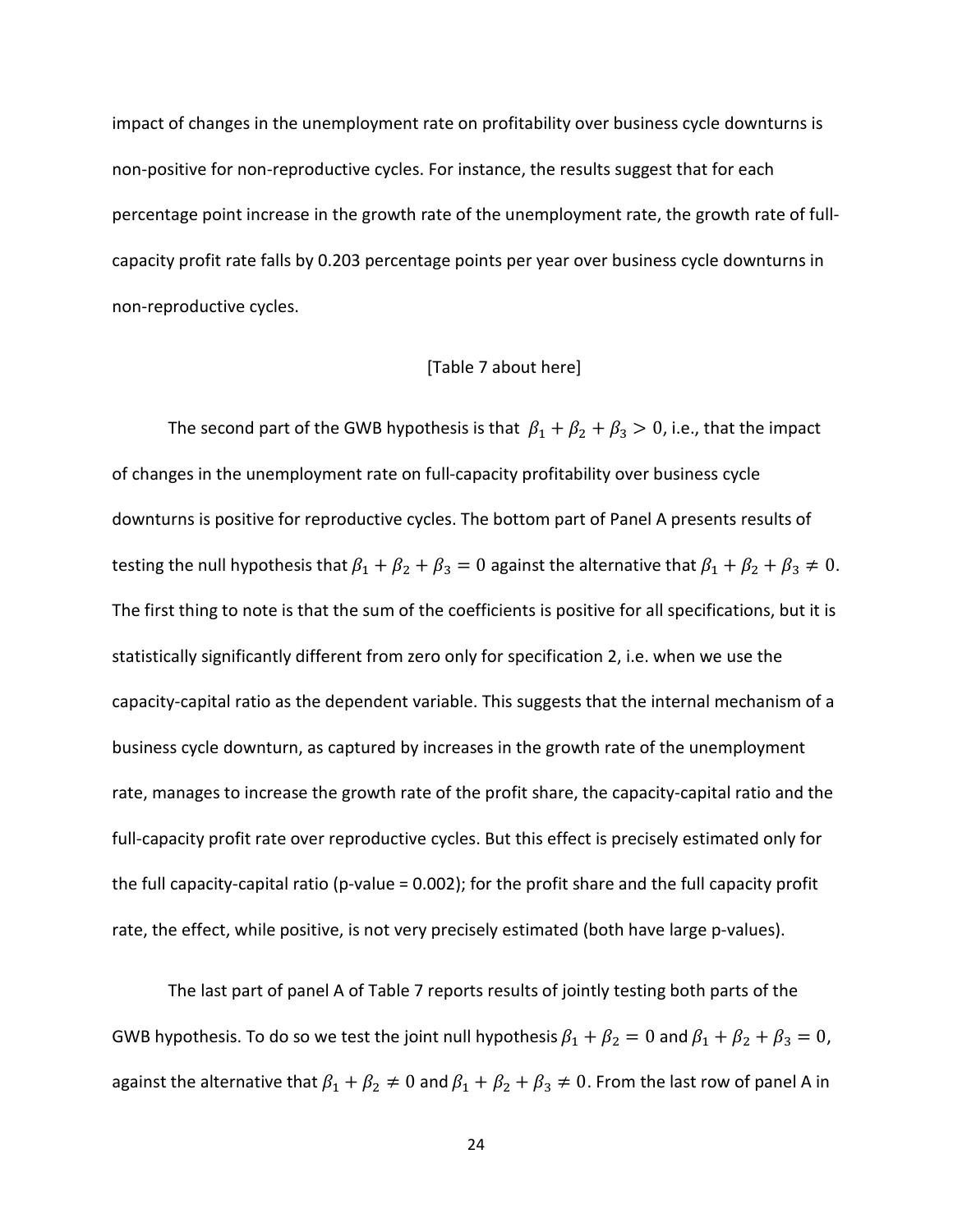Table 7 we see that we can reject the null hypothesis against the alternative for specification 2. Taken together, the results in Table 7 provide evidence in support of the GWB hypothesis, either separately or jointly.

In Panels B and C in Table 7, I report results to make sure that the results are not impacted by the presence of outlier years (1932-1934). In Panel B, I control for the effect of outliers by including a dummy variable that take a value of 1 for the years 1932-1934 and 0 otherwise. In Panel C, I re-do the analysis by dropping the outlier years. Both sets of results are similar to the results of Panel A. This suggests that the presence of outlier years do not have an oversize impact on the main results.

#### **4. Discussion and Conclusion**

The hypothesis of long waves of capitalist development that span several business cycles has been of some interest to Marxist political economists since the late 19<sup>th</sup> century (see Mandel, 1978; 1995). In this paper, I contribute to this literature in two ways.

First, I have used data for a group of 20 (now advanced) capitalist countries to investigate if there is a systematic difference in the growth rate of real per capita GDP (and real GDP) between the upswing and downswing phases of long waves. Using turning points of long waves from the historical literature summarized in Mandel (1995), I find evidence for the existence of long waves: there is a systematic difference in the average growth rate of per capita real GDP (and real GDP) between the upswing and downswing phases of long waves for the group of capitalist countries in my sample. In addition to this positive result, I also find the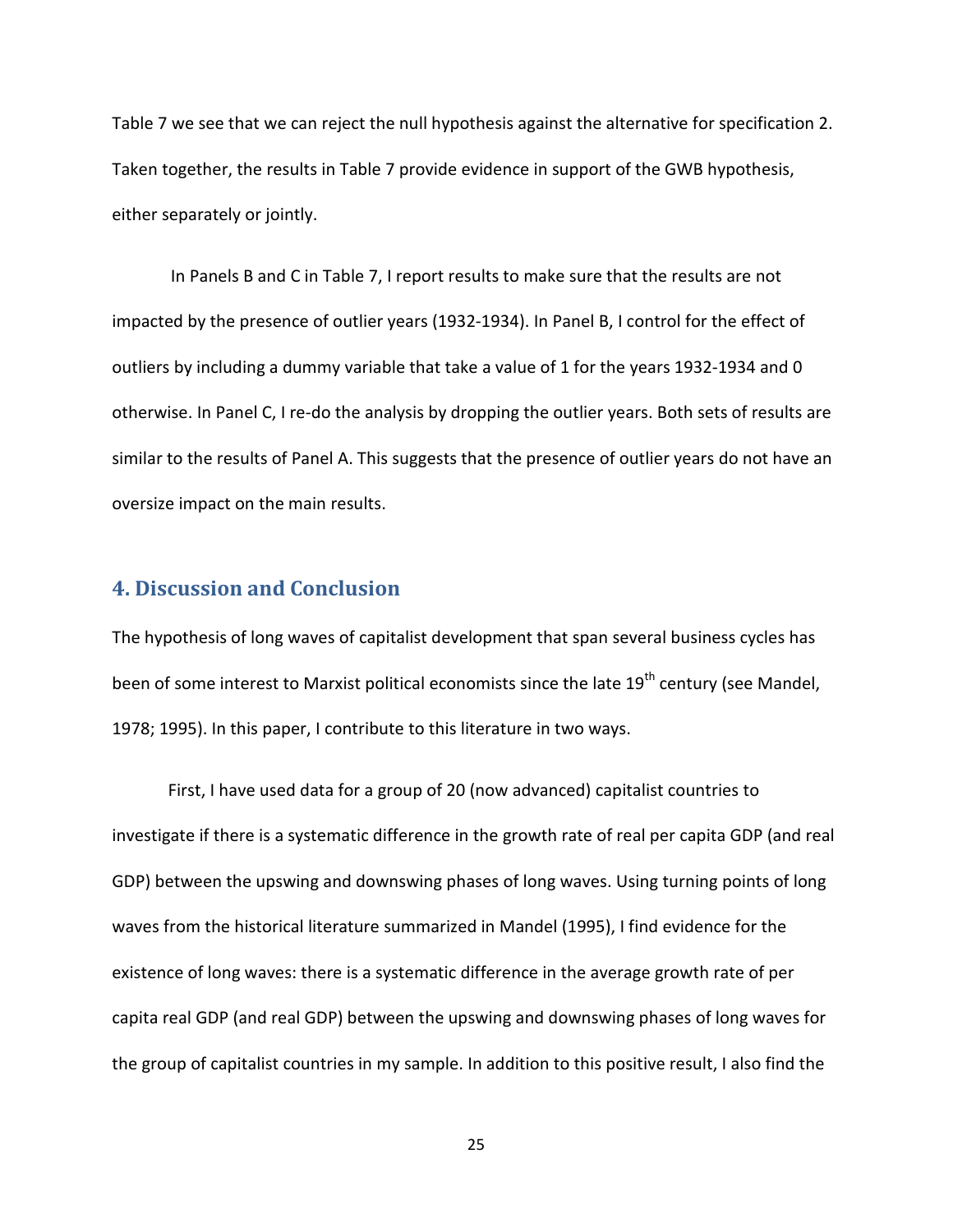puzzling result that this difference was small and might have disappeared altogether in the immediate post-war period. But the difference has re-emerged once again in the data for the period after the 1980s. Thus, while the anomalous behavior of the immediate postwar period calls for further investigation, it is safe to conclude that the historical evidence lends support to the hypothesis of long waves of capitalist development.

Second, I revisit the analysis in Gordon, Weisskopf and Bowles (1983) which proposes a method of identifying and offer a mechanism underlying long waves. Their method rests on identifying a business cycle downturn – the period from a business cycle peak to a year after the trough – as a reproductive cycle if expected profitability increased over that period. A cyclical downturn that does not lead to an increase in expected profitability is classified as a non-reproductive cycle. Long waves are identified by breaks in the sequence of reproductive and non-reproductive cycles.

Using their method on historical data for the US economy compiled by Duménil and Lévy (2013) and business cycle dates computed by the National Bureau of Economic Research, I identify 7 long waves in the US economy since 1869. These are composed of 19 reproductive and 10 non-reproductive cycles. Visual inspection suggests an alternating and persistent pattern in the sequence of reproductive and non-reproductive cycles, i.e., bunching together of reproductive and non-reproductive cycles (see Table 5 and Figure 1).

Using this historical data for the US economy since 1890, I also test a two-part hypothesis advanced by Gordon, Weisskopf and Bowles (1983) regarding the mechanism underlying non-reproductive cycles: (a) that changes in the unemployment rate should be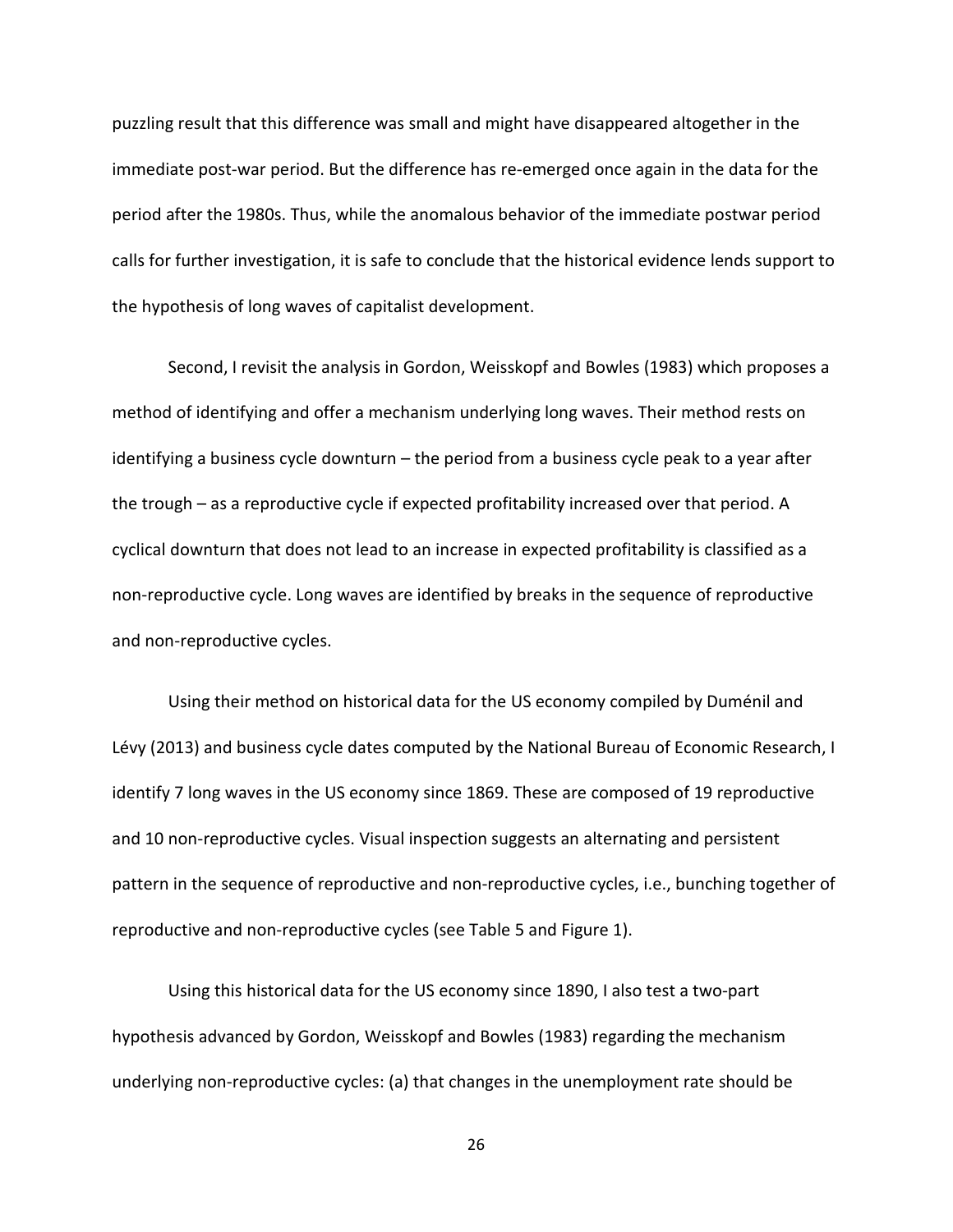positively associated with changes in expected profitability over business cycle downturns in reproductive cycles, and (b) that there should be no such positive association between change in the unemployment rate and profitability over business cycle downturns in non-reproductive cycles. I find evidence that increases in the growth rate of unemployment over business cycle downturns increases the full capacity-capital ratio (a key component of expected profitability) during the upswing phase of long waves. On the other hand, increases in the unemployment rate over business cycle downturns reduce the profit share (a component of expected profitability) and the expected rate of profit during long wave downturns.

Empirical evidence for the existence of long waves, using turning points either from the historical literature (Mandel, 1995) or using a more theoretically-grounded method of distinguishing reproductive and non-reproductive cycles (Gordon, Weisskopf and Bowles, 1983), suggest that the phenomenon of long waves does exist in the historical data. While the evidence on the existence of long waves is certainly there, the theory to explain them calls for more research.

An interesting possible mechanism suggested by Gordon, Weisskopf and Bowles (1983) that operates through changes in the size of the reserve army of labour seems important during non-reproductive cycles but less so over reproductive cycles. The fact that the change in the reserve army of labour is associated with negative changes in full-capacity profitability might be pointing towards the importance of the effect of aggregate demand, a point that has typically not been emphasized in this literature. While increases in the reserve army of labour has a positive impact on expected profitability because it reduces cost pressures for capitalist firms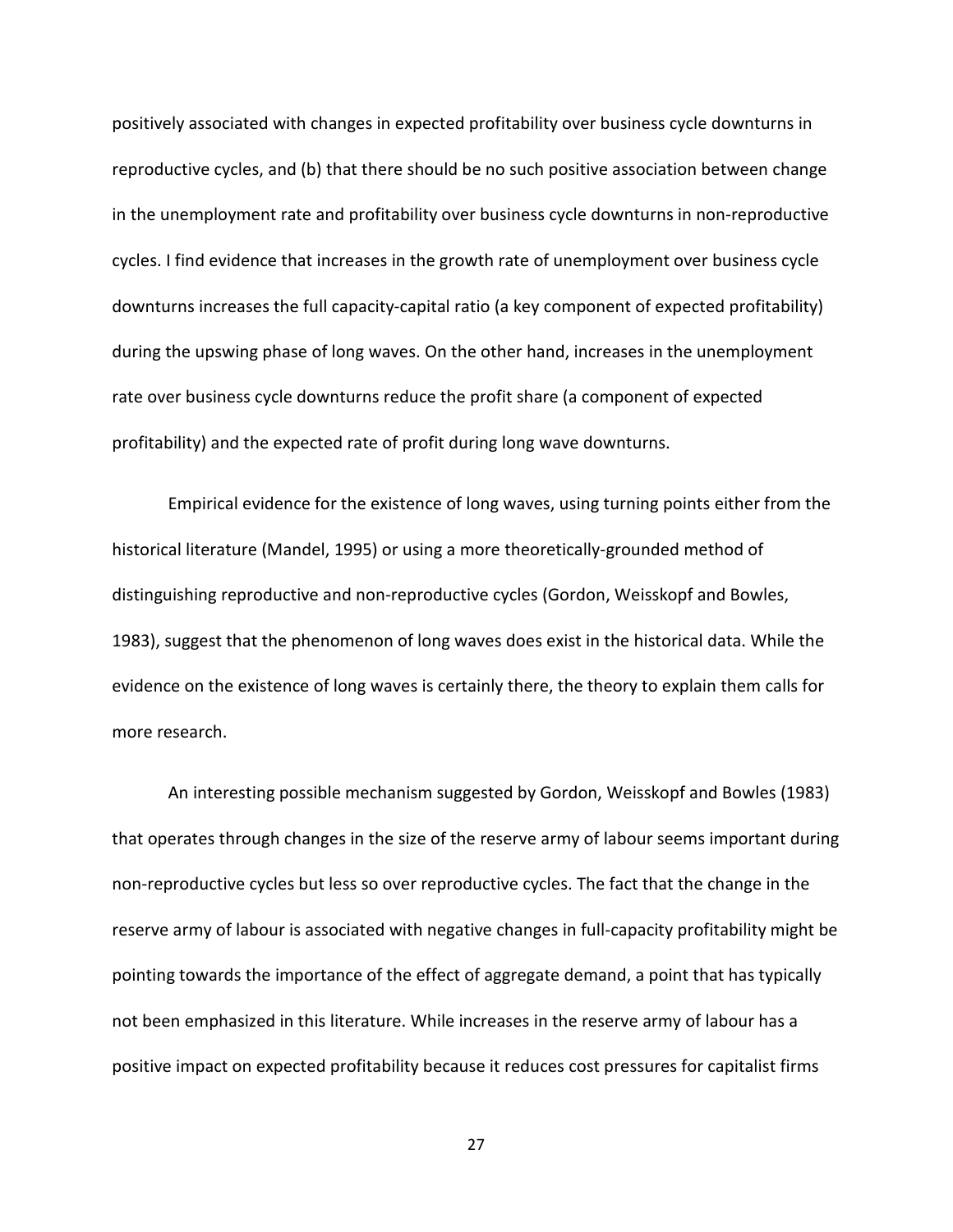(by reducing the real unit labour cost), it might also have a negative impact because it reduces aggregate demand. It might be the case that the second effect dominates the first during nonreproductive cycles, but only balances out the second during reproductive cycles. This is a hypothesis worth exploring in future research.

I would like to end with some caveats about and possible extensions of the analysis in this paper. First, to test for the presence of long waves, I have used only two measures: (a) growth rate of per capita real GDP, and (b) growth rate of real GDP. One natural extension would be to see if we find similar results using other measures like volume of exports, relative length of business cycle upswings versus downswings, rate of inflation, long term interest rates. Second, the identification of long waves that we get from using the historical literature is different from the one we get using the methodology of Gordon, Weisskopf and Bowles (1983). Hence, a question that will require some attention is how to reconcile the long wave periodization from these two methods.

Third, the econometric analysis of the GWB hypothesis can be extended in several directions. To build the econometric model, I have defined the full capacity profit rate (in section 3.2) as the ratio of the actual profit rate and the capacity utilization rate. This is only one way to relate the full capacity profit income to the actual profit income and the capacity utilization. One could explore alternative relationships between these three variables. Moreover, the analysis used time series data for the US economy. So, a natural extension would be use a panel data set of many capitalist countries, which would also allow the researcher to control for possible unobserved country-level confounding factors.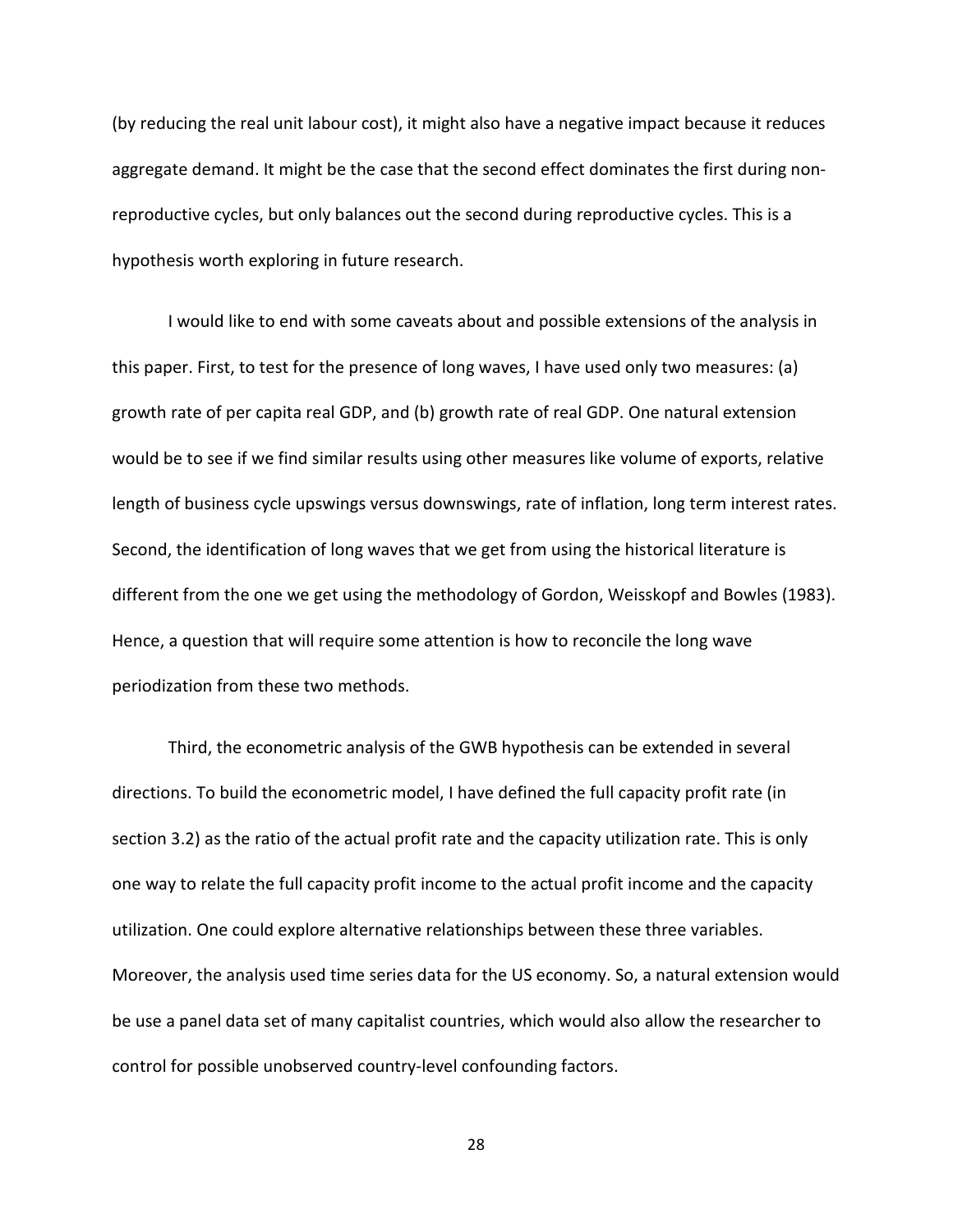#### **References**

- Carter, Susan B. 2006." Labor force, employment, and unemployment: 1890–1990 [Weir]." Table Ba470-477 in *Historical Statistics of the United States, Earliest Times to the Present: Millennial Edition,* edited by Susan B. Carter, Scott Sigmund Gartner, Michael R. Haines, Alan L. Olmstead, Richard Sutch, and Gavin Wright. New York: Cambridge University Press. http://dx.doi.org/10.1017/ISBN-9780511132971.Ba340-65110.1017/ISBN-9780511132971.Ba340-651
- Davidson, R., and MacKinnon, J. G. 1993. *Estimation and Inference in Econometrics.* New York: Oxford University Press.
- Duménil, G., and Lévy, D. 2013. *United States Long Term Database. Version January 2013.* Available from: http://www.jourdan.ens.fr/levy/uslt4x.txt (accessed October 20, 2015).
- Gordon, D. M. 1980. Stages of Accumulation and Long Economic Cycles. In Terence K. Hopkins and Immanuel Wallerstein (eds.), *Processes of the World-System.* London: Sage Publications.
- Gordon, D. M., Edwards, R., and Reich, M. 1982. *Segmented work, divided workers: The historical transformation of labour in the United States.* Cambridge: Cambridge University Press.
- Gordon, D. M., Weisskopf, T. W., and Bowles, S. 1983. Long Swings and the Nonreproductive Cycle. *American Economic Review*, 73(2), Papers and Proceedings of the Ninety-Fifth Meeting of the American Economic Association, 152-157.
- Kondratieff, N. D., and Stolper, W. F. 1935. The Long Waves in Economic Life. *The Review of Economic Statistics*, 17(6), 105-115
- Kotz, D. 2009. "The Financial and Economic Crisis of 2008: A Systemic Crisis of Neoliberal Capitalism." *Review of Radical Political Economics*, 41(3), 305-317.
- Lange, O. 1941. Review of "Business Cycles: A Theoretical, Historical and Statistical Analysis of the Capitalist Process", by Joseph A. Schumpeter. *The Review of Economics and Statistics*, 23(4), 190-193.
- Mandel, E. 1978. *Late Capitalism.* London: Verso.
- ---. 1995. *Long Waves of Capitalist Development: A Marxist Interpretation.* London: Verso.
- Schumpeter, J. A. 1939. *Business Cycles: A Theoretical, Historical and Statistical Analysis of the Capitalist Process.* 2 Volumes. New York: McGraw-Hill Book Co.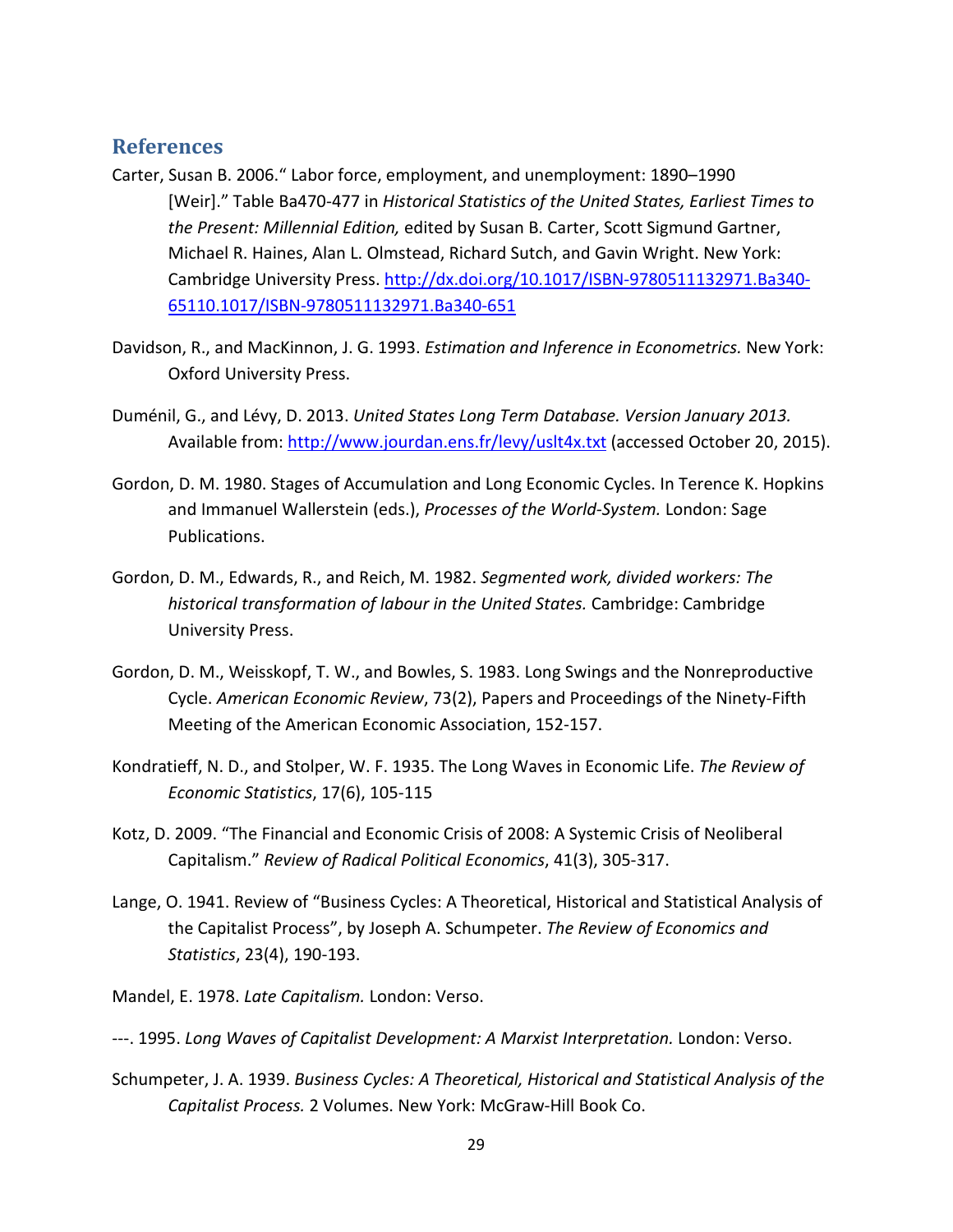- The Maddison-Project. 2013. http://www.ggdc.net/maddison/maddison-project/home.htm, 2013 version.
- Weisskopf, T. E. 1979. "Marxian crisis theory and the rate of profit in the postwar US economy." *Cambridge Journal of Economics*, 3(4), 341-378.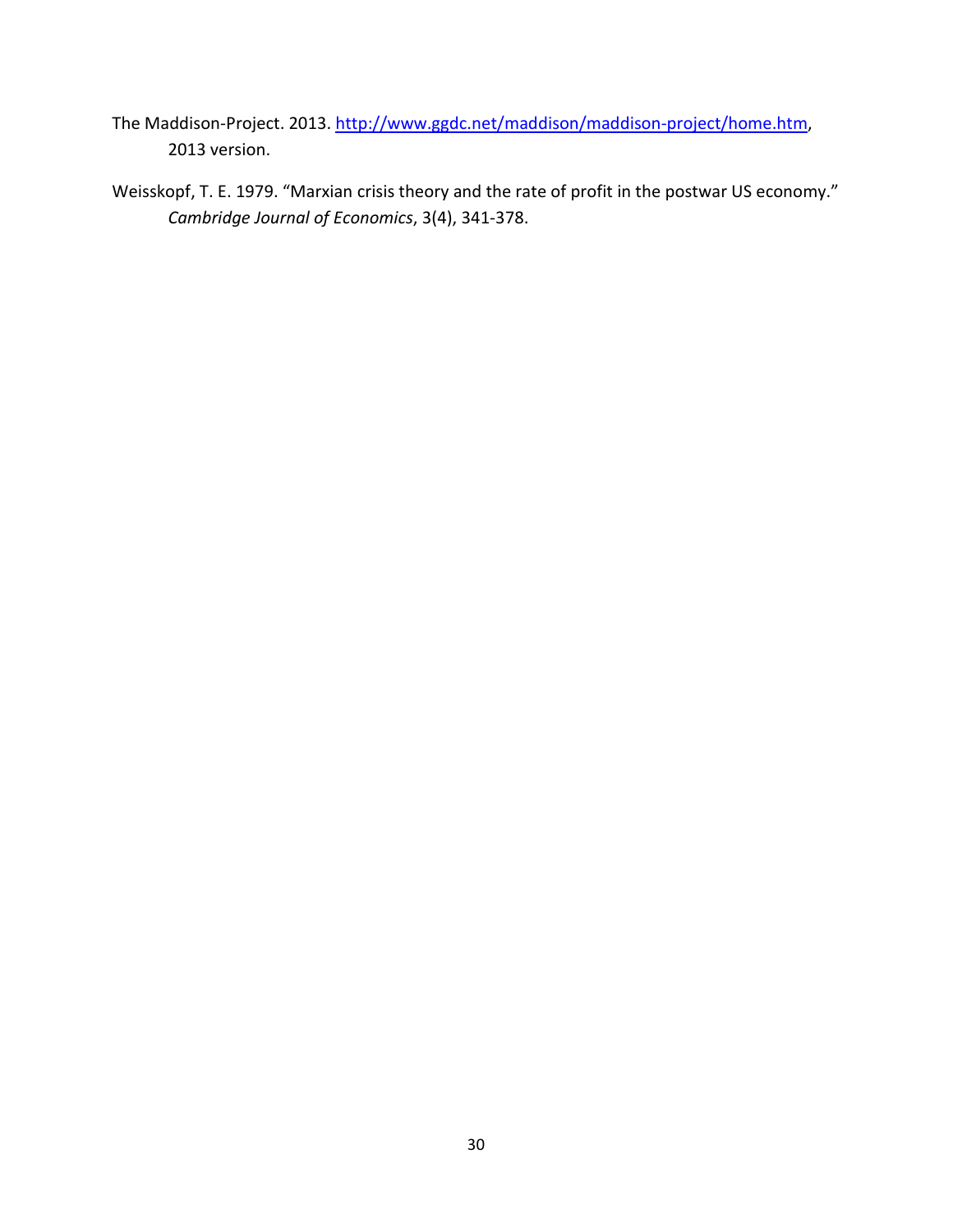# **Appendix 1: Data Sources**

In this appendix, I provide details of the data sources used for the analyses in this paper.

- 1. For the analysis of long waves for a group of 20 capitalist countries, I use data from The Maddison-Project (2013) for the period 1848-2010. The Maddison-Project builds on the pioneering work of Angus Maddison and makes available consistent historical data for a large group of countries going back all the way to 1AD. I use the following variables:
	- a. real GDP (measured in 1990 Geary-Khamis dollars).
	- b. per capita real GDP (measured in 1990 Geary-Khamis dollars).
- 2. For the analysis of expected profitability and long waves in the US economy, I use data from Duménil and Lévy (2013), Carter (2006), and the website of the Bureau of Labour Statistics (BLS). Below, I provide definitions of variables and their sources:
	- a. Profit Share: This is defined as 1 minus the ratio of the wage bill and the nominal net domestic product. The wage bill is defined as the product of the hourly wage and the total hours worked. All data series are from Duménil and Lévy (2013).
	- b. Output-Capital Ratio: This is defined as the ratio of the nominal net domestic product and the replacement cost capital stock. Both data series are from Duménil and Lévy (2013).
	- c. Capacity Utilization Rate: To compute the capacity utilization rate, I first calculate the ratio of real net domestic product and its trend, where the trend is computed by fitting a Hodrick-Prescott filter and the data series is from Duménil and Lévy (2013), and call this  $c_t$ . I define capacity utilization rate  $(u_t)$  as follows:  $u_t = c_t - (max_t c_t - 1)$ . The adjustment factor max $c_t - 1$  ensures that the capacity utilization rate  $u_t$  always lies below 1.
	- d. Full-Capacity Output-Capital Ratio: This is defined as the ratio of the outputcapital ratio and the capacity utilization rate.
	- e. Full-Capacity Rate of Profit: This is defined as the product of profit share and the full-capacity output-capital ratio.
	- f. Unemployment Rate: This series is taken from two sources. For the period 1890- 1947, the data series is Ba476 and is taken from Carter (2006). For the subsequent years, data is taken from the website of the Bureau of Labour Statistics (series id is UNRATE). In both sources, the unemployment rate is measured in the standard manner as the ratio of the unemployed persons and the total civilian labour force (employed + unemployed).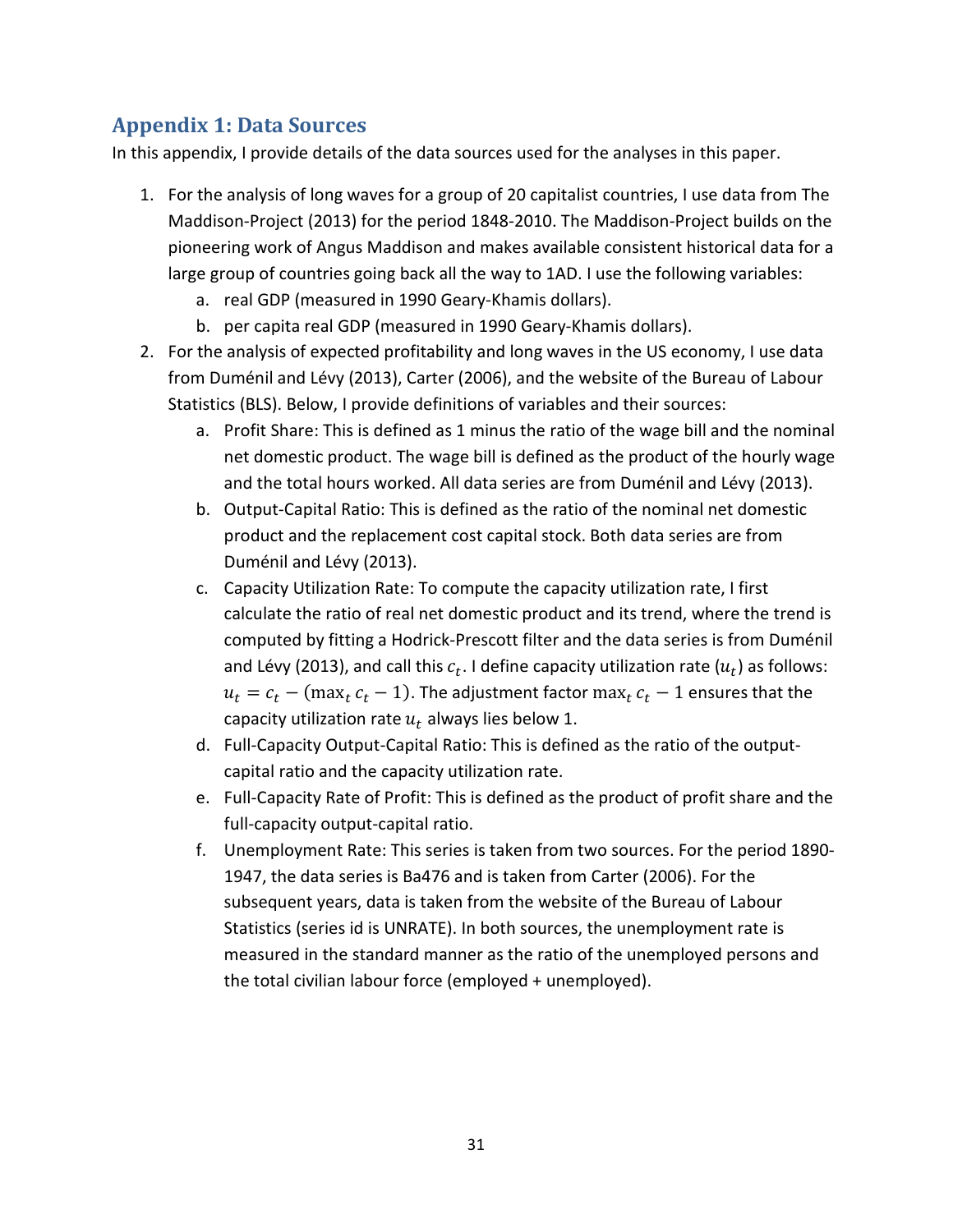|                    | Long Wave 1    |                  | <b>Long Wave 2</b> |                  | Long Wave 3    |                  | Long Wave 4    |                  |
|--------------------|----------------|------------------|--------------------|------------------|----------------|------------------|----------------|------------------|
|                    | <b>Upswing</b> | <b>Downswing</b> | <b>Upswing</b>     | <b>Downswing</b> | <b>Upswing</b> | <b>Downswing</b> | <b>Upswing</b> | <b>Downswing</b> |
|                    | 1848-          |                  | 1894-              |                  | 1949-          |                  | 1983-          |                  |
|                    | 1873           | 1874-1893        | 1913               | 1914-1948        | 1967           | 1968-1982        | 2007           | 2008-2010        |
| Australia*         | 2.358          | $-0.154$         | 1.215              | 0.662            | 2.053          | 1.965            | 2.189          | 0.888            |
| Austria            | 0.891          | 1.388            | 1.489              | $-0.646$         | 5.784          | 3.469            | 2.206          | $-0.192$         |
| Belgium            | 1.9            | 1.016            | 0.97               | 0.498            | 3.11           | 3.115            | 1.938          | 0.0854           |
| Canada*            | 2.779          | 1.183            | 2.995              | 0.697            | 2.683          | 2.358            | 1.888          | $-0.476$         |
| <b>Denmark</b>     | 0.974          | 1.227            | 1.95               | 1.285            | 3.28           | 2.054            | 1.905          | $-2.125$         |
| England            | 0.828          | 0.622            | 1.173              | 0.901            | 2.098          | 1.693            | 2.63           | $-1.674$         |
| Finland            | 1.681          | 0.583            | 2.382              | 1.796            | 3.67           | 3.525            | 2.413          | $-1.893$         |
| France             | 0.914          | 1.384            | 1.595              | 0.662            | 4.28           | 2.824            | 1.534          | $-1.106$         |
| Germany            | 1.463          | 1.248            | 1.858              | $-0.722$         | 6.309          | 2.677            | 1.523          | 0.185            |
| Greece             | 1.259          | 0.131            | $-0.428$           | 1.211            | 5.33           | 3.895            | 2.312          | $-2.483$         |
| Ireland            |                |                  |                    | 0.901            | 2.657          | 3.331            | 4.265          | $-5.063$         |
| Italy              | $-0.109$       | 0.859            | 1.41               | 0.489            | 5.564          | 3.377            | 1.672          | $-2.297$         |
| New Zealand*       | 7.061          | $-0.0559$        | 1.449              | 0.745            | 1.955          | 1.307            | 1.575          | $-0.668$         |
| <b>Netherlands</b> | 0.92           | 0.543            | 1.092              | 0.87             | 3.333          | 2.157            | 2.198          | $-0.617$         |
| Norway             | 1.94           | 0.887            | 1.641              | 2.123            | 3.186          | 3.164            | 2.537          | $-0.671$         |
| Portugal           | 1.93           | 0.54             | 0.667              | 1.407            | 4.126          | 4.093            | 2.278          | $-0.813$         |
| Spain              | 1.708          | 0.311            | 0.713              | 0.175            | 4.696          | 3.701            | 2.611          | $-2.024$         |
| Sweden             | 1.395          | 0.981            | 2.495              | 2.179            | 3.154          | 1.962            | 2.088          | $-0.0926$        |
| Switzerland        | 0.606          | 3.094            | 1.843              | 0.717            | 2.625          | 1.415            | 1.195          | 0.0107           |
| USA*               | 1.283          | 1.447            | 1.676              | 1.035            | 2.648          | 1.639            | 2.186          | $-1.248$         |

**Table 1: Average Annual Growth Rate of Per Capita Real GDP, 1848-2010**

Notes. (1) Growth rates are calculated using data from the Angus Madison Project (http://www.ggdc.net/maddison/maddisonproject/home.htm). (2) \* For these countries, the turning point between the downswing phase in long wave 2 and the upswing in long wave 3 is 1940.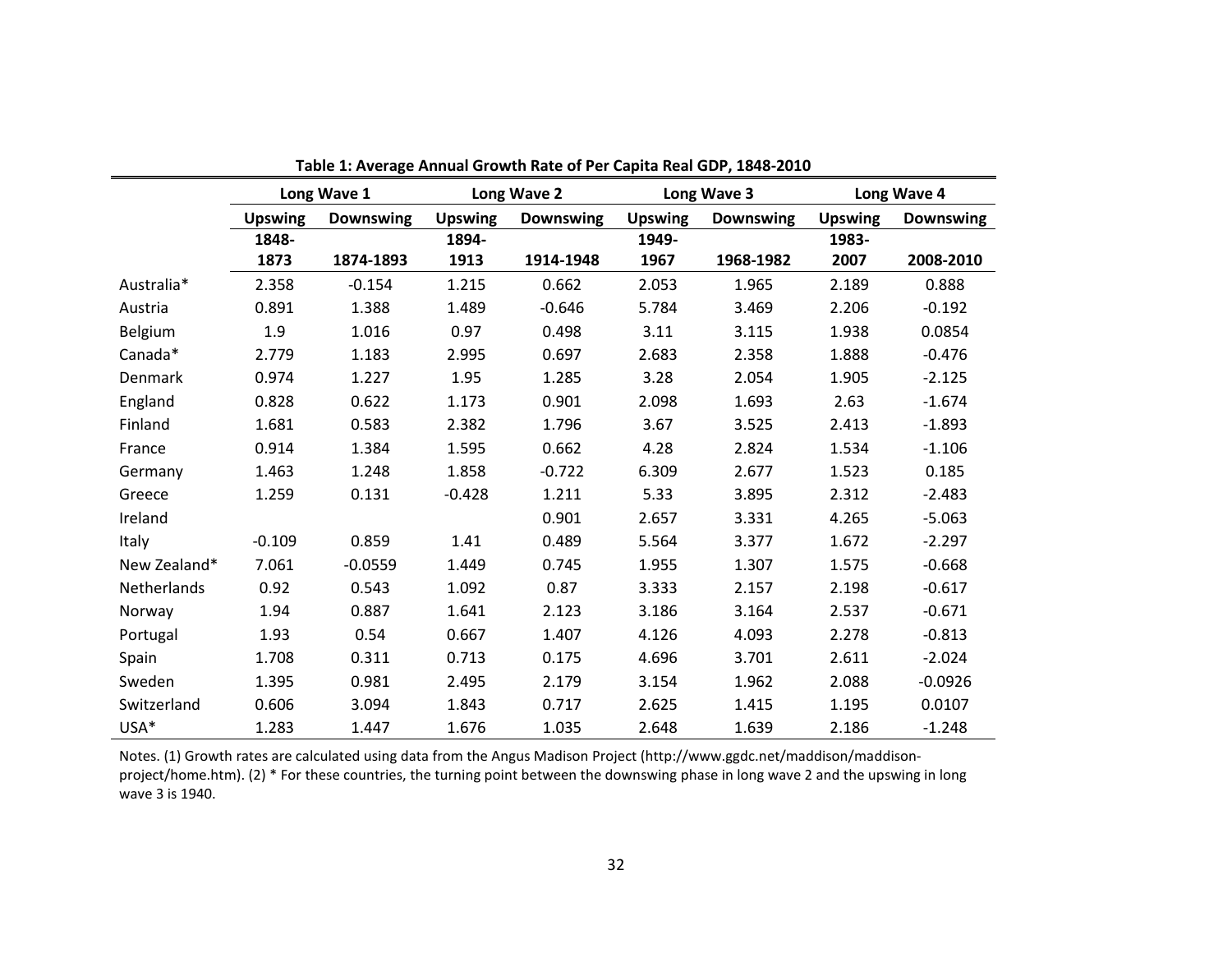|           | Mean for Long<br>Downswings | Mean for Long<br>Upswings | Difference in Means<br>between Downswings<br>and Upswings | T-Stat      |
|-----------|-----------------------------|---------------------------|-----------------------------------------------------------|-------------|
| 1848-2010 | 1.19<br>$(N=1381)$          | 2.15<br>$(N=1685)$        | $-0.96$                                                   | $-4.68***$  |
| 1860-2010 | 1.19<br>$(N=1381)$          | 2.22<br>$(N=1537)$        | $-1.03$                                                   | $-4.98***$  |
| 1890-2010 | 1.23<br>$(N=1077)$          | 2.38<br>$(N=1311)$        | $-1.15$                                                   | $-4.83***$  |
| 1945-2010 | 2.25<br>$(N=422)$           | 2.70<br>$(N=896)$         | $-0.44$                                                   | $-1.47$     |
| 1983-2010 | $-1.11$<br>$(N=60)$         | 2.16<br>$(N=500)$         | $-3.27$                                                   | $-11.93***$ |

#### **Table 2: Test of Difference in Mean Growth of Per Capita Real GDP in Pooled Samples**

Notes. This table reports results of testing for the equality of mean growth rate of per capita real GDP for pooled samples. The last column reports the t-statistic for the null hypothesis that the difference in the mean growth rate of per capita real GDP is the same for long upswings and long downswings. Dates of long upswings and downswings are as reported in Table 1. Significance levels: \*\*\* p<0.001, \*\* p<0.01, \* p<0.05.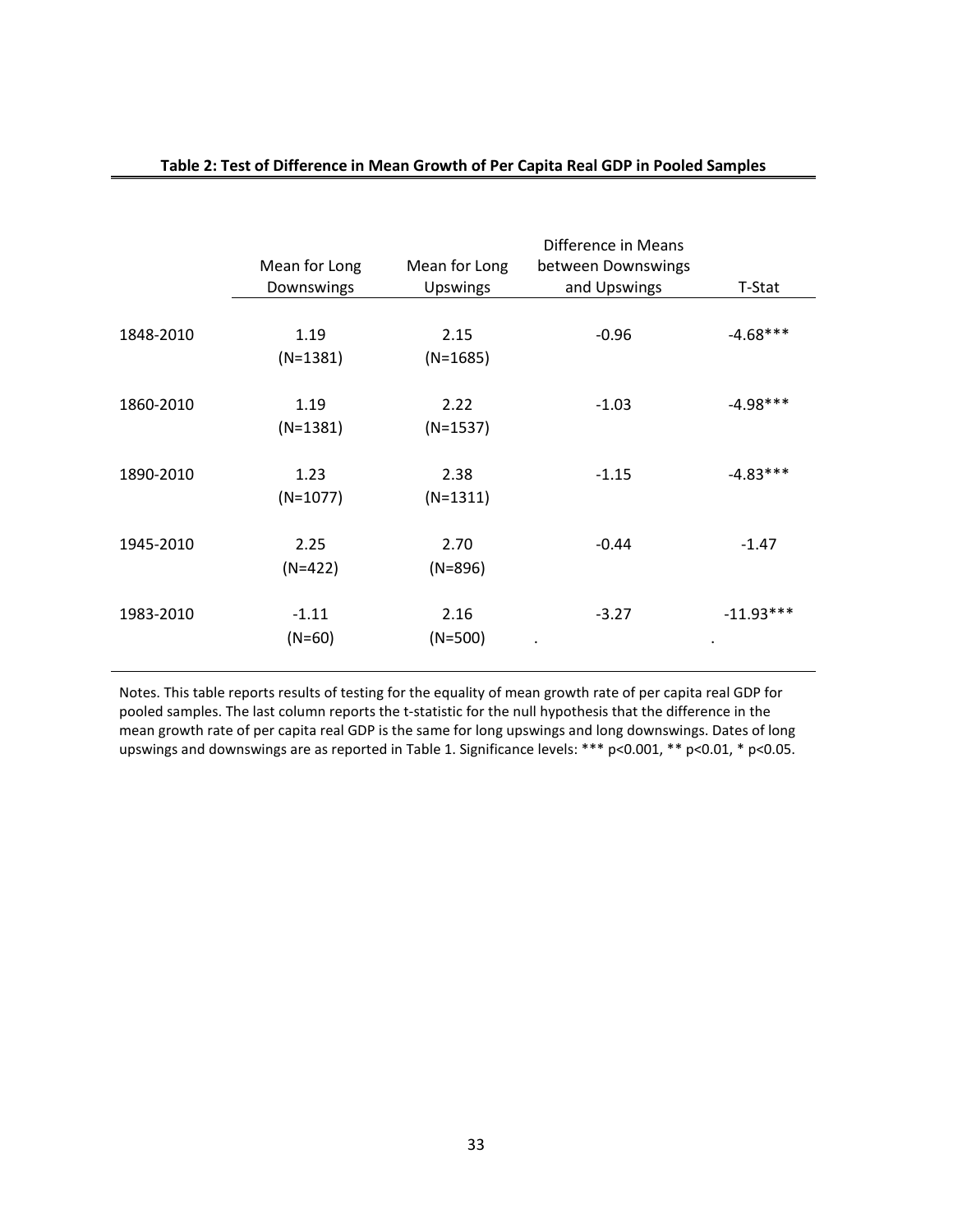|                                           | TOTO-TATA         |            |            |        |            |
|-------------------------------------------|-------------------|------------|------------|--------|------------|
|                                           | $\left( 1\right)$ | (2)        | (3)        | (4)    | (5)        |
|                                           |                   |            |            |        |            |
| Panel 1: Pooled Regression                |                   |            |            |        |            |
| <b>UPSWING</b>                            | $0.960***$        | $1.028***$ | $1.150***$ | 0.444  | $3.271***$ |
|                                           | (7.98)            | (7.98)     | (8.23)     | (1.15) | (8.05)     |
| Panel 2: Country Fixed Effects Regression |                   |            |            |        |            |
| <b>UPSWING</b>                            | $0.975***$        | $1.038***$ | $1.170***$ | 0.496  | $3.271***$ |
|                                           | (7.92)            | (7.97)     | (8.36)     | (1.30) | (8.05)     |
| <b>Observations</b>                       | 3066              | 2918       | 2388       | 1320   | 560        |
| Countries                                 | 20                | 20         | 20         | 20     | 20         |

#### **Table 3: Pooled and Fixed Effect Panel Regression Results using Growth Rate of Real Per Capita GDP, 1848-2010**

Notes. This table reports results for a regression of the annual growth rate of per capita real GDP on an UPSWING dummy. The UPSWING dummy variable takes the value 1 for years that fall in the upswing phase of long waves, and 0 otherwise. The table reports the coefficient on the UPSWING dummy. T-statistics, clustered by country, appear in parentheses below the coefficient estimates. Specification (1) use the full sample of years, 1848-2010; specification (2) use the years, 1860-2010; specification (3) use the years, 1890-2010, specification (4) use the years, 1945-2010, and specification (5) uses the years 1983-2010. Dates of long upswings and downswings are as reported in Table 1. Significance levels: \*\*\* p<0.001, \*\* p<0.01, \* p<0.05.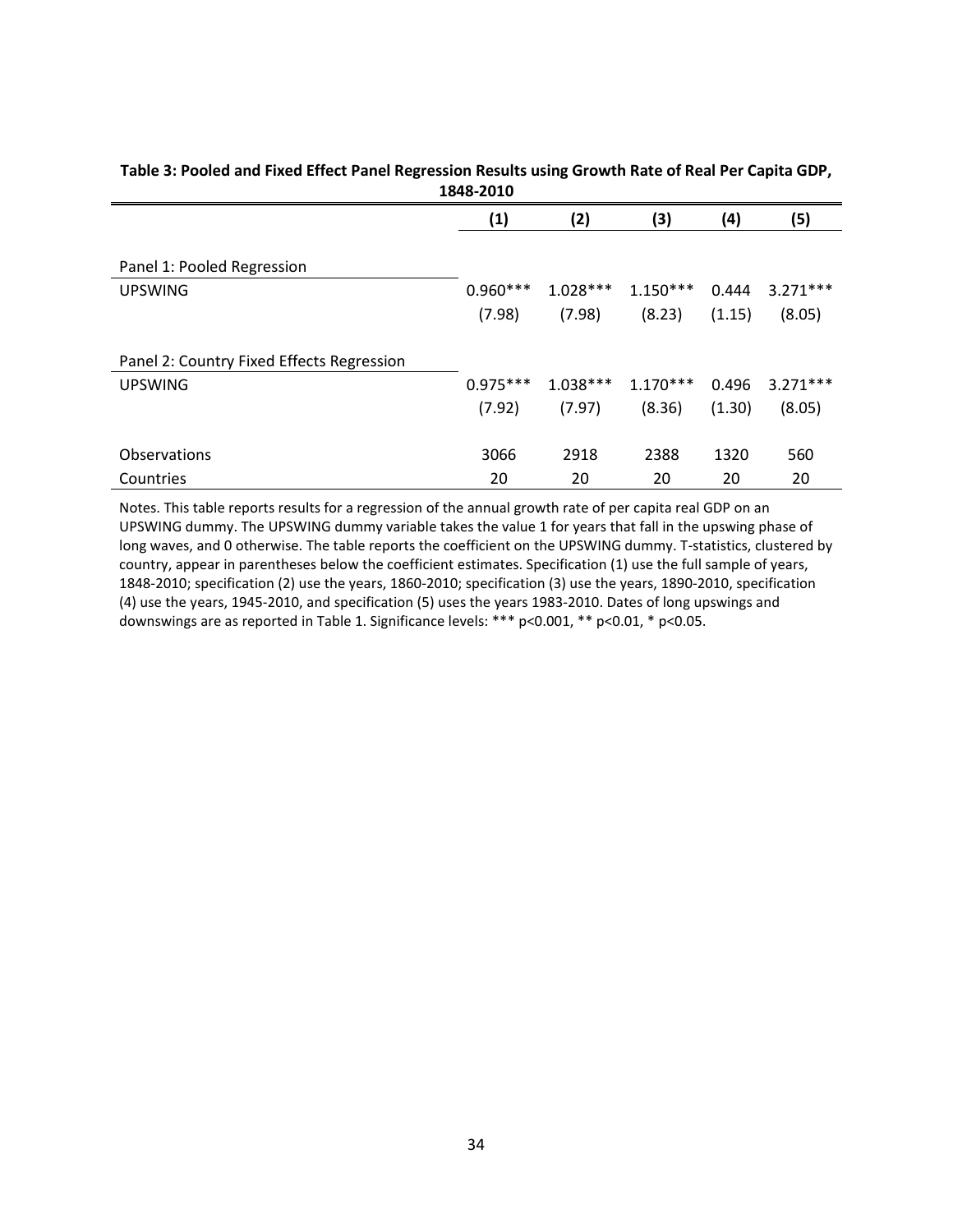| ----------                                |                      |                      |                 |                    |
|-------------------------------------------|----------------------|----------------------|-----------------|--------------------|
|                                           | (1)                  | (2)                  | (3)             | (4)                |
| Panel 1: Pooled Regression                |                      |                      |                 |                    |
| <b>UPSWING</b>                            | $1.209***$<br>(7.39) | $1.235***$<br>(6.74) | 0.103<br>(0.23) | 1.985***<br>(4.83) |
| Panel 2: Country Fixed Effects Regression |                      |                      |                 |                    |
| <b>UPSWING</b>                            | $1.184***$           | $1.224***$           | 0.116           | 1.985***           |
|                                           | (7.26)               | (6.69)               | (0.26)          | (4.83)             |
| <b>Observations</b>                       | 2594                 | 2324                 | 1280            | 520                |
| Countries                                 | 20                   | 20                   | 20              | 20                 |

#### **Table 4: Pooled and Fixed Effect Panel Regression Results using Growth Rate of Real GDP, 1874-2008**

Notes. This table reports results for a regression of the annual growth rate of real GDP on an UPSWING dummy. The UPSWING dummy variable takes the value 1 for years that fall in the upswing phase of long waves, and 0 otherwise. The table reports the coefficient on the UPSWING dummy. T-statistics, clustered by country, appear in parentheses below the coefficient estimates. Specification (1) use the full sample of years, 1874-2008; specification (2) use the years, 1890-2008, specification (4) use the years, 1945-2008, and specification (5) uses the years, 1983-2008. Dates of long upswings and downswings are as reported in Table 1. Significance levels: \*\*\* p<0.001, \*\* p<0.01, \* p<0.05.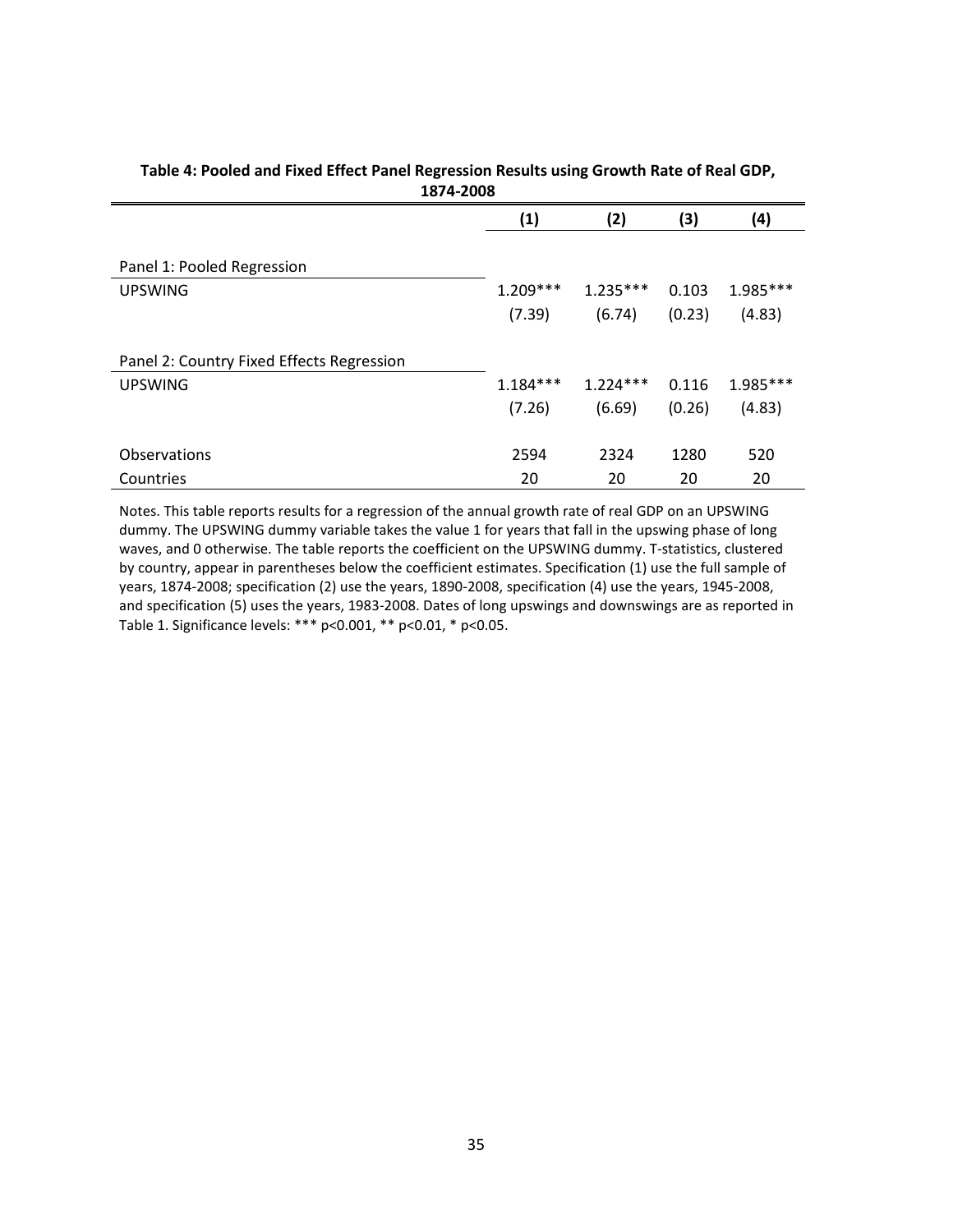|                          |      |               |                                                    |                                         |                                     |                             | Reproductive |
|--------------------------|------|---------------|----------------------------------------------------|-----------------------------------------|-------------------------------------|-----------------------------|--------------|
|                          |      |               |                                                    | Full                                    | PEAK TO TROUGH CHANGE (% PER ANNUM) |                             | Cycle        |
| <b>Business</b><br>Cycle | Peak | <b>Trough</b> | Full-<br>Capacity<br><b>Profit</b><br><b>Share</b> | Capacity<br>Output-<br>Capital<br>Ratio | Full-<br>Capacity<br>Profitability  | <b>Unemployment</b><br>Rate |              |
| $\mathbf{1}$             | 1869 | 1871          | 3.53                                               | 2.88                                    | 0.64                                |                             | $\mathbf{1}$ |
| $\overline{2}$           | 1873 | 1880          | 4.23                                               | 4.19                                    | 0.04                                |                             | $\mathbf{1}$ |
| 3                        | 1882 | 1886          | $-15.42$                                           | $-11.22$                                | $-4.73$                             |                             | $\pmb{0}$    |
| $\pmb{4}$                | 1887 | 1889          | $-1.85$                                            | $-1.02$                                 | $-0.84$                             |                             | $\pmb{0}$    |
| 5                        | 1890 | 1892          | 1.15                                               | 1.08                                    | 0.07                                | 4.19                        | $\mathbf{1}$ |
| 6                        | 1893 | 1894          | 4.40                                               | 5.24                                    | $-0.80$                             | 37.08                       | $\mathbf{1}$ |
| $\overline{7}$           | 1895 | 1898          | 4.81                                               | 3.21                                    | 1.55                                | $-2.79$                     | $\mathbf{1}$ |
| 8                        | 1899 | 1901          | 6.85                                               | 4.68                                    | 2.08                                | $-15.88$                    | $\mathbf{1}$ |
| 9                        | 1902 | 1905          | 10.19                                              | 11.37                                   | $-1.05$                             | 4.08                        | $\mathbf{1}$ |
| 10                       | 1907 | 1909          | $-5.44$                                            | $-3.36$                                 | $-2.16$                             | 35.66                       | 0            |
| 11                       | 1910 | 1912          | 4.49                                               | 4.94                                    | $-0.43$                             | 0.00                        | $\mathbf{1}$ |
| 12                       | 1913 | 1915          | 6.64                                               | 6.26                                    | 0.36                                | 25.50                       | $\mathbf{1}$ |
| 13                       | 1918 | 1919          | 7.39                                               | $-0.62$                                 | 8.06                                | 88.71                       | $\mathbf{1}$ |
| 14                       | 1920 | 1922          | $-5.05$                                            | $-2.48$                                 | $-2.64$                             | 28.80                       | 0            |
| 15                       | 1923 | 1925          | 6.65                                               | 5.74                                    | 0.86                                | 4.08                        | $\mathbf{1}$ |
| 16                       | 1926 | 1928          | $-9.16$                                            | $-6.24$                                 | $-3.12$                             | 27.85                       | 0            |
| 17                       | 1929 | 1934          | $-11.96$                                           | $-8.71$                                 | $-3.56$                             | 41.16                       | $\pmb{0}$    |
| 18                       | 1937 | 1939          | 7.26                                               | $-1.42$                                 | 8.81                                | 10.80                       | $\mathbf{1}$ |
| 19                       | 1945 | 1946          | $-15.92$                                           | $-9.09$                                 | $-7.52$                             | 104.66                      | $\pmb{0}$    |
| 20                       | 1948 | 1950          | $-2.40$                                            | 0.77                                    | $-3.14$                             | 16.98                       | $\pmb{0}$    |
| 21                       | 1953 | 1955          | 0.31                                               | 2.42                                    | $-2.05$                             | 23.18                       | $\mathbf{1}$ |
| 22                       | 1957 | 1959          | 2.73                                               | 1.67                                    | 1.04                                | 13.10                       | $\mathbf{1}$ |
| 23                       | 1960 | 1962          | 5.59                                               | 3.12                                    | 2.40                                | 0.90                        | $\mathbf{1}$ |
| 24                       | 1969 | 1971          | $-1.40$                                            | 0.38                                    | $-1.77$                             | 30.93                       | 0            |
| 25                       | 1973 | 1976          | $-1.84$                                            | 0.13                                    | $-1.96$                             | 16.26                       | 0            |
| 26                       | 1980 | 1983          | 2.27                                               | 0.90                                    | 1.35                                | 10.06                       | $\mathbf{1}$ |
| 27                       | 1990 | 1992          | 3.26                                               | 0.30                                    | 2.95                                | 15.73                       | $\mathbf{1}$ |
| 28                       | 2001 | 2002          | 5.55                                               | 4.96                                    | 0.56                                | 23.40                       | $\mathbf{1}$ |
| 29                       | 2007 | 2010          | 1.16                                               | 1.29                                    | $-0.12$                             | 27.79                       | $\mathbf{1}$ |

**Table 5: Profitability in Cyclical Downturns in the US Economy, 1869-2010**

Note: Business cycle dates are from the NBER. Trough = NBER trough year+1 unless it coincides with the next peak. Output is measured by nominal net domestic product. Profit share is the ratio of profit income and the nominal net domestic product; full capacity output-capital ratio is the ratio of the output-capital ratio and the capacity utilization rate; expected profitability is the product of the profit share and the full capacity outputcapital ratio. Unemployment rate is measured by the civilian unemployment rate. A reproductive cycle is a cyclical downturn where the expected rate of profit changes by a positive amount. The basic data is from Duménil and Lévy (2013).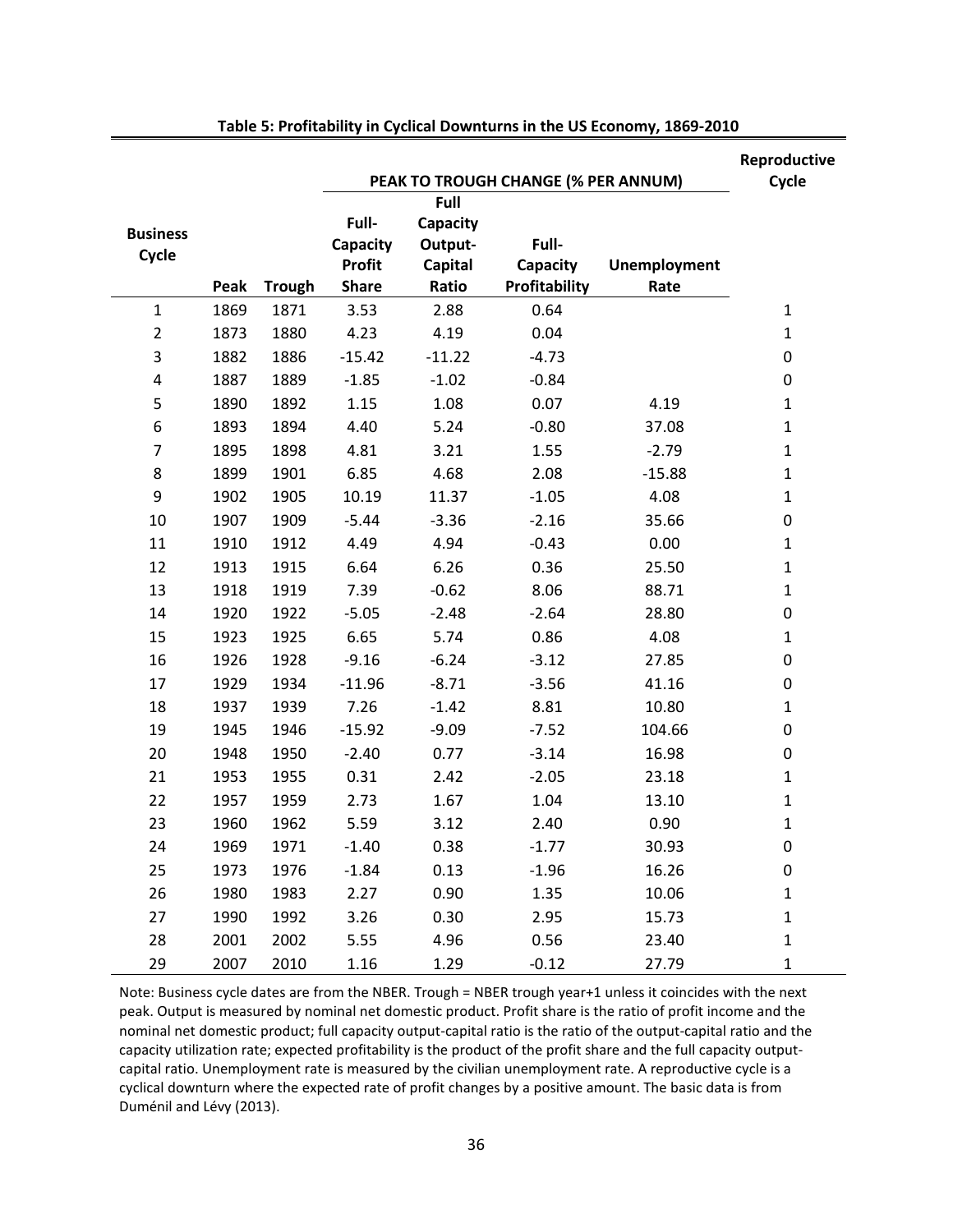| rapic 0. ncgrcssion ncsults with Annual Data, 1090-2010 |                      |                |                      |  |  |  |  |
|---------------------------------------------------------|----------------------|----------------|----------------------|--|--|--|--|
|                                                         | Dependent Variable   |                |                      |  |  |  |  |
|                                                         | <b>Full Capacity</b> |                |                      |  |  |  |  |
|                                                         |                      | Output-Capital | <b>Full-Capacity</b> |  |  |  |  |
|                                                         | <b>Profit Share</b>  | Ratio          | Profitability        |  |  |  |  |
|                                                         |                      |                |                      |  |  |  |  |
| <b>GUNR</b>                                             | $-0.195*$            | $-0.105*$      | $-0.300**$           |  |  |  |  |
|                                                         | (0.051)              | (0.097)        | (0.028)              |  |  |  |  |
| <b>BCD</b>                                              | 3.176                | $-1.267$       | 1.909                |  |  |  |  |
|                                                         | (0.494)              | (0.322)        | (0.699)              |  |  |  |  |
| <b>RC</b>                                               | 1.500                | $3.631***$     | 5.131                |  |  |  |  |
|                                                         | (0.685)              | (0.000)        | (0.178)              |  |  |  |  |
| <b>GUNR X BCD</b>                                       | $-0.023$             | $0.120*$       | 0.098                |  |  |  |  |
|                                                         | (0.827)              | (0.080)        | (0.494)              |  |  |  |  |
| <b>GUNR X BCD X RC</b>                                  | $0.270*$             | 0.025          | $0.295*$             |  |  |  |  |
|                                                         | (0.058)              | (0.315)        | (0.058)              |  |  |  |  |
| <b>GINVR</b>                                            | 0.411                | 0.023          | 0.435                |  |  |  |  |
|                                                         | (0.142)              | (0.698)        | (0.160)              |  |  |  |  |
| Constant                                                | $-4.530$             | $-1.883**$     | $-6.414*$            |  |  |  |  |
|                                                         | (0.129)              | (0.045)        | (0.056)              |  |  |  |  |
| F-Stat                                                  | 2.106                | 6.244          | 2.154                |  |  |  |  |
| N                                                       | 121                  | 121            | 121                  |  |  |  |  |

Notes. GUNR = growth rate of the unemployment rate; BCD = business cycle downturn dummy variable; RC = reproductive cycle dummy variable; GINVR = growth rate of real investment. All specifications include dummy variables for long waves. HAC standard errors are in parentheses. Significance levels: \*p<0.1; \*\*p<0.05; \*\*\*p<0.01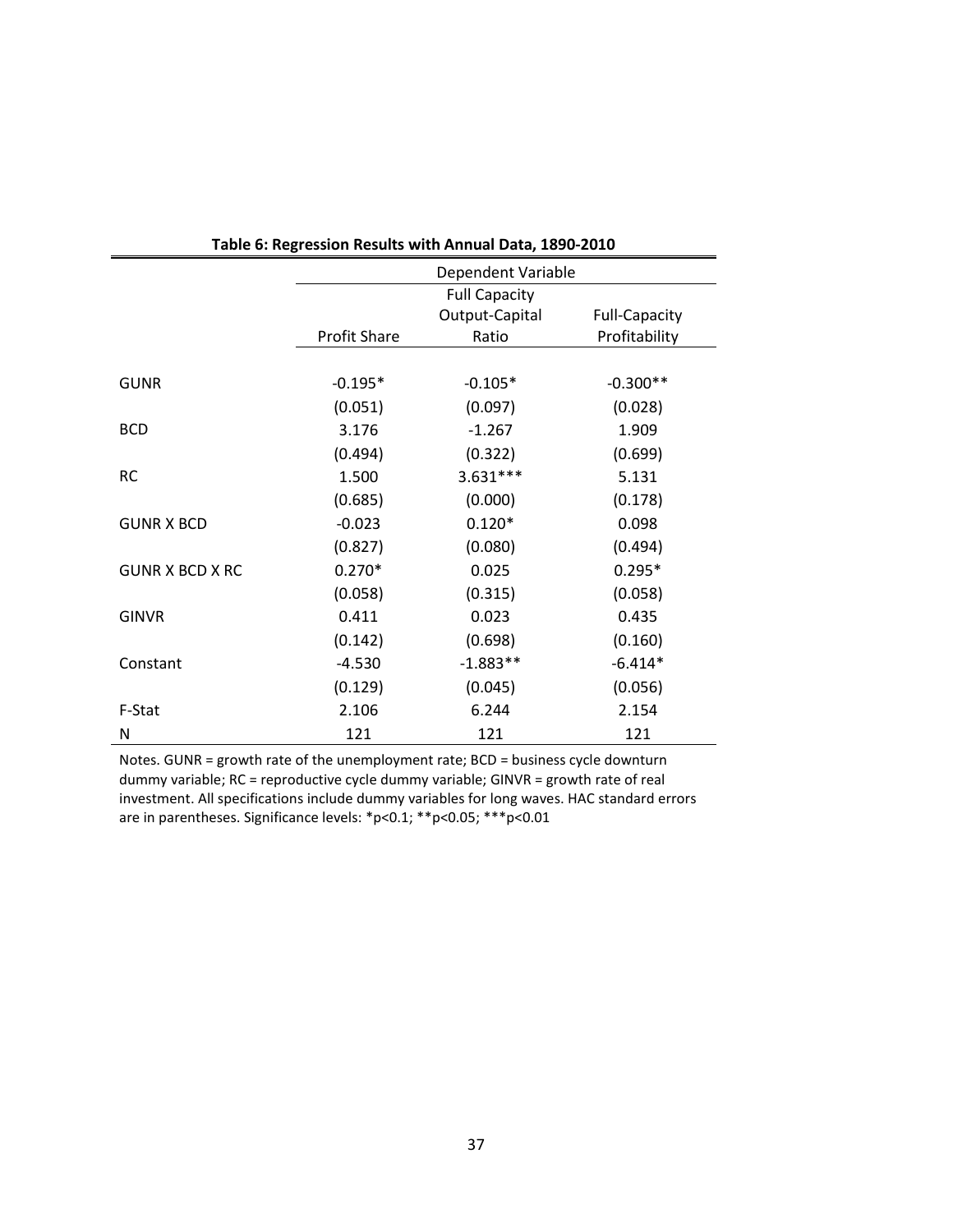| Table 7: Results of Hypothesis Tests |                                                                         |                                                      |                                                                 |  |  |  |
|--------------------------------------|-------------------------------------------------------------------------|------------------------------------------------------|-----------------------------------------------------------------|--|--|--|
|                                      | <b>Profit Share</b><br>(1)                                              | <b>Full Capacity Output-</b><br>Capital Ratio<br>(2) | <b>Full-Capacity Profitability</b><br>(3)                       |  |  |  |
|                                      |                                                                         | Panel A: Basic Model                                 |                                                                 |  |  |  |
|                                      | $GUNR + GUNR * BCD = 0$                                                 |                                                      |                                                                 |  |  |  |
| Sum of Coefficients                  | $-0.218$                                                                | 0.015                                                | $-0.203$                                                        |  |  |  |
| P-Value                              | 0.037                                                                   | 0.613                                                | 0.084                                                           |  |  |  |
|                                      |                                                                         | $GUNR + GUNR * BCD + GUNR * BCD * RC = 0$            |                                                                 |  |  |  |
| Sum of Coefficients                  | 0.052                                                                   | 0.040                                                | 0.093                                                           |  |  |  |
| P-Value                              | 0.370                                                                   | 0.002                                                | 0.118                                                           |  |  |  |
|                                      |                                                                         |                                                      | $(GUNR + GUNR * BCD = 0)$ & $(GUNR + GUNR * BCD + GUNR * BCD *$ |  |  |  |
|                                      |                                                                         | $RC = 0$                                             |                                                                 |  |  |  |
| P-Value                              | 0.110                                                                   | 0.003                                                | 0.162                                                           |  |  |  |
|                                      |                                                                         |                                                      |                                                                 |  |  |  |
|                                      |                                                                         | Panel B: Using Outlier Dummy as a Control            |                                                                 |  |  |  |
|                                      |                                                                         | $GUNR + GUNR * BCD = 0$                              |                                                                 |  |  |  |
| Sum of Coefficients                  | $-0.200$                                                                | 0.015                                                | $-0.185$                                                        |  |  |  |
| P-Value                              | 0.022                                                                   | 0.618                                                | 0.071                                                           |  |  |  |
|                                      |                                                                         | $GUNR + GUNR * BCD + GUNR * BCD * RC = 0$            |                                                                 |  |  |  |
| Sum of Coefficients                  | 0.051                                                                   | 0.040                                                | 0.092                                                           |  |  |  |
| P-Value                              | 0.379                                                                   | 0.002                                                | 0.121                                                           |  |  |  |
|                                      |                                                                         | $RC = 0$                                             | (GUNR + GUNR * BCD = 0) & (GUNR + GUNR * BCD + GUNR * BCD *     |  |  |  |
| P-Value                              | 0.071                                                                   | 0.003                                                | 0.139                                                           |  |  |  |
|                                      |                                                                         |                                                      |                                                                 |  |  |  |
|                                      |                                                                         | Panel C: Excluding Outlier Observation               |                                                                 |  |  |  |
|                                      |                                                                         | $GUNR + GUNR * BCD = 0$                              |                                                                 |  |  |  |
| Sum of Coefficients                  | $-0.118$                                                                | 0.020                                                | $-0.098$                                                        |  |  |  |
| P-Value                              | 0.003                                                                   | 0.623                                                | 0.059                                                           |  |  |  |
|                                      |                                                                         | $GUNR + GUNR * BCD + GUNR * BCD * RC = 0$            |                                                                 |  |  |  |
| Sum of Coefficients                  | 0.004                                                                   | 0.036                                                | 0.040                                                           |  |  |  |
| P-Value                              | 0.909                                                                   | 0.018                                                | 0.260                                                           |  |  |  |
|                                      | (GUNR + GUNR * BCD = 0) & (GUNR + GUNR * BCD + GUNR * BCD *<br>$RC = 0$ |                                                      |                                                                 |  |  |  |
| P-Value                              | 0.012                                                                   | 0.048                                                | 0.090                                                           |  |  |  |
| Notos Thistable                      |                                                                         |                                                      |                                                                 |  |  |  |

# **Table 7: Results of Hypothesis Tests**

Notes. This table reports results of hypothesis tests based on the parameter estimates and standard errors given in Table 6. For the model that is being estimated, see (12) in the text and for the hypotheses being tested see the discussion after (12) in the text. GUNR = growth rate of the unemployment rate; BCD = business cycle downturn dummy variable; RC = reproductive cycle dummy variable; GINVR = growth rate of real investment. For panels A and B, HAC standard errors are in parentheses. For panel C, we use Davidson-MacKinnon (1993) standard errors. Significance levels: \*p<0.1; \*\*p<0.05; \*\*\*p<0.01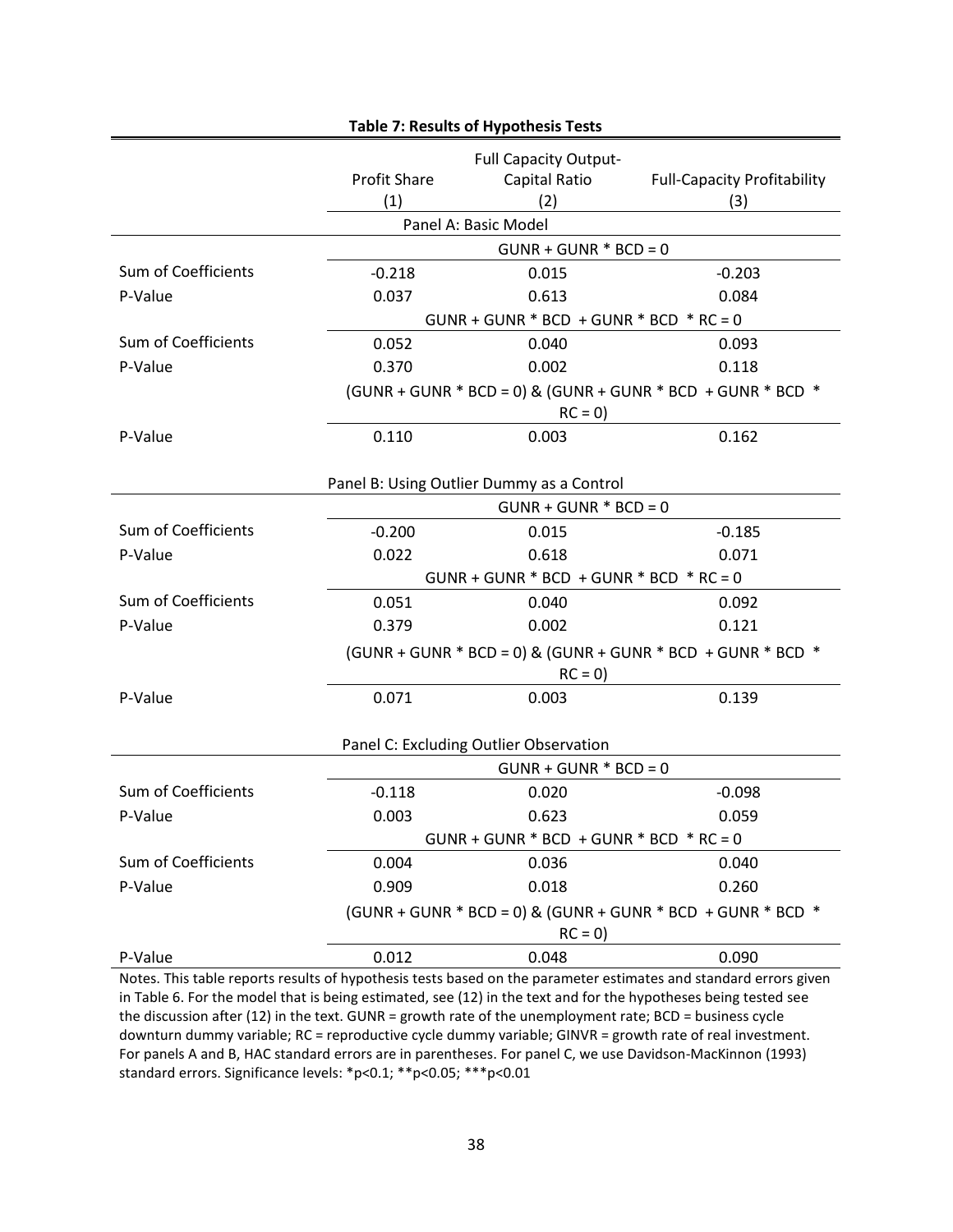

Figure 1: Mean of the growth rate of per capita real GDP in the upswing (denoted by 0) and downswing (denoted by 1) phases of the four long waves of capitalist development since 1848 for a sample of 20 advanced capitalist countries. For a list of the countries see Table 1.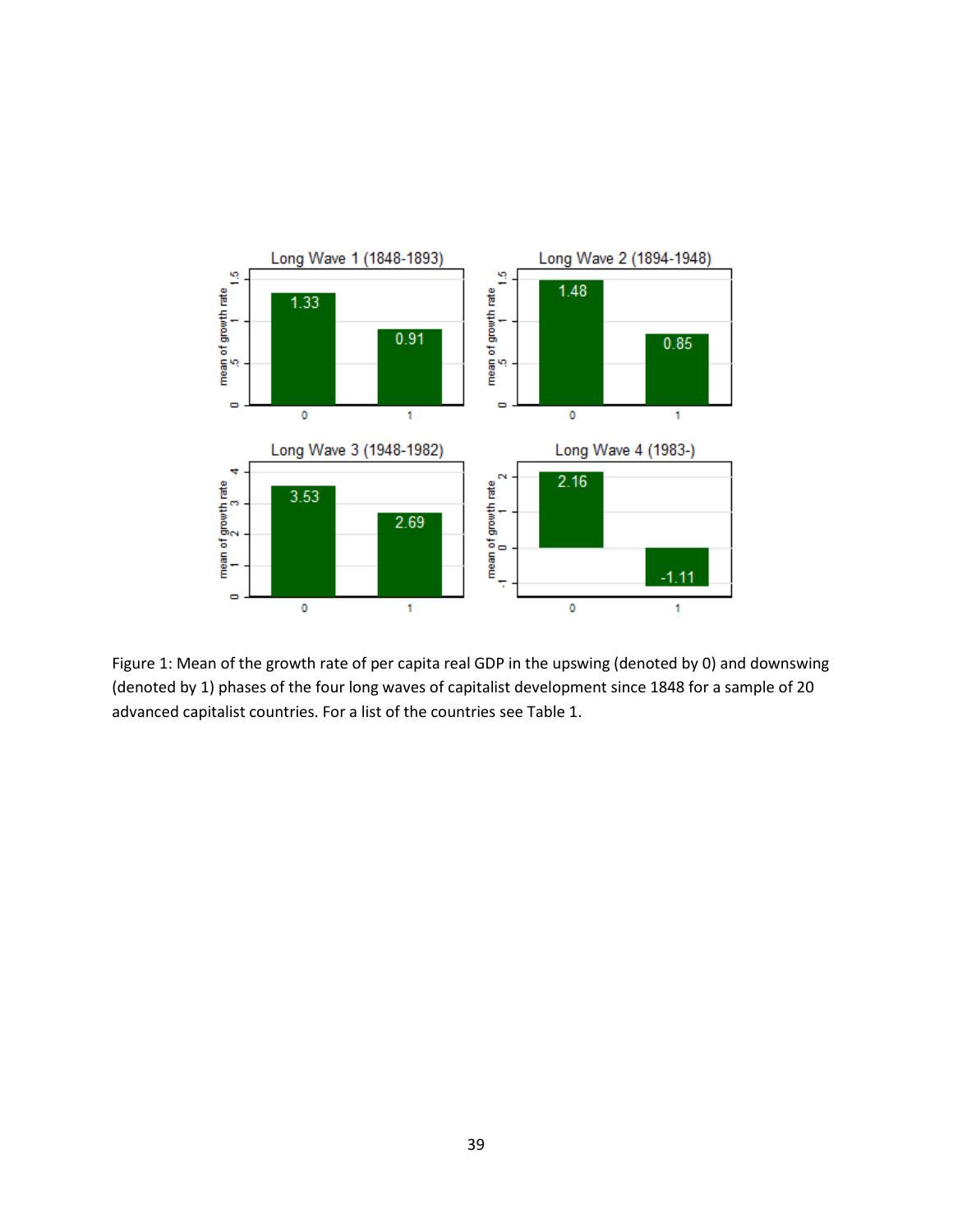

Figure 2: Average Annual Change in Profit Share (top), Full Capacity Output-Capital Ratio (middle) and Full-Capacity Profitability (bottom) during cyclical downturns in the US Economy, 1869-2010.